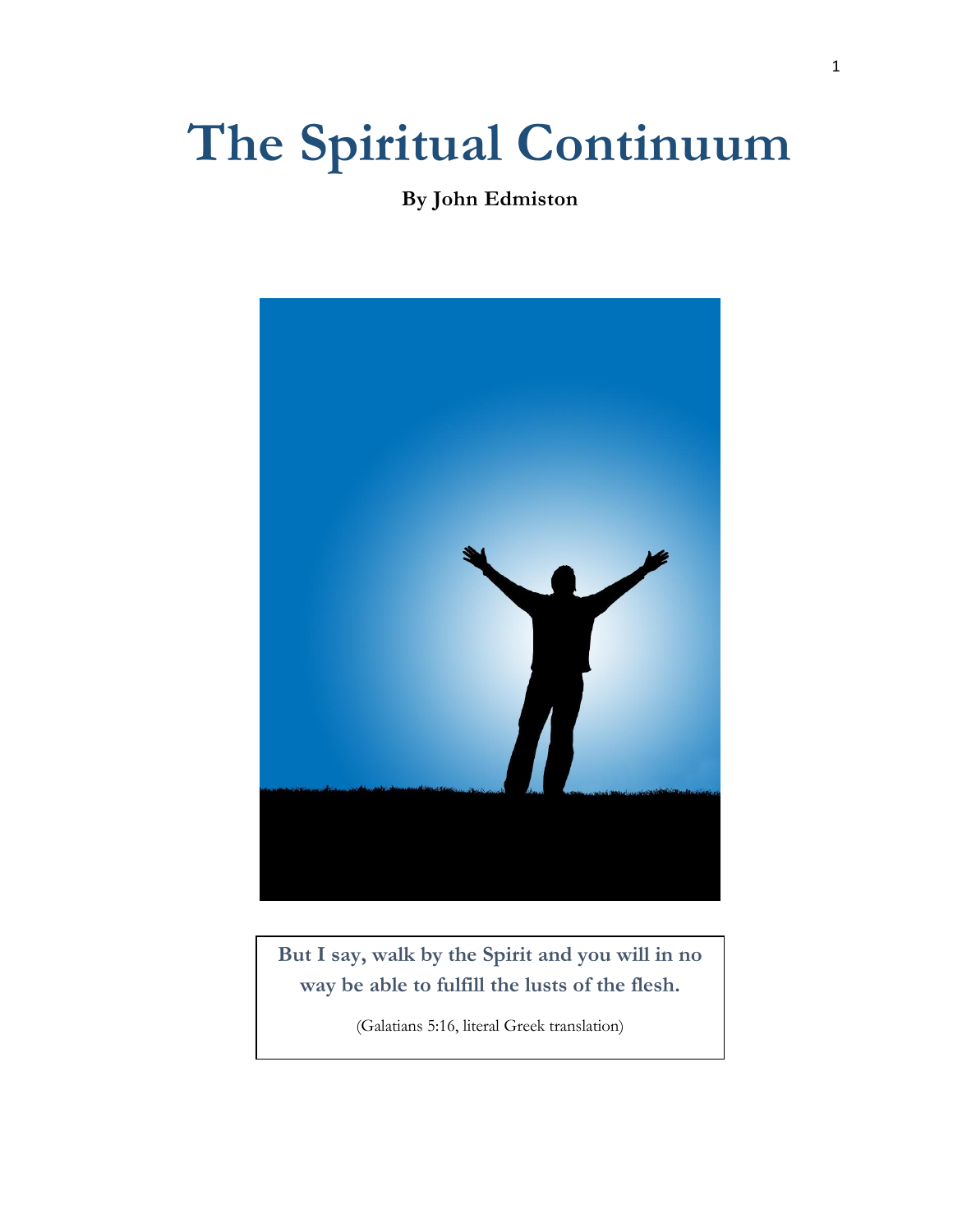## **Copyright & Permissions**

#### **We want you to freely use The Spiritual Continuum in your ministry so here are the guidelines and permissions**

This book is © copyright John Edmiston, 2017 and is under the following Creative Commons license which means you are *free to share the work and make copies and distribute it for non-profit Christian ministry purposes* however:

1. Please acknowledge my name, John Edmiston, as the author

2. Do not sell or use this book for commercial purposes in any way.

3. Any derivative works (such as translations) must also be under the Creative Commons license and may not be sold in any way.



#### **To clarify:**

Yes, you may print out as many copies as you wish, you may send email copies to your friends, you may put it on your ministry website, and you may freely use it for study purposes in your church, bible study or bible college. You may charge a small amount for the cost of printing and reproduction but you may not commercially publish the work with a publisher, either alone or as part of a larger collection of works.

Yes, you have permission to accurately translate The Spiritual Continuum into your language and distribute it as above (providing that you do not change the doctrine).

You may also acknowledge yourself as the translator however John Edmiston must be acknowledged as the original author. Please notify us of any translation efforts as we would really like to find out how this work is helping the people of God. Also, this is important because in larger languages two different groups might be trying to translate the book at the same time.

**John Edmiston [johned@cybermissions.org](mailto:johned@cybermissions.org) Skype ID: johnedmiston (CEO - Cybermissions) [www.globalchristians.org](http://www.globalchristians.org/) [www.cybermission.org](http://www.cybermission.org/)**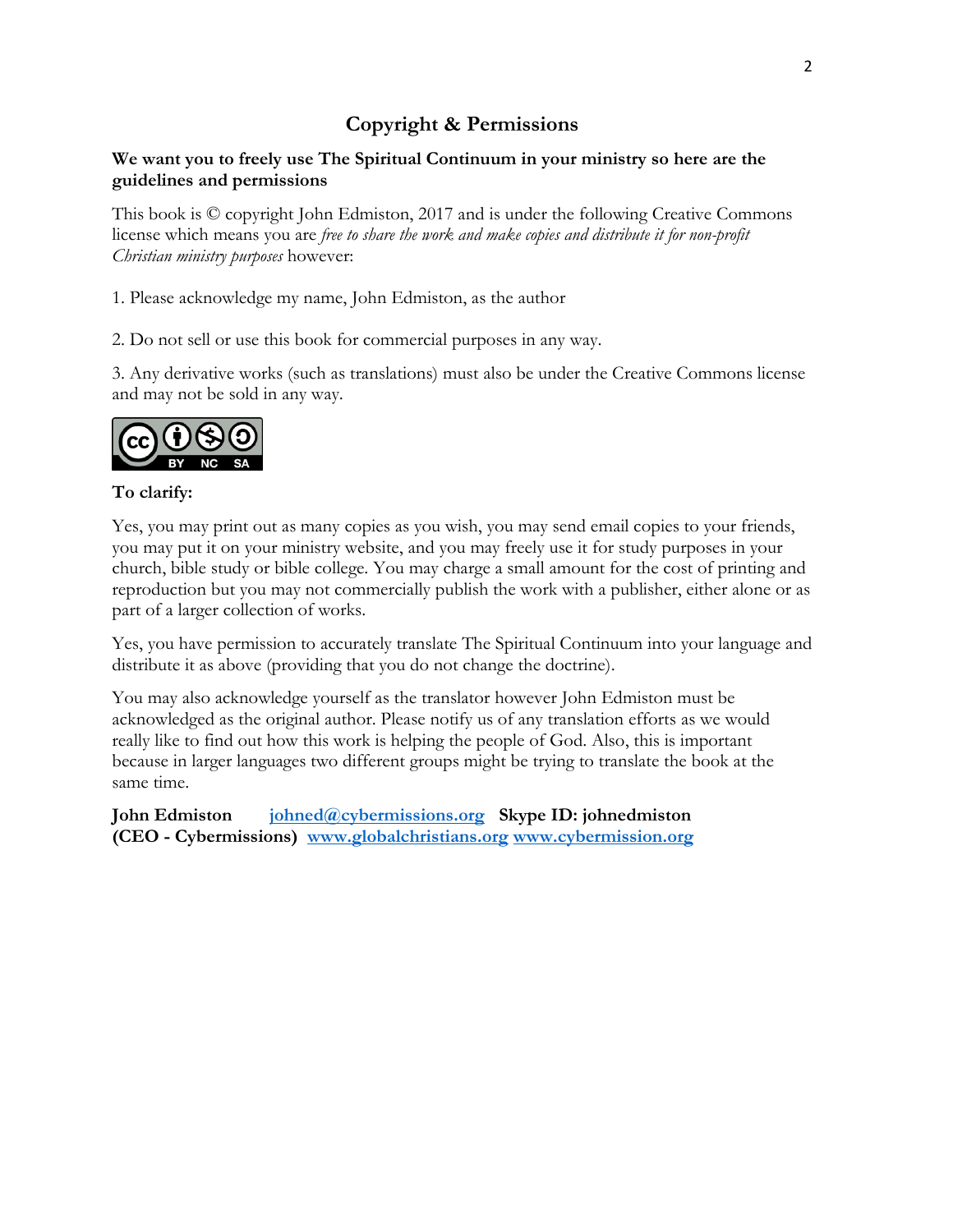#### **How To Use The Spiritual Continuum In Ministry**

This book is designed both as a book that can be easily read by an individual, and as a teaching manual that can be used in churches and in bible study groups. Theologically, it is suitable for Bible-believing, born-again, Spirit-filled Christians from a wide range of denominations and does not push any particular church or organizational perspective. No payment is required.

It is designed for 18-35 year olds in a discipleship program, preferably with a mentor. It is meant to be read first then discussed later, so it is fairly concise.

- $\triangleright$  A slightly larger font is employed so that it will be easy to read on mobile devices or in less than perfect lighting.
- $\triangleright$  There are wide margins so that the pages may be put in a ring binder and given out to students.
- $\triangleright$  There is some space at the bottom of each page so that students can make their own notes as they go along.
- There are study and discussion questions and practical exercises and "how to" material so that students can put the teachings into practice.
- $\triangleright$  There is a Teacher and Facilitators Guide.

This book is designed for digital distribution and will be available in a wide range of digital formats such as PDF, epub, mobi and so on. Feel free to share it around to your friends.

You may print it out for study purposes in small groups, conferences and classroom situations.

There will be a free web page to help you teach the book and get the most from it in your ministry at [www.globalchristians.org/sc/](http://www.globalchristians.org/sc/) and we also hope to have it as a free email course that students can sign-up for.

Above all *The Spiritual Continuum* is designed to be put into practice in your daily life!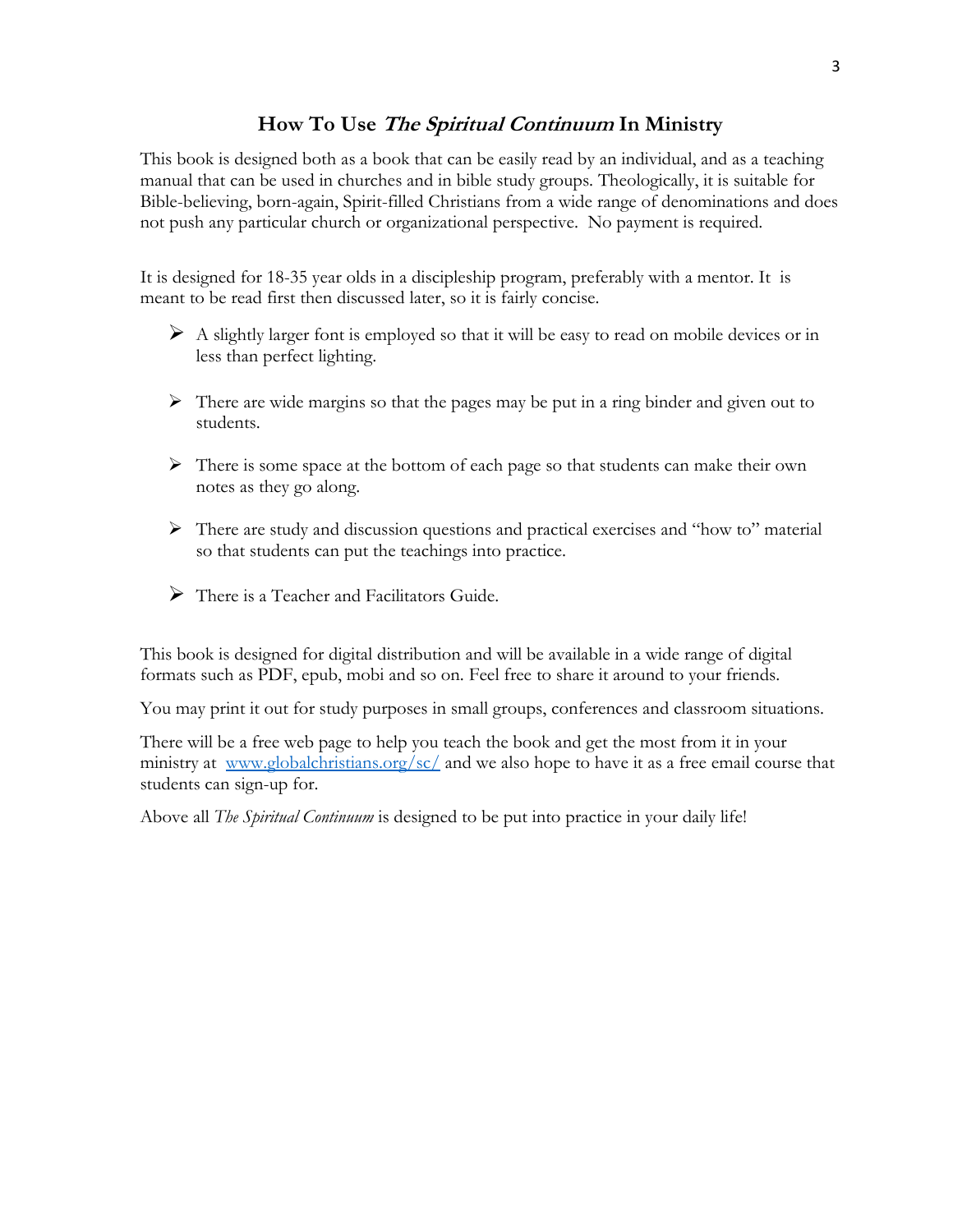## **Introduction – What Is The Spiritual Continuum?**

The new Christian needs to become a mature Christian, and this is a long process of refinement. This book is about understanding the path to spiritual growth and the journey toward Christian maturity until the believer is: perfected in love, mature in faith, and fully in the image of God's beloved Son, Jesus Christ.

The Christian life is much, much more than "getting saved", then waiting around on earth, then going to Heaven. There is a lot of growing up to do as well! Here are some bible passages about Christian maturity:

**Romans 8:29** *For those whom he foreknew he also predestined to be conformed to the image of his Son, in order that he might be the firstborn among many brothers.*

**Ephesians 4:13-15 ..***until we all attain to the unity of the faith and of the knowledge of the Son of God, to mature manhood, to the measure of the stature of the fullness of Christ, so that we may no longer be children, tossed to and fro by the waves and carried about by every wind of doctrine, by human cunning, by craftiness in deceitful schemes. Rather, speaking the truth in love, we are to grow up in every way into him who is the head, into Christ,*

**Philippians 1:28** *Him we proclaim, warning everyone and teaching everyone with all wisdom, that we may present everyone mature in Christ.*

**Philippians 4:12** *Epaphras, who is one of you, a servant of Christ Jesus, greets you, always struggling on your behalf in his prayers, that you may stand mature and fully assured in all the will of God.*

I have called this short book The Spiritual Continuum. Here is a dictionary definition of "continuum": *A continuous sequence in which adjacent elements are not perceptibly different from each other, although the extremes are quite distinct.* This book is about the entire spectrum of the Christian life!

There is a huge difference between the immature, carnal or fleshly Christian and the mature Christian saint, so the extremes are quite clear-cut. However, the believer's daily progress seems to be in small steps. The Christian life is a long series of small steps. It is continuous discipleship. Or, as someone has said, "a long obedience in the same direction". The saint is just someone who has diligently taken a lot more of these "tiny steps" and so has travelled much farther along the Christian path.

This book teaches just eight important steps along this spiritual continuum. Which are:

- 1. Be born again; be born of the Spirit.
- 2. Set your mind on the things of the Spirit in a decisive way.
- 3. Be filled with the Spirit and with the Word and receive the baptism in the Holy Spirit
- 4. Worship in the Spirit, with psalms, hymns, spiritual songs and a heavenly language.
- 5. Walk in the Spirit; and you will not be able to fulfill the lusts of the flesh.
- 6. Be led by the Spirit into the will of God and into the adventures of faith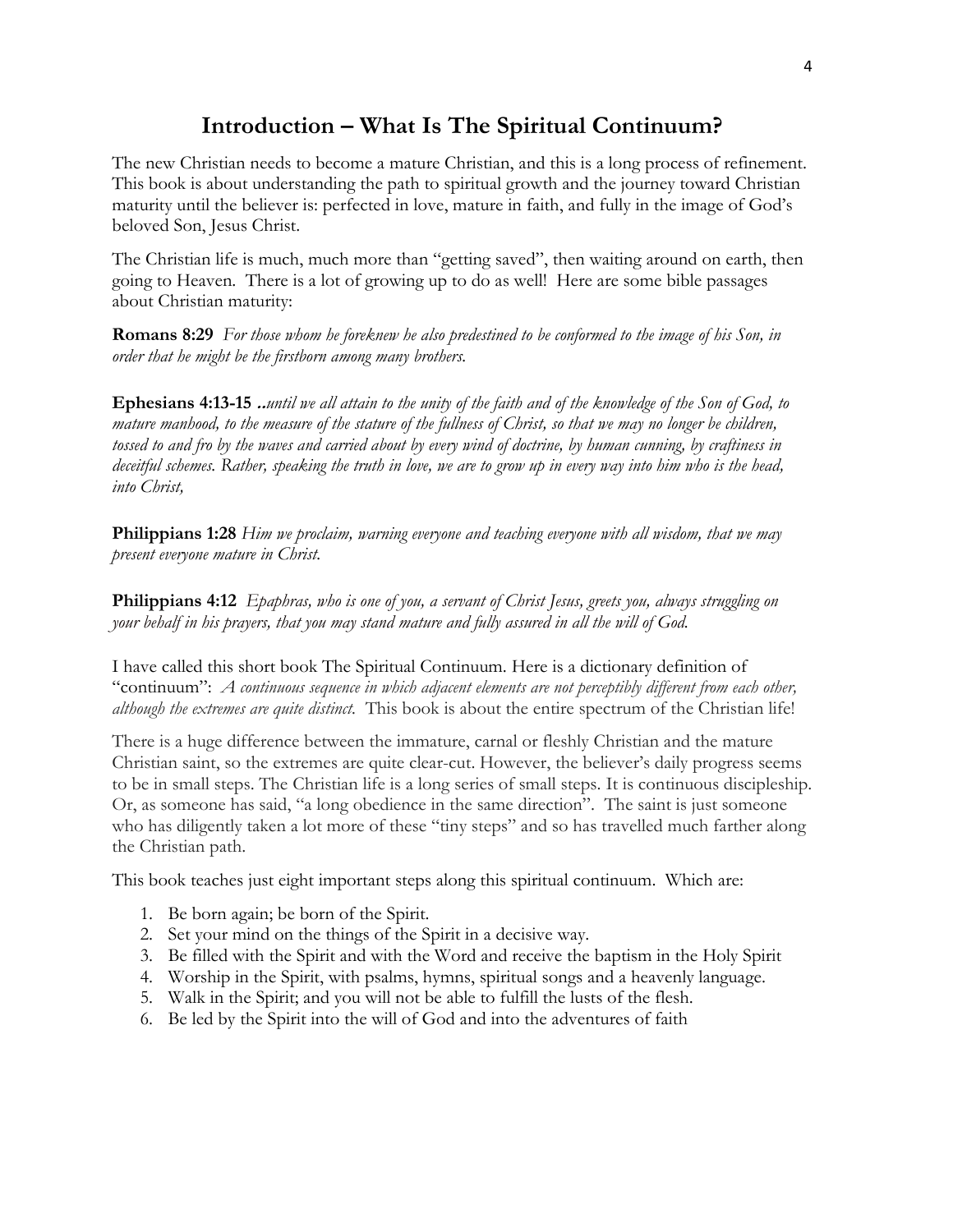- 7. Be taught of the Spirit whenever you encounter troubles, difficulties and crises of faith.
- 8. Love in the Spirit and thus fulfill the law of Christ and all the commandments.

You normally do these practices in order. The first step is to be born-again by placing your faith in Jesus Christ, because you simply cannot live the Spirit-filled life if you are not born-again.

Once you are born-again you have to decide that the Holy Spirit will now be in charge of your thought-life; and make a firm decision to set your mind on the Spirit and on things above. Once you do this, it will be very easy for you to be filled with God's Spirit and God's Word.

Once you are filled with the Spirit and the Word you will have supernatural joy, which will lead you to willingly and freely worship Jesus in the Spirit, singing psalms, hymns and spiritual songs. As you do this you may find the wonderful fruit of the Spirit (love, joy, peace, faithfulness etc) rising up within you and changing the very nature of your soul to be more like Jesus.

As the Holy Spirit fills your life you will have a strong impulse to carry out God's will, which is walking in the Spirit. As you do this, you will live a Christian lifestyle and make wise Christian decisions out of obedience to your heavenly Father. Once you are walking, then you can be led somewhere! At this point God will lead you and show you the way. The Spirit will lead you into exciting adventures of life and faith to the glory of God!

God's adventures sometimes take us into mystifying circumstances and into crises of faith where we cry out to God for a solution. It is at these times that the Lord will show up as our divine Teacher and we will be taught of the Spirit. We will learn a lot more about this later.

The main commandment of God is "love one another", and we cannot do this except by the power of the Holy Spirit. He will teach us how to love others with the love that is from God.

Some of these stages almost slip into each other which is why I have called the process a continuum; for instance, being filled with the Spirit easily slides into worshipping in the Spirit, and being led by the Spirit easily slides into being taught of the Spirit. So please do not get bogged down in hair-splitting definitions of each stage, which is totally beside the point.

The usefulness of these discrete stages is in helping you to know where you are at spiritually and what you need to do next in order to make spiritual progress. They also help you to understand the process as a whole and to be confident that God is at work in you in a very systematic and faithful way that you can easily cooperate with by faith.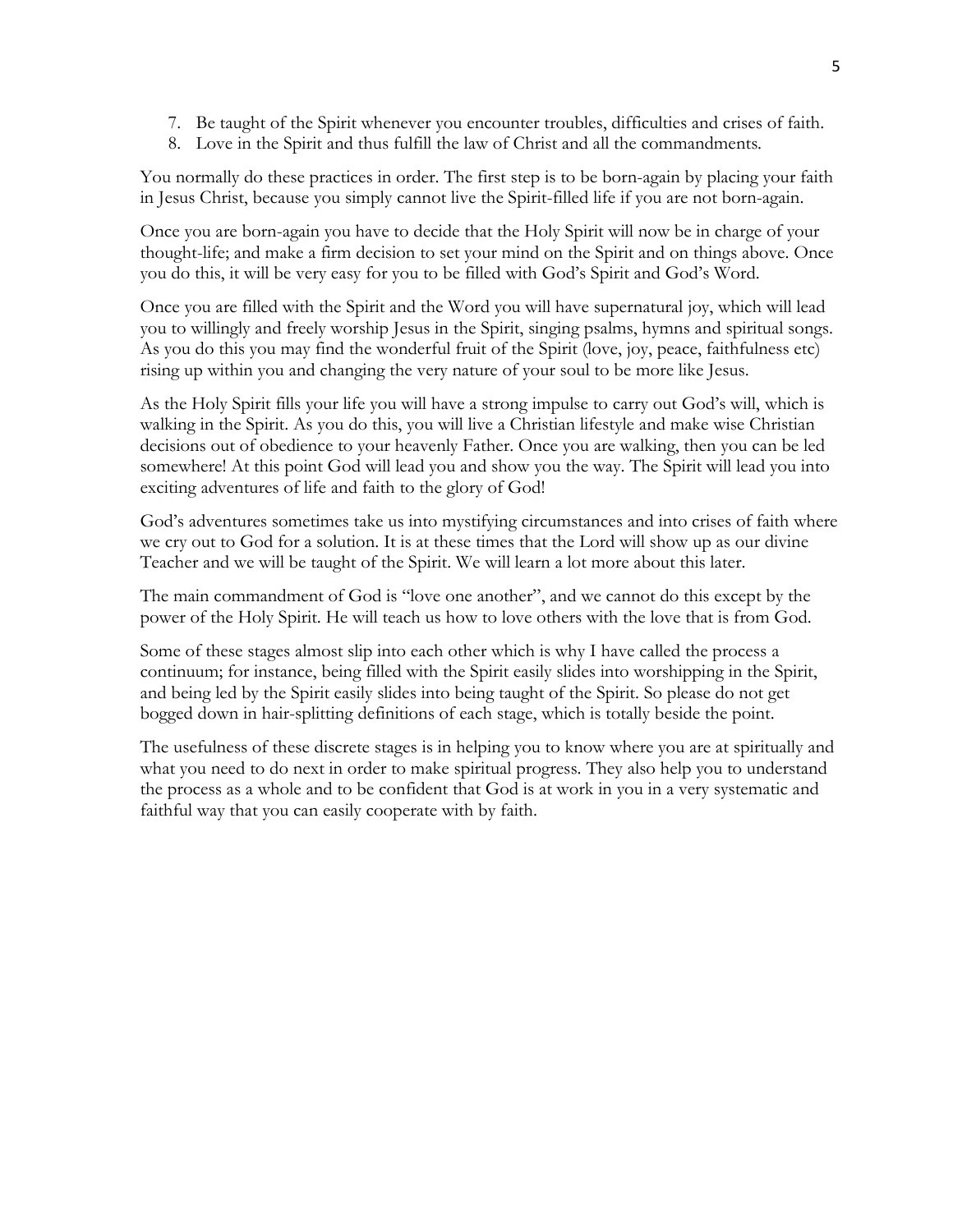

## **The Spiritual Continuum**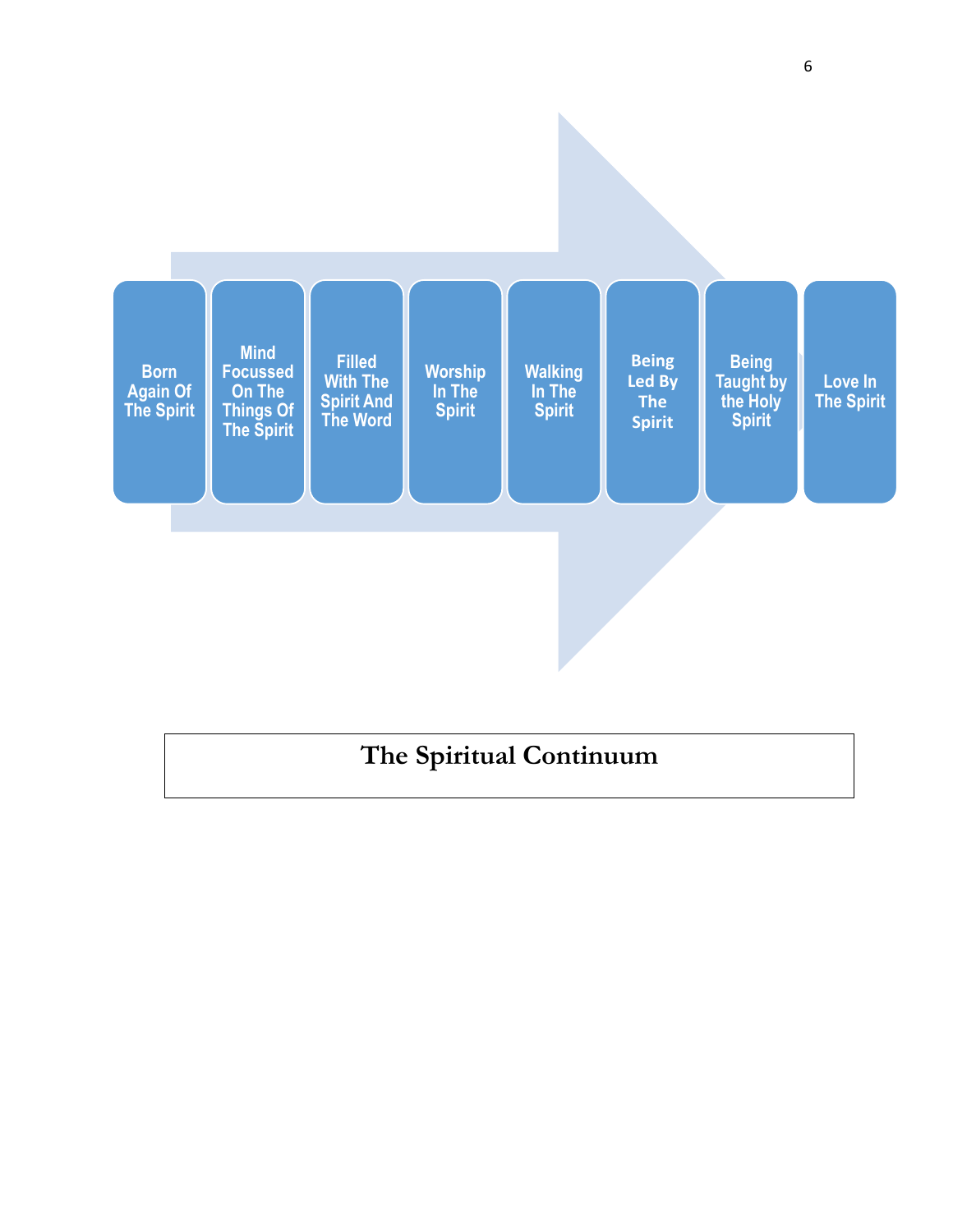## **Stage One: Being Born Of The Spirit**

Most of you who are reading this book are probably already born-again, and you might be tempted to skip this short chapter. Please not do that because you will learn a great deal about your new nature and what it means to be a totally new creation in Christ Jesus. This teaching will be a solid foundation for everything else that you learn in the rest of this book.

The following conversation between Jesus and Nicodemus (in the gospel of John) lays out some amazing truths about what it means to be born-again:

**(John3:1)** *Now there was a man of the Pharisees named Nicodemus, a ruler of the Jews.* **(3:2)** *This man came to Jesus by night and said to him, "Rabbi, we know that you are a teacher come from God, for no one can do these signs that you do unless God is with him."* **(3:3)** *Jesus answered him, "Truly, truly, I say to you, unless one is born again he cannot see the kingdom of God."*

Jesus states, quite firmly, that you cannot even start on the spiritual life ("enter the Kingdom of God") until you are born-again. The old life is not sufficient. You need a new start and a new life. This is not just for prisoners and drug-addicts, everyone needs to be born-again, even Nicodemus who was a respectable leader in Israel.

**(3:4)** *Nicodemus said to him, "How can a man be born when he is old? Can he enter a second time into his mother's womb and be born?"* **(3:5)** *Jesus answered, "Truly, truly, I say to you, unless one is born of water and the Spirit, he cannot enter the kingdom of God.* **(3:6)** *That which is born of the flesh is flesh, and that which is born of the Spirit is spirit.*

Nicodemus is puzzled and interprets Jesus' statement as requiring another natural birth where he would have to crawl back into the womb of his mother and go through the birthing process all over again. Jesus then explains that it is not a new physical birth that is required but a new spiritual life, one that is not from the flesh, but rather is from the Spirit.

Verse 6 is all-important: *That which is born of the flesh is flesh, and that which is born of the Spirit is spirit.*

Nicodemus was a "teacher of all Israel" (v. 10) and yet all his Torah (Jewish Bible) knowledge was just "flesh", which is just another term for human effort centered around our own ego. There was absolutely no life in the religion of Nicodemus. Nicodemus could go to the Temple, read the Bible, teach the Bible, and even obey the Bible and yet be spiritually dead.

Nicodemus would say that he certainly believed in God. In fact, believing in God was probably at the very center of his existence! However, it was still "of the flesh" as there was no living connection to God through faith in Jesus Christ.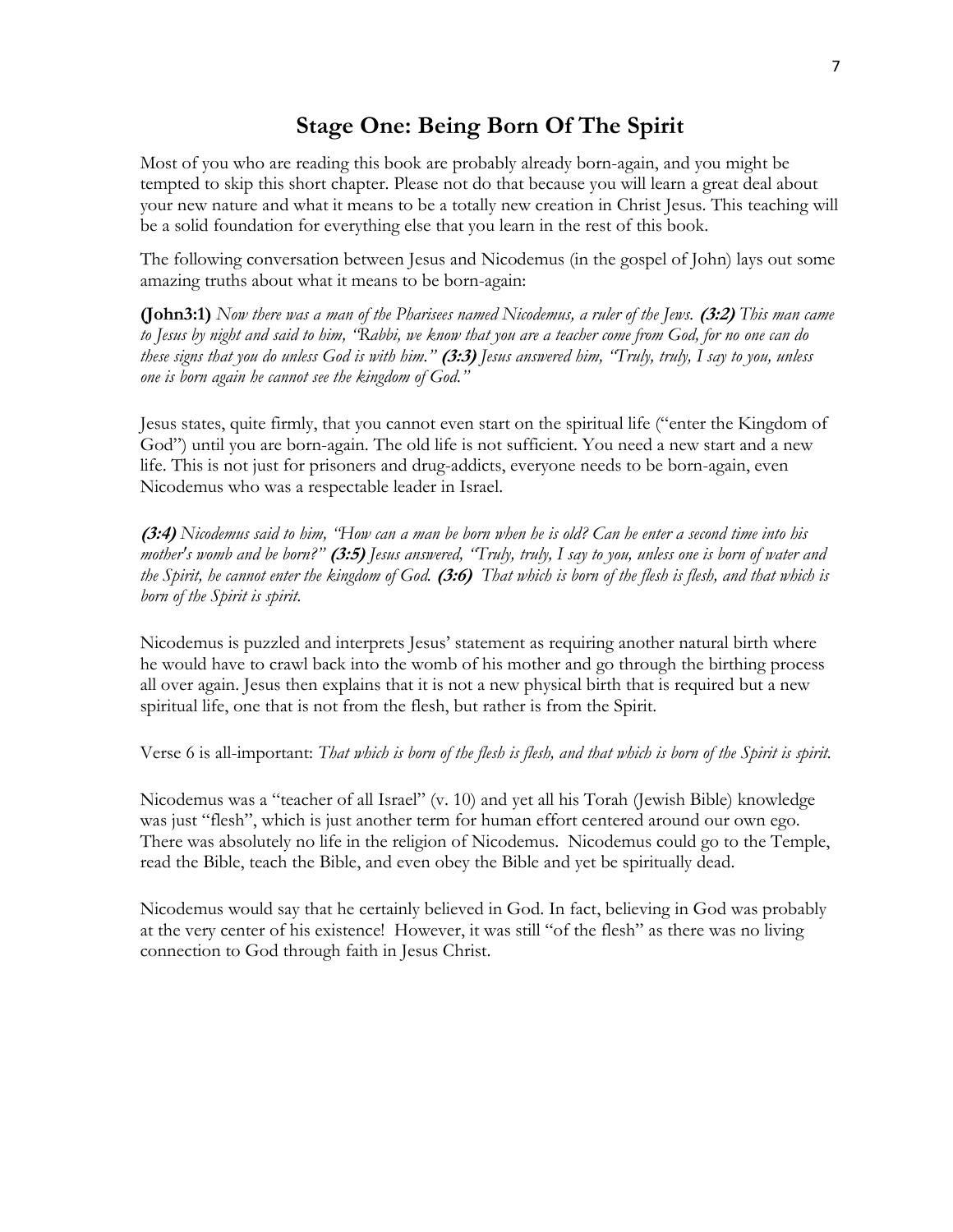Being born-again is not just a feeling; it is the connection of an empty human being to the love of Almighty God. And Nicodemus was empty! He was striving hard, but he was an empty shell. Nicodemus needed to be completely filled with God!

Jesus introduces us to the two modes of being which He calls "flesh" and "spirit". When we are in the flesh we are doing it all ourselves, we are acting out of our own sense of who we are, we are based in the human ego, and we lack true power from God. The flesh produces a temporary result that soon fades away. There is no eternal result, no deep spiritual transformation, we put in a lot of effort but soon end up right back where we started.

On the other hand, spirit gives birth to spirit, eternity gives birth to eternity, and God gives birth to His children! When we are "of the Spirit", we naturally inherit the divine nature. The spiritual life is not forced. Love is not forced. Joy is not forced. All good things arise out of the new nature as part of the process of growing up in Christ.

**(John 3:7,8)** *Do not marvel that I said to you, 'You must be born again.' The wind blows where it wishes, and you hear its sound, but you do not know where it comes from or where it goes. So it is with everyone who is born of the Spirit."*

The person "born of the Spirit" is as unpredictable as the wind, they are moved by Heaven and not by this world and they have a new life in them that is heavenly and from above. You cannot become born-again by scholarship or by doing good deeds. You become born-again by believing in Jesus Christ (John 3:16) and this makes you an entirely new creation:

**2 Corinthians 5:17** *Therefore, if anyone is in Christ, he is a new creation. The old has passed away; behold, the new has come.*

This new creation still has to live (for now) in the midst of the old creation which creates a lot of conflict: **Galatians 4:29** *But just as at that time he who was born according to the flesh persecuted him who was born according to the Spirit, so also it is now.*

The people of the flesh, the people of this world, do not understand born-again people and are sometimes hostile or arrogant toward them.

The apostle Peter also tells us a few things about what it means to be born-again:

**1 Peter 1:3** *Blessed be the God and Father of our Lord Jesus Christ! According to his great mercy, he has caused us to be born again to a living hope through the resurrection of Jesus Christ from the dead.*

**1 Peter 1:23** *since you have been born again, not of perishable seed but of imperishable, through the living and abiding word of God;*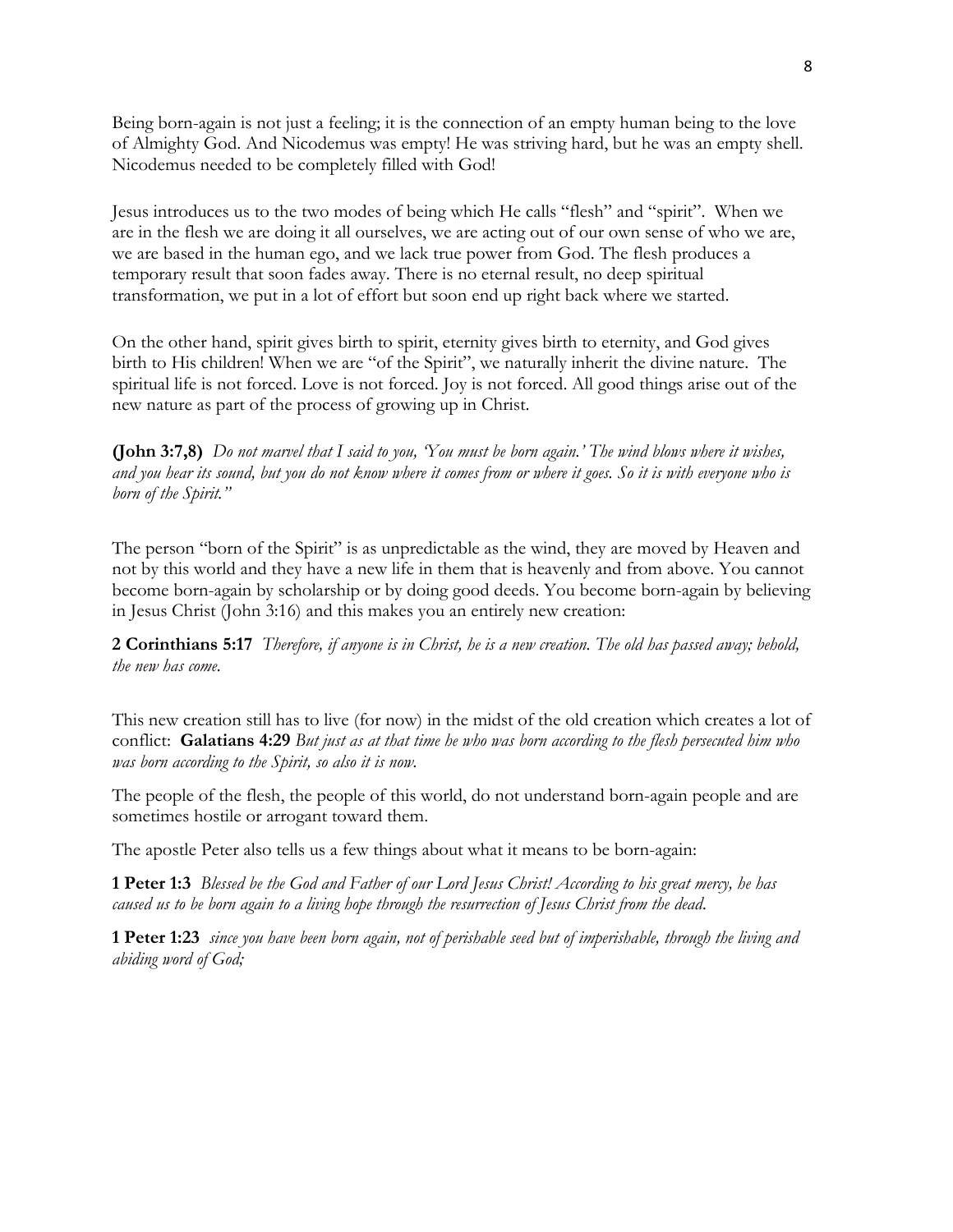**1 Peter 2:1-3** *So put away all malice and all deceit and hypocrisy and envy and all slander.* **<sup>2</sup>***Like newborn infants, long for the pure spiritual milk, that by it you may grow up into salvation—* **<sup>3</sup>***if indeed you have tasted that the Lord is good.*

So, we are born-again to a living hope through the living and abiding word of God which we are to desire like milk so that we may grow up into salvation! (Peter is obviously writing to fairly new Christians here). Also notice that the seed is imperishable (the Word of God) which means that being born-again is not some transient thing, like a spiritual fad. It is a whole new change of our nature based on powerful, eternal and imperishable spiritual principles.

Therefore, once you are born-again you are an imperishable new creation with a whole lot of growing up to do (which is what the rest of this book is about). The apostle Peter says that new Christians are "newborn infants" in spiritual matters even if they are as successful and as powerful as Nicodemus.

So being born-again means that we start living by Heaven and by the Spirit instead of by the world, the flesh or the Devil.

It also means that we do not live like the people in the Old Testament who were under the Law. Certainly, we need to be holy and righteous, but the way we go about doing that is now entirely different! We are not doing it by our own strength, but via the Spirit and this small book will show you how to do that and how to live a joyful and holy life.

Instead of always trying and failing to live up the rules in the Bible, we fulfill the Scriptures by living them out in our lives by the power of Jesus Christ who comes to dwell in us!

**Galatians 2:19-21** *For through the law I died to the law, so that I might live to God. I have been crucified with Christ. It is no longer I who live, but Christ who lives in me. And the life I now live in the flesh I live by faith in the Son of God, who loved me and gave himself for me. I do not nullify the grace of God, for if righteousness were through the law, then Christ died for no purpose.*

These verses from Galatians tell us that:

- a) Righteousness is not through obeying the Law of Moses in the Old Testament
- b) We are crucified to the old spiritual life through Christ
- c) We now live out our spiritual lives by faith through the power of Christ in us.

The new person does not live by the old law. We do not live "by the letter" rather we live "by the Spirit". Not word for word or line by line, but out of a completely new life principle that God creates within us:

**2 Corinthians 3:5,6** *Not that we are sufficient in ourselves to claim anything as coming from us, but our sufficiency is from God, who has made us sufficient to be ministers of a new covenant, not of the letter but of the Spirit. For the letter kills, but the Spirit gives life.*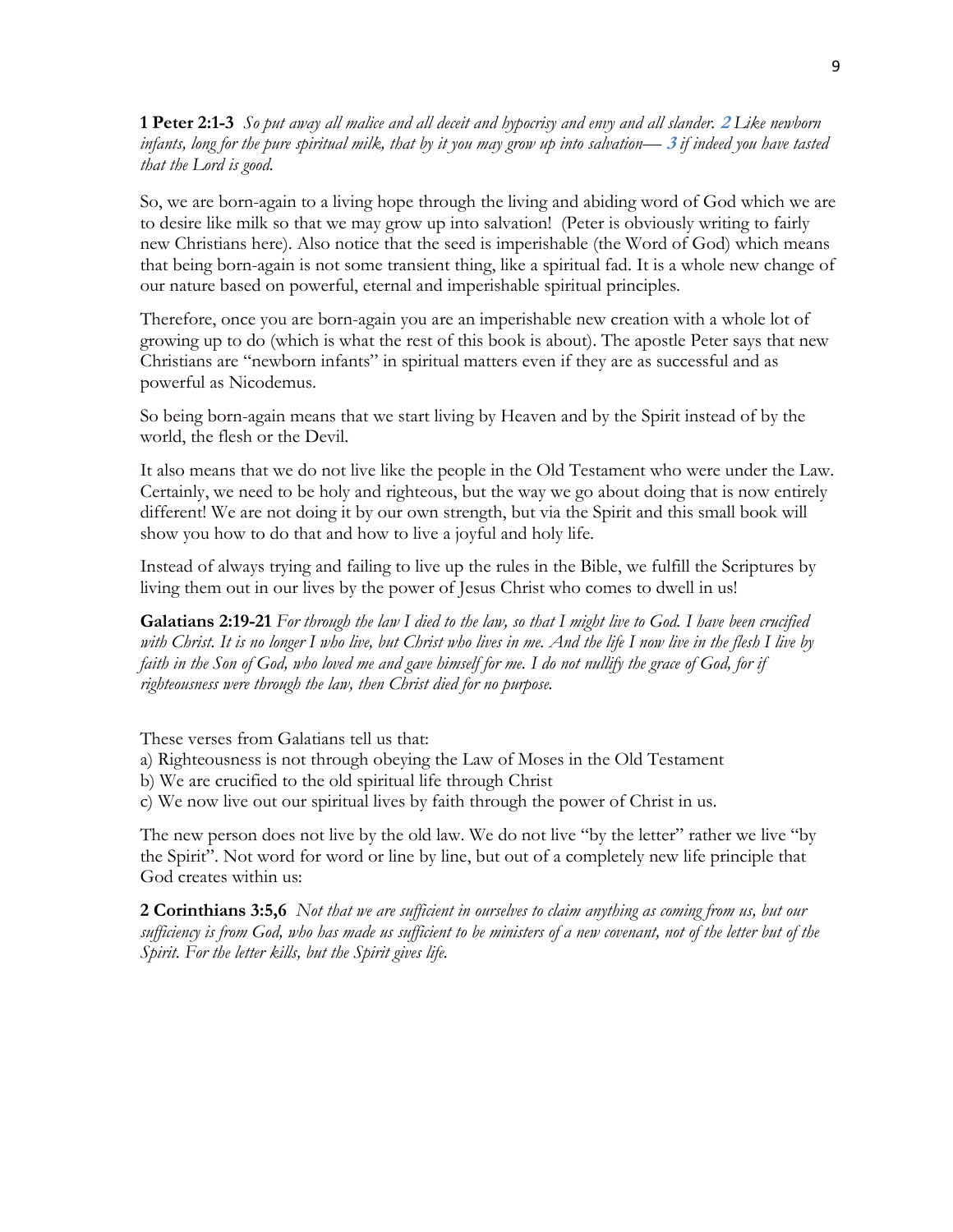**Romans 7:6** *But now we are released from the law, having died to that which held us captive, so that we serve in the new way of the Spirit and not in the old way of the written code.*

We serve in the new way of the Spirit! We are not rule-keepers, rather we are followers of the Spirit Who gives us life. Nicodemus obeyed the law, but Nicodemus did not have spiritual life because Nicodemus was not born-again!

Once we have spiritual life, once we are new creations, once we have Christ in us we then just follow the seven next steps of the spiritual life which are: set your mind on the Spirit, be filled with the Spirit, worship in the Spirit, walk in the Spirit, be led by the Spirit, be taught by the Spirit and finally fervently love one another in the Spirit.

So, instead of follow this rule then that rule and so on and so forth we just follow God. We follow God by practicing the seven steps of the spiritual life (after the basic essential step of being born-again).

It is a change from a static, hard-and-fast set of rules to a compelling, wise, spiritual lifestyle where Christ in us brings us into a whole new realm of living and being. The old way, the way of rules, produces a person who conforms. The new way, the way of the Spirit produces a person who is alive and who is full of love. The person who is full of love fulfills the inner spiritual intent of all the old rules along the way and has an extra dimension of eternal life.

**Romans 12:8-10** *Owe no one anything, except to love each other, for the one who loves another has fulfilled the law. For the commandments, "You shall not commit adultery, You shall not murder, You shall not steal, You shall not covet," and any other commandment, are summed up in this word: "You shall love your neighbor as yourself." Love does no wrong to a neighbor; therefore love is the fulfilling of the law.*

Thus, the born-again person matures into a Christ-like person who is full of love. This love fulfills the law and achieves all righteousness. The born-again person does not mature by following rules. The new creation matures through God being at work inside of them and by following the spiritual disciplines in the New Testament such as setting their mind on the Spirit and not upon the flesh – which leads us to the next chapter.

#### **Discussion Questions**

- 1. Do you need to be born-again?
- 2. Describe what occurs when someone is born-again, in as much detail as possible.
- 3. How does the born-again Christian arrive at personal maturity?
- 4. What does it mean to be a New Creation?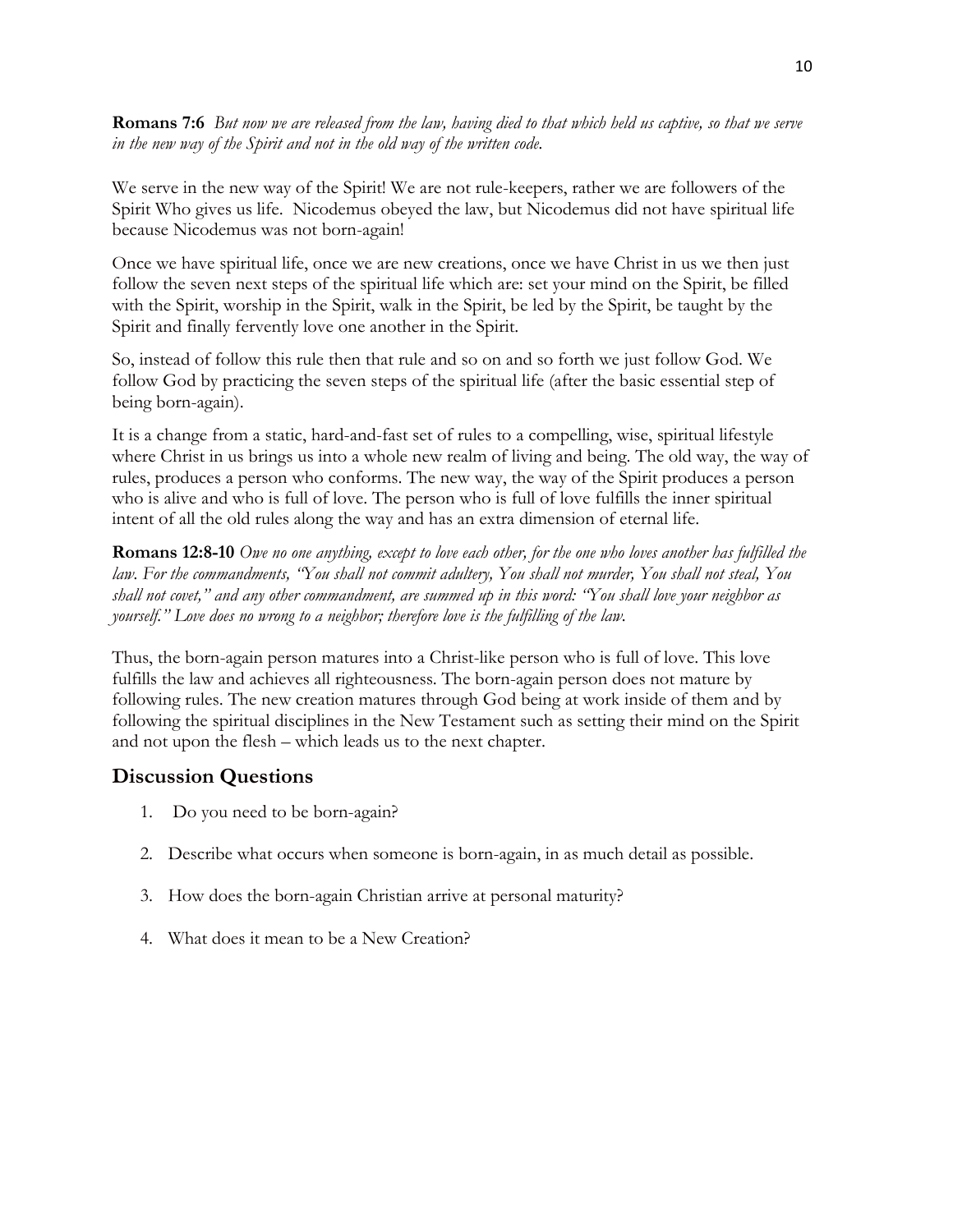## **Stage Two - Setting Your Mind Upon The Spirit**

**Romans 8:4-8** *in order that the righteous requirement of the law might be fulfilled in us, who walk not according to the flesh but according to the Spirit.* **<sup>5</sup>***For those who live according to the flesh set their minds on the things of the flesh, but those who live according to the Spirit set their minds on the things of the Spirit.* **<sup>6</sup>***For to set the mind on the flesh is death, but to set the mind on the Spirit is life and peace.* **<sup>7</sup>***For the mind that is set on the flesh is hostile to God, for it does not submit to God's law; indeed, it cannot.* **<sup>8</sup>***Those who are in the flesh cannot please God.*

After a Christian is born-again the next step is for the new believer to set his/her mind upon the things of the Spirit.

The mind set on the flesh is death and cannot please God. The mind set on the flesh is very self-centered and is always fussing and fretting, fuming, and getting angry, fighting and being ego-centric. The mind set on the flesh is all about self-gratification and so cannot fulfill the royal law of love.

The flesh is the old self-centered life that avoids the Cross. The flesh always opposes God (Galatians 5:16-18) and does not submit to God's law. It is deeply rebellious and uses various tricks such as rationalization to get its own way.

We need to direct our mind onto the Spirit instead. When we do that the energies of God flow into us. We have life and peace. We do this by setting our minds firmly on the things of the Spirit. We make an active choice about what we will think about! Instead of junk TV, we read the Bible and have a daily devotional. Instead of gangster rap music, we listen to good pleasant uplifting music and Christian music. We start thinking about how to help others, how to serve at church and about spiritual questions. We attend prayer meetings, and we decide to pray each day.

This "setting our mind on the Spirit" starts out as a series of firm and definite choices and then eventually becomes our habitual lifestyle. At first, we have to go to war against distractions and temptations and it seems hard. Our thoughts wander, or maybe we spend too much time thinking about negative things such as insults, hardships and inconveniences.

We have to consciously replace our "stinking thinking" with higher and better thinking, with thoughts of gratitude, love, peace and kindness. This is known as the renewal of the mind.

**Romans 12:1-1** *I appeal to you therefore, brothers, by the mercies of God, to present your bodies as a living sacrifice, holy and acceptable to God, which is your spiritual worship.* **<sup>2</sup>***Do not be conformed to this world, but be transformed by the renewal of your mind, that by testing you may discern what is the will of God, what is good and acceptable and perfect.*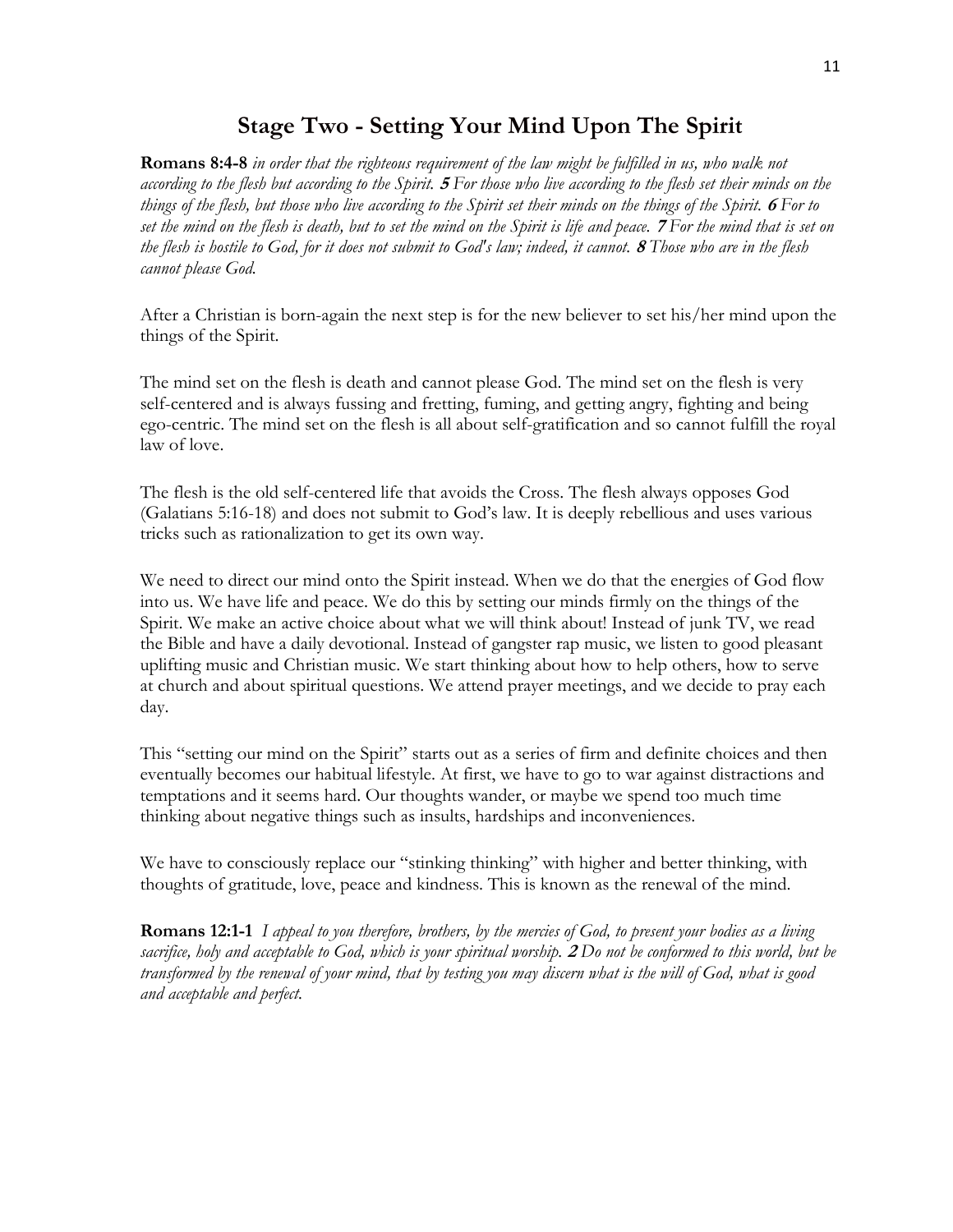Our minds are not to be conformed to this world and filled with greed, selfish ambition, resentment, pride and lust. Rather we are to be transformed by the renewing of our minds so that we can know the will of God.

Adam was created with a perfect mind. However, after he sinned, Adam's human mind became unwise, and foolish and unable to know God properly. Our minds then came to love sin and selfishness and getting our own way. We went from having a God-centered mind to having a self-centered mind!

It is like one of those children's pegboards with the shapes in it and holes for the square, the triangle, the circle, the oblong and so on. Our mind is like the pegboard and the shapes are godly ideas such as love, truth and righteousness. When Adam fell the pegboard (our mind) became twisted and now the shapes (good thoughts) do not fit any more and twisted thoughts (such as greed) enter our minds very readily.

We need to renew our minds daily by setting them on the Spirit instead of the flesh. When we do this, slowly but surely, our minds will end up being conformed to the mind of Christ.

**1 Corinthians 1:14- 16** *The natural person does not accept the things of the Spirit of God, for they are folly to him, and he is not able to understand them because they are spiritually discerned.* **<sup>15</sup>***The spiritual person judges all things, but is himself to be judged by no one.* **<sup>16</sup>***"For who has understood the mind of the Lord so as to instruct him?" But we have the mind of Christ.*

In the verses above we see that there is a huge difference between the natural man, who cannot understand the things of God, and the spiritual man who possesses the mind of Christ. Why do unbelievers struggle to read the Bible? Because they are "natural" and not born-gain. They do not yet have the Holy Spirit and the mind of Christ. Once people are born-again the Bible becomes interesting and even easy to read.

When we are born-again we receive a spiritual mind and can start to understand the things of God. However we have to decide to use our spiritual mind, and we need to strengthen our spiritual mind by daily setting it on the things of the Spirit.

**Ephesians 4:23** *and to be renewed in the spirit of your minds,* **<sup>24</sup>***and to put on the new self, created after the likeness of God in true righteousness and holiness.*

The above verse from Ephesians instructs us to be renewed in the spirit of our minds. The mind and the spirit are intimately connected. The mind is like a doorway to the Spirit. When we open the door to the flesh, the flesh comes in. When we open the door to the Spirit, then the Holy Spirit comes in.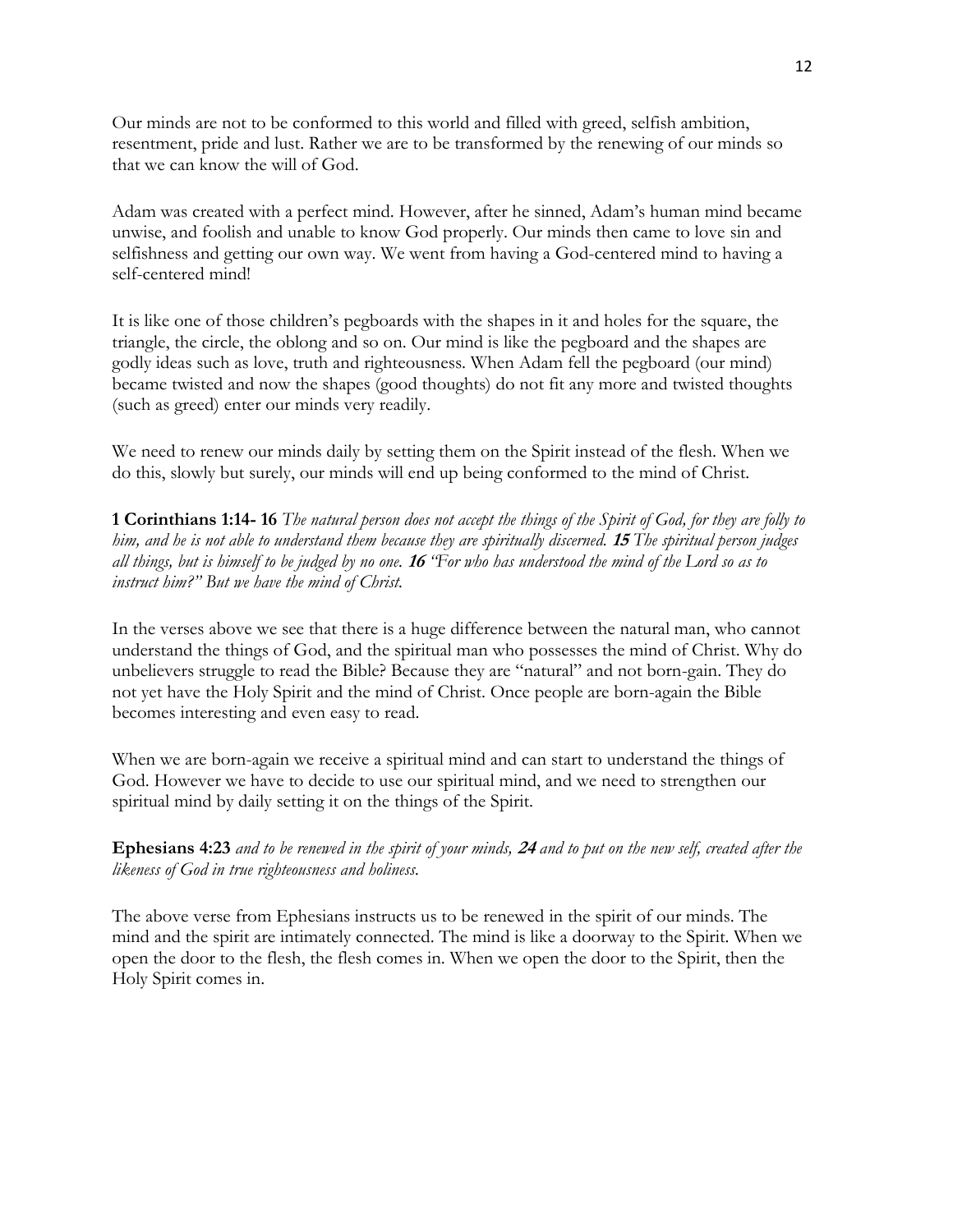Ephesians goes on to say, "put on the new self". We have a nasty old self, and a loving new self. The new self is the new creation and is created after the likeness of God. Your new self is holy and good. However, you have to "put it on" like a suit of clothes.

When you get up in the morning, you need to set your mind on the things of the Spirit and decide to put on your new self, the Christian self, the self that is in the likeness of God. You have to discipline yourself to do this because your lazy undisciplined self will not do it for you! Remember you are a work in progress.

In every area of life, what you focus on determines the outcome. If you focus on anger, you will remain angry. If you focus on kindness, you will become kind. If you focus on money you will become greedy, if you focus on your work you will become diligent, and if you focus on God's will you will become holy.

Life and peace come from a mind focused on the Spirit. Conflict and trouble come from a mind focused on the flesh. Every moment of every day you get to make this choice.



Suppose you are offended. You have two choices. You can focus on the flesh and the offense and become angry, resentful, vengeful and bitter. Or, you can focus on God, commit the matter to Him, forgive it and move on wisely. Then you will have life and peace.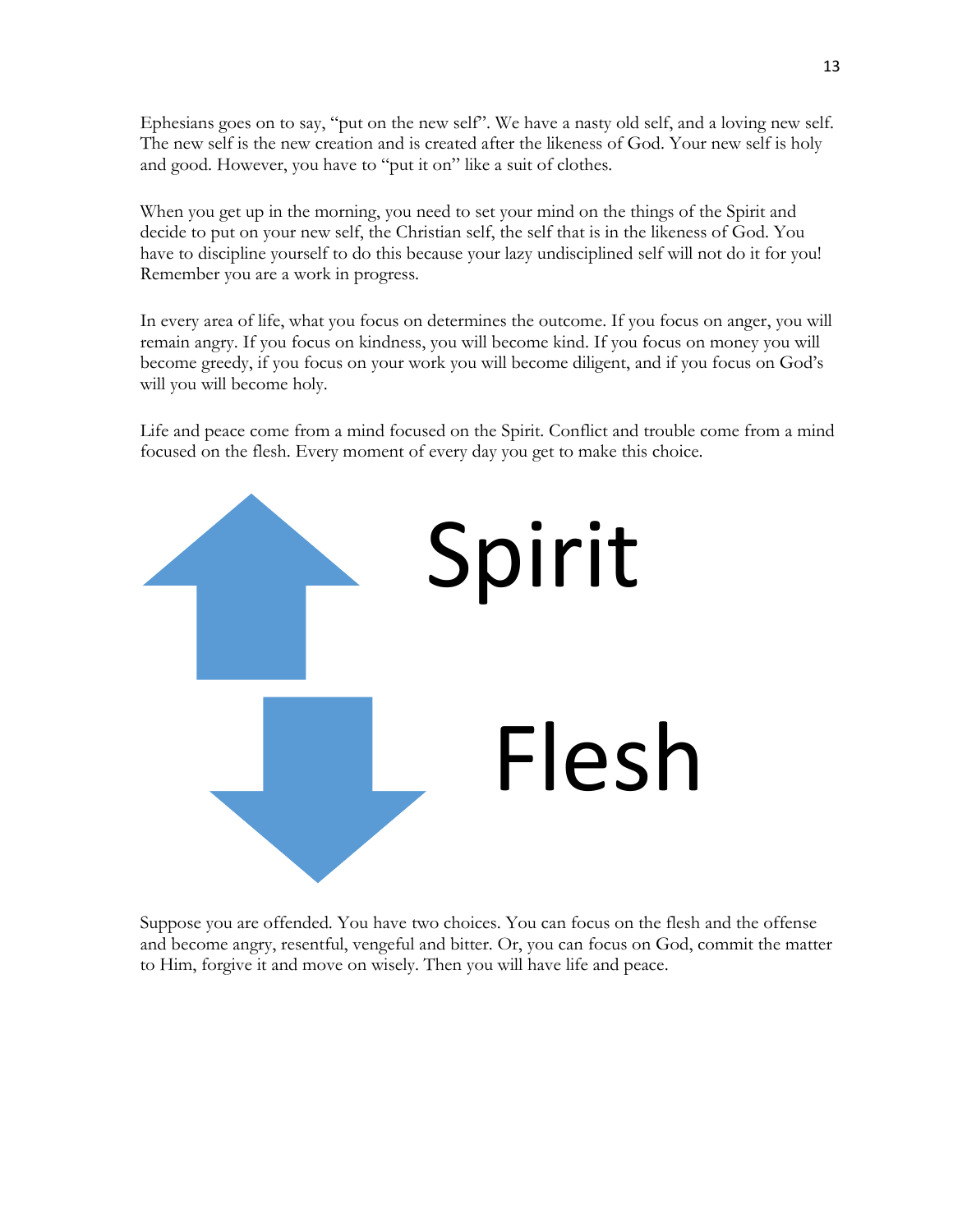If you are to make any progress in the spiritual life, you have to master the art of setting your mind on the Spirit because the mind set on the flesh simply cannot please God. This is a very basic and fundamental discipline.

One of the main things that takes our mind from spiritual things is a perception of threat. If we think we are going to starve, or be beaten or killed or not have food or shelter or be socially humiliated then we go into the well-known negative "fight-or-flight" mode which is counterproductive to rational thought.

In this mode, we focus totally on the problem or threat and tend to exclude the calmer, good, wise and creative solutions. The wisdom of the spiritual world is thrown out in a mad rush to visceral self-preservation.

Here is Jesus' wise admonition on such things:

**Matthew 6:25-<sup>34</sup>** *"Therefore I tell you, do not be anxious about your life, what you will eat or what you will drink, nor about your body, what you will put on. Is not life more than food, and the body more than clothing?* **<sup>26</sup>***Look at the birds of the air: they neither sow nor reap nor gather into barns, and yet your heavenly Father feeds them. Are you not of more value than they?* **<sup>27</sup>***And which of you by being anxious can add a single hour to his span of life?* **<sup>28</sup>***And why are you anxious about clothing? Consider the lilies of the field, how they grow: they neither toil nor spin,* **<sup>29</sup>***yet I tell you, even Solomon in all his glory was not arrayed like one of these.* **<sup>30</sup>***But if God so clothes the grass of the field, which today is alive and tomorrow is thrown into the oven, will he not much more clothe you, O you of little faith?* **<sup>31</sup>***Therefore do not be anxious, saying, 'What shall we eat?' or 'What shall we drink?' or 'What shall we wear?'* **<sup>32</sup>***For the Gentiles seek after all these things, and your heavenly Father knows that you need them all.* **<sup>33</sup>***But seek first the kingdom of God and his righteousness, and all these things will be added to you.* **<sup>34</sup>***"Therefore do not be anxious about tomorrow, for tomorrow will be anxious for itself. Sufficient for the day is its own trouble.*

Jesus tells us where to put our minds when He exhorts us to "seek first the Kingdom of God and His righteousness". As our minds focus on the Kingdom, God mysteriously provides. Our Heavenly Father knows what we need and takes care of the anxiety and threat of daily existence.

As our mind/spirit connects with Heaven, then Heaven connects back to us in terms of daily provision. Fear does not connect with Heaven. It is on entirely the wrong wavelength. Prayer, faith and a mind set on God, do connect with God and do get the answers and the creative wisdom that we require in order to cope with daily life.

The apostle Paul sets out his version of this advice in his brief epistle to the Philippians:

**Philippians 4: 6-9 …***do not be anxious about anything, but in everything by prayer and supplication with thanksgiving let your requests be made known to God.* **<sup>7</sup>***And the peace of God, which surpasses all understanding, will guard your hearts and your minds in Christ Jesus.* **<sup>8</sup>***Finally, brothers, whatever is true,*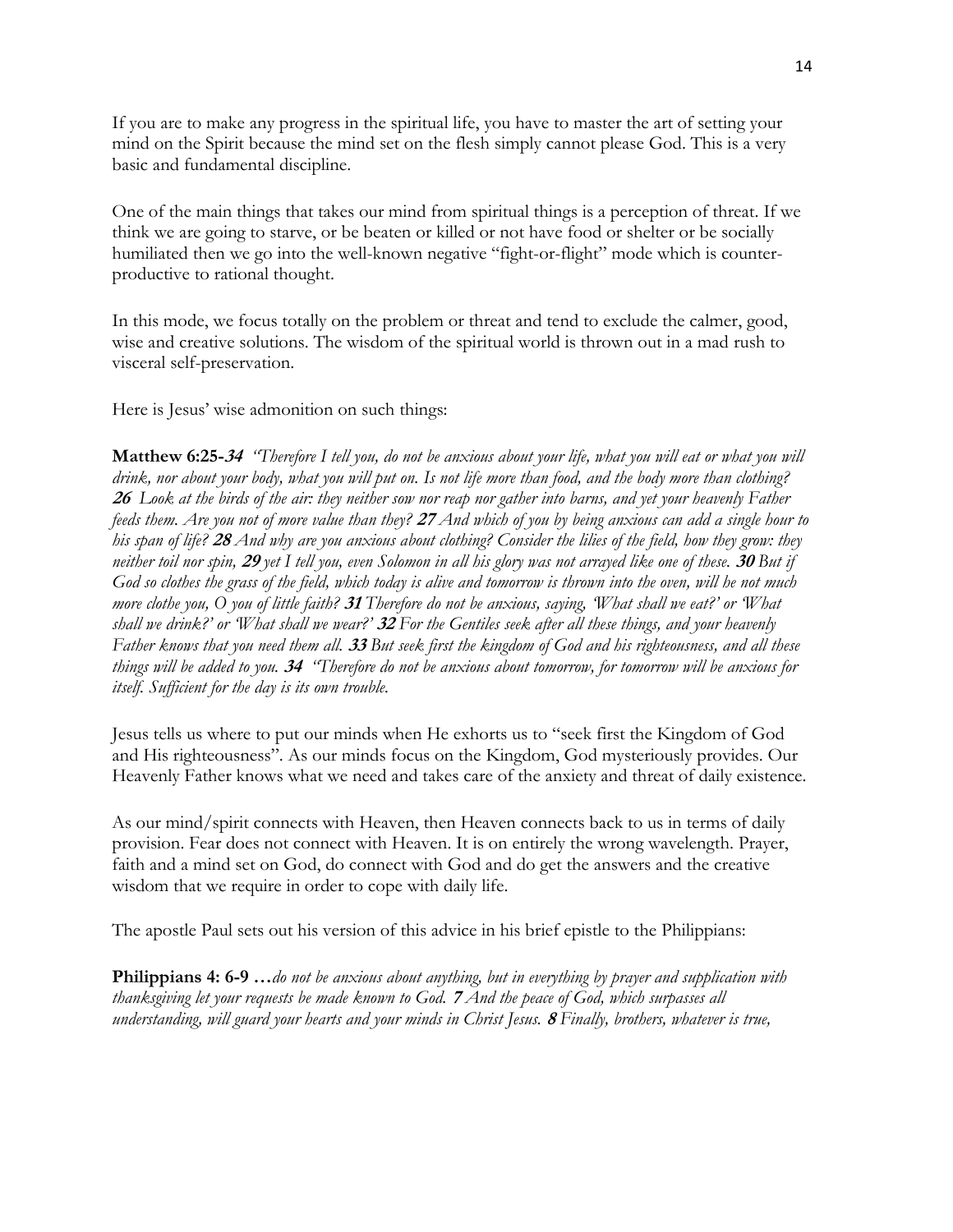*whatever is honorable, whatever is just, whatever is pure, whatever is lovely, whatever is commendable, if there is any excellence, if there is anything worthy of praise, think about these things.* **<sup>9</sup>***What you have learned and received and heard and seen in me—practice these things, and the God of peace will be with you.*

This well-known passage tells us much about the daily practice of setting our minds upon the Spirit so that we can receive life and peace:

- 1. Refuse anxiety and move toward prayer
- 2. Move into prayer and supplication
- 3. Enter into thanksgiving that God is on your side.
- 4. God's peace will enter the mind focused on Him
- 5. The mind set on Him should think pure and noble and praiseworthy thoughts
- 6. Practice the above as a routine and the God of peace will be with you.

The key thing is to realize that you need to quickly move from anxiety to prayer. Anxiety solves nothing. Prayer is at least a start toward a solution. In prayer, we often get an idea that provides the solution and in prayer we find peace and once we find peace then we are aligned with the resources of Heaven. Move from focusing on the problem, to focusing on the solution.

Paul takes this one step further in the book of Colossians where he gets quite theological about the business of where we set our minds:

**Colossians 3:1-<sup>4</sup>** *If then you have been raised with Christ, seek the things that are above, where Christ is, seated at the right hand of God.* **<sup>2</sup>***Set your minds on things that are above, not on things that are on earth.* **<sup>3</sup>** *For you have died, and your life is hidden with Christ in God.* **<sup>4</sup>***When Christ who is your life appears, then you also will appear with him in glory.*

Our spiritual life is "up there" with Christ and not "down here" with the world. Your true self is hidden with Christ in God. Sure, we have to take care of life's practical details, but those details are not our eternal life. If, like biblical Martha, we end up fretting and fussing so much that we miss out on Jesus, then we need to refocus.

The glory of God appears in us when we have our minds set on Him! Then His life becomes our life, and His glory becomes our glory. Not the fading glory of the world, but the eternal glory of Christ Jesus. So, we need to set our minds on things that are above, not on things that are on earth!

The mind is the key to everything else; it is the door to Heaven when it is focused on the Spirit, or the door to Hell when it is focused on the flesh. The mind is the spiritual key to the spiritual life. However, it often is unruly and fallen. You need to renew your mind (see Romans 12 earlier) and you need to consciously focus your mind. You need to calmly walk away from anxiety. You have to deliberately walk into prayer. You need to set your mind on things above.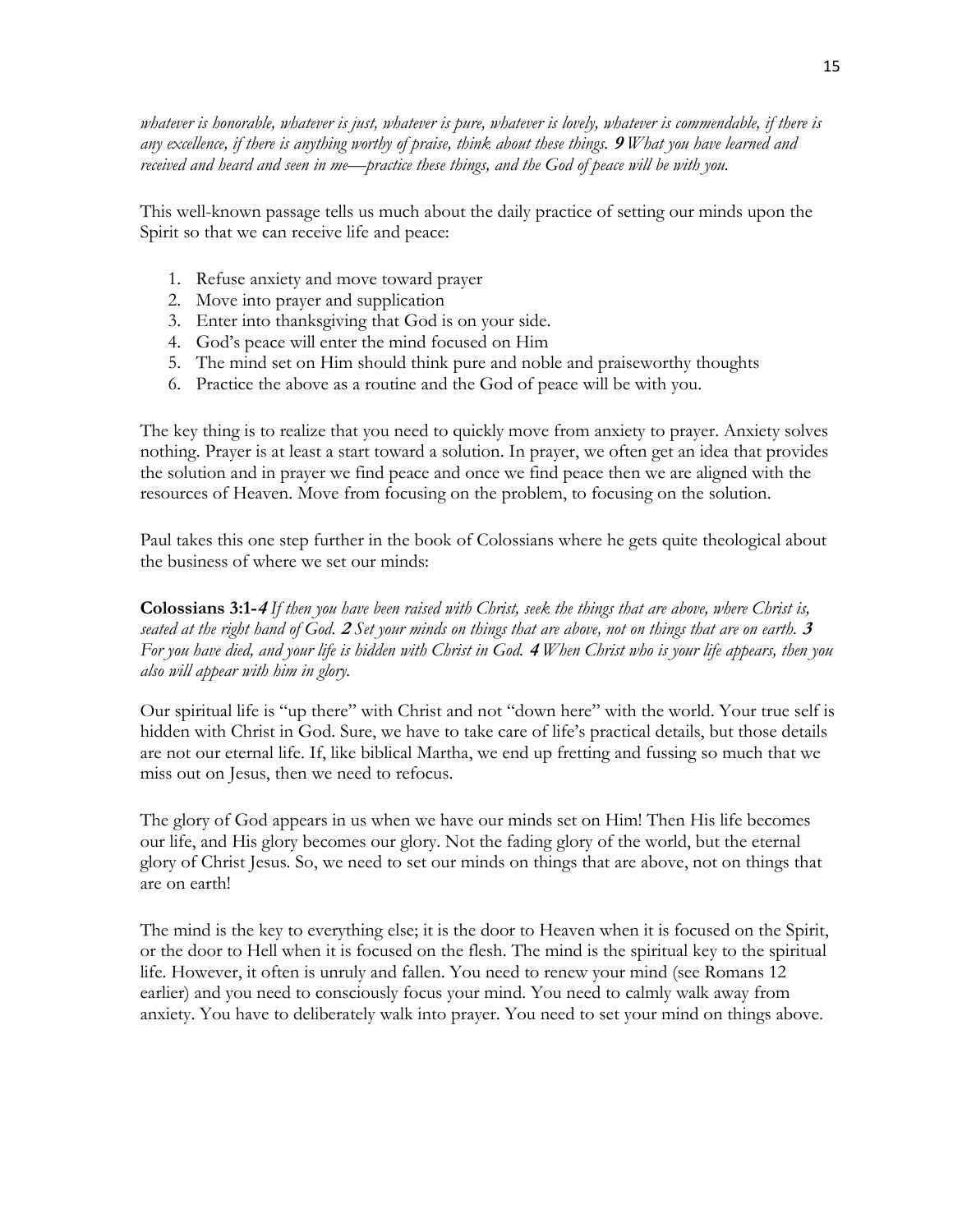How does a born-again Christian set their mind on the things of the Spirit? It is a bit like budgeting. The key to budgeting is to become aware of where your money is actually going. Likewise, the key to setting your mind on the Spirit is to know what your mind is getting set on. Get pencil and paper, and for a few hours go about and try to notice what your mind is thinking:

- A. Profitable thoughts set on the Spirit, things above, loving thoughts, prayer
- B. Necessary thoughts work, tasks, getting things done, functional thinking
- C. Frantic thoughts hurry, anxiety, fretting, worrying, daydreaming, self-centered thinking
- D. Toxic thoughts lust, rage, bitterness, revenge, scheming manipulation, egotism

Do not feel guilty; just observe your patterns of thought like an anthropologist observing a tribe in the jungle. Once you become aware of your patterns of thought then try to improve the balance.

Take your frantic thoughts to prayer. Repent of your selfish and toxic thoughts. Read your bible a bit more. Put on some edifying music. Get into a good spiritual conversation at least once a week with friends you can trust in a life group, home group or bible study. And, of course go to church and also worship at home. Using a daily devotional book can help you to have some quality time focused on spiritual things. And instead of listening to that politician who makes your blood boil, switch over to having a loving conversation with your children.

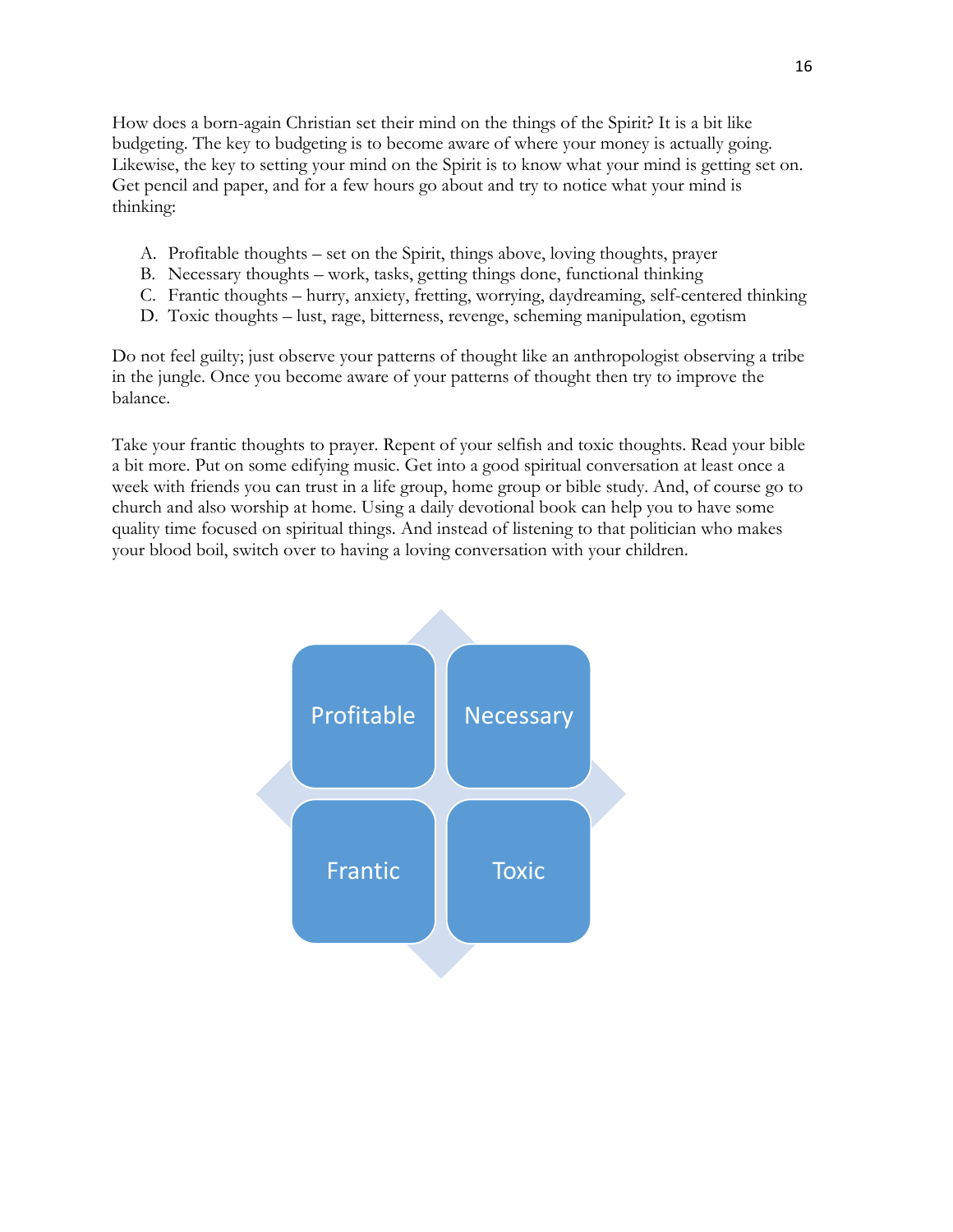Other suggestions to turn your "stinking thinking" into godly thinking are:

- 1. Work on positive uplifting things, fill your time with them
- 2. Hang around up-beat people of faith and love so you will "catch the positive vibes"
- 3. Have a list of good positive things that you want to do and focus on that list
- 4. Do not keep going over and over stressful situations in your head, it does not work
- 5. Check your perception of threat is it actually true. Calm down.
- 6. Focus on the good in people
- 7. Focus on the good in each day
- 8. Develop an attitude of gratitude
- 9. Stay simple in life and give stuff away
- 10. Live one day at a time
- 11. Praise God regularly even for small things
- 12. Praise people when you catch them doing something right
- 13. Keep edifying Scriptures near your computer and your mirror
- 14. Don't think people are being mean when they are just being careless
- 15. Stop seeing life as a ruthless competition
- 16. Look for the solution in every problem
- 17. View difficulties as challenges you can solve with God's help
- 18. It's not all about the money. Many good things are free.
- 19. Rejoice in your relationships.
- 20. Hold onto the promises of God
- 21. Pray regularly and have a daily quiet time
- 22. See how many times a day you can be an encouragement and a blessing.
- 23. Learn to see joyful abundance everywhere.
- 24. Get outside into God's creation and be glad.
- 25. Decide to be joyful.

Your mind will wander from time to time. Just bring it back to the positive! Your crazy thoughts will try to run your life but they are just like rebellious children and you can eventually get them back into line. Be confident that you will slowly but win the game of setting your mind upon the things of the Spirit!

#### **Discussion Questions**

- 1. What is the difference between a Christian setting their mind on the Spirit and a Christian setting their minds on the flesh?
- 2. How do we set our mind on the things of the Spirit?
- 3. What is the role of prayer and thanksgiving in setting our mind on the Spirit?
- 4. What kind of things should a Christian be thinking about?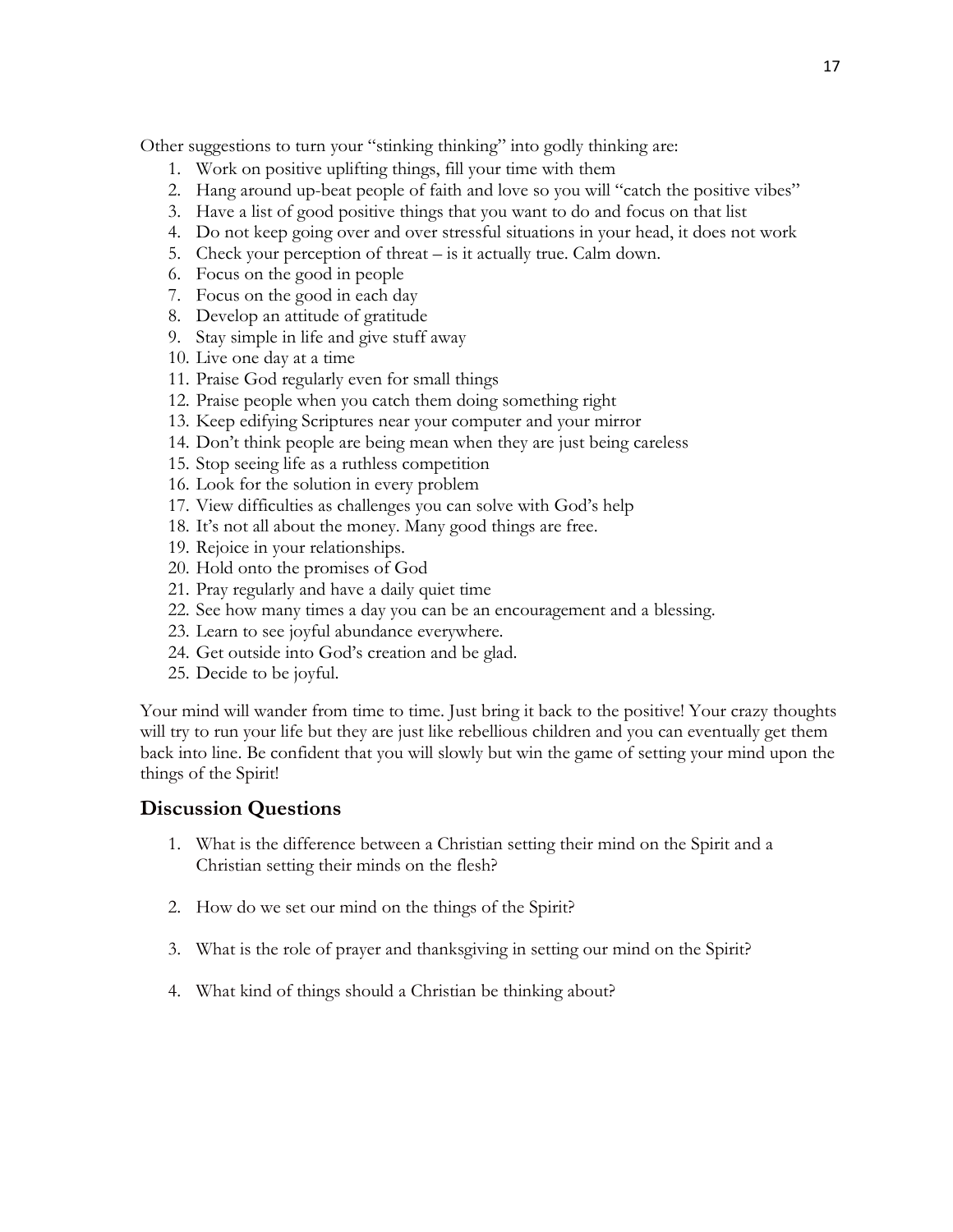## **Stage Three – Being Filled With the Spirit and the Word**

Once your mind is fixed on the Spirit, then the next logical step is to be filled with the Spirit. Fixing the mind on the Spirit is like turning on the power switch, but you have to let the power flow into you through the Spirit and the Word.

In this chapter, we will look at three closely related practical concepts:

- 1. The baptism in the Holy Spirit, which is normally a one-time experience that endues us with spiritual gifts and with power to serve God as His witness.
- 2. The infilling of the Spirit which is daily and continuous work of the Spirit within us to produce wisdom, holiness and the fruit of the Spirit in our Christian character.
- 3. Letting the Word of God dwell richly in us which is closely parallel to the filling of the Holy Spirit and produces a life founded on the promises and prophecies of Scripture and the commandments of Jesus Christ and which has the result of effectiveness in prayer and teaching.

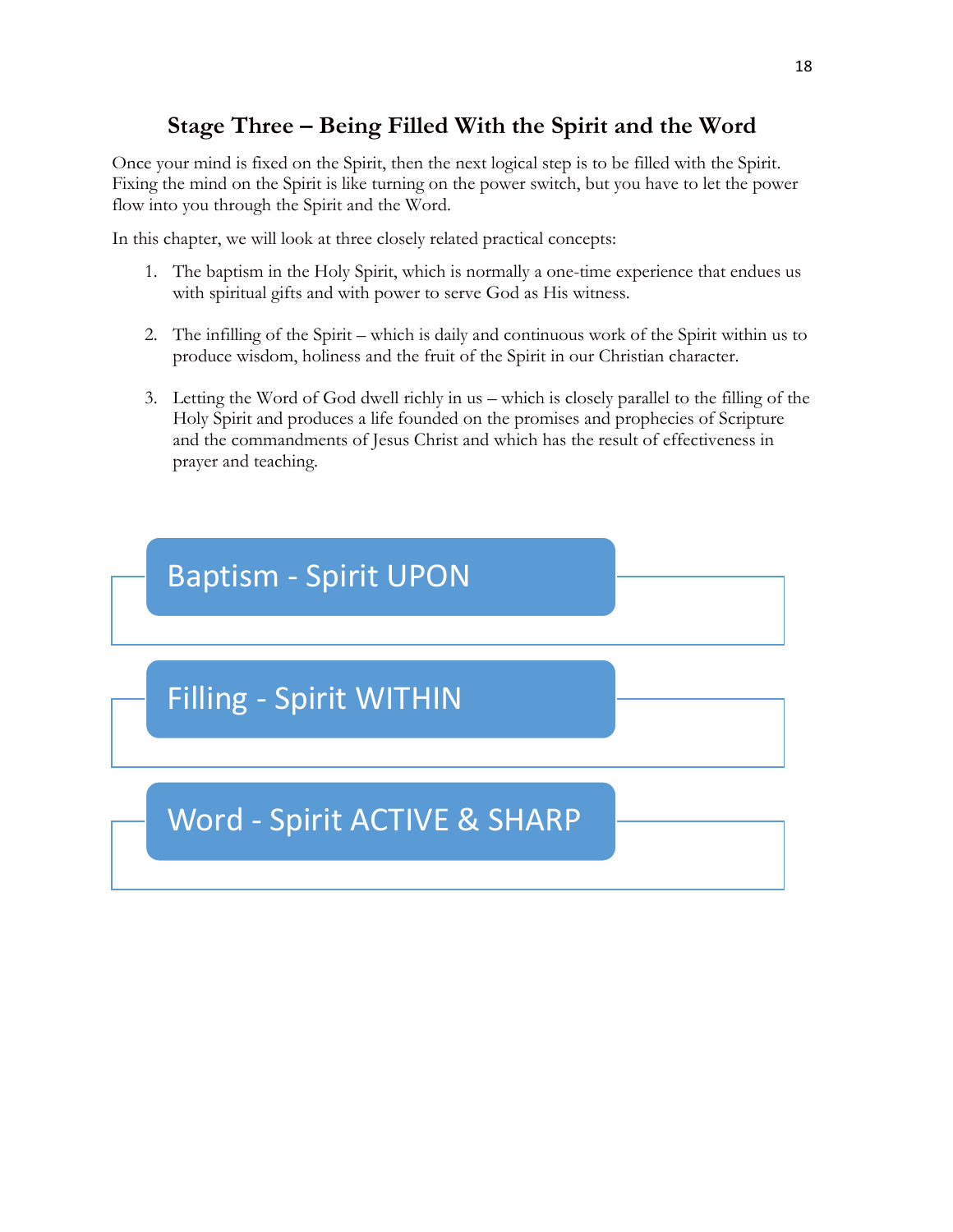#### **THE BAPTISM IN THE HOLY SPIRIT**

**Mark 1:8** *I indeed have baptized you in water, but He shall baptize you with the Holy Spirit.*

**Matthew 3:11-12** *I indeed baptize you with water to repentance. But He who comes after me is mightier than I, whose sandals I am not worthy to carry. He shall baptize you with the Holy Spirit and with fire;*

Here John the Baptist is telling us that the baptism Jesus would administer would be different in nature and in kind from his baptism. John's baptism was 'with water unto repentance" while Jesus would be the one who would baptize with 'the Holy Spirit and fire'. Jesus Himself makes the difference plain at His Ascension:

**Acts 1:4-5** *And having met with them, He commanded them not to depart from Jerusalem, but to await the promise of the Father which you heard from Me. (5) For John truly baptized with water, but you shall be baptized in the Holy Spirit not many days from now.* 

A few verses later Jesus states the effect of this baptism in the Holy Spirit:

**Acts 1:8** *But you shall receive power, the Holy Spirit coming upon you. And you shall be witnesses to Me both in Jerusalem and in all Judea, and in Samaria, and to the end of the earth.* 

Here we see that the baptism in the Holy Spirit in verse 5 is identical with 'the Holy Spirit coming upon you' in verse 8. This will prove a key observation later as we examine the difference between the Holy Spirit 'in' the believer and the Holy Spirit 'upon' us.

Now the disciples had already received the Holy Spirit within them after the resurrection:

**John 20:22** *When he had said this, he breathed on them and said to them, "Receive the Holy Spirit."*

Therefore, the Holy Spirit coming upon them, to baptize them in power was another blessing in addition to the Holy Spirit within them, and they were to wait for this additional power in Jerusalem.

First, the distinction between baptism in water and baptism in the Holy Spirit:

**Acts 8:14-17** *Now when the apostles in Jerusalem heard that Samaria had accepted the word of God, they sent Peter and John to them. (15) They went down and prayed for them to receive the Holy Spirit. (16) Before this he had not come on any of them. They had only been baptized in the name of the Lord Jesus. (17) Then they laid their hands on them, and they received the Holy Spirit.*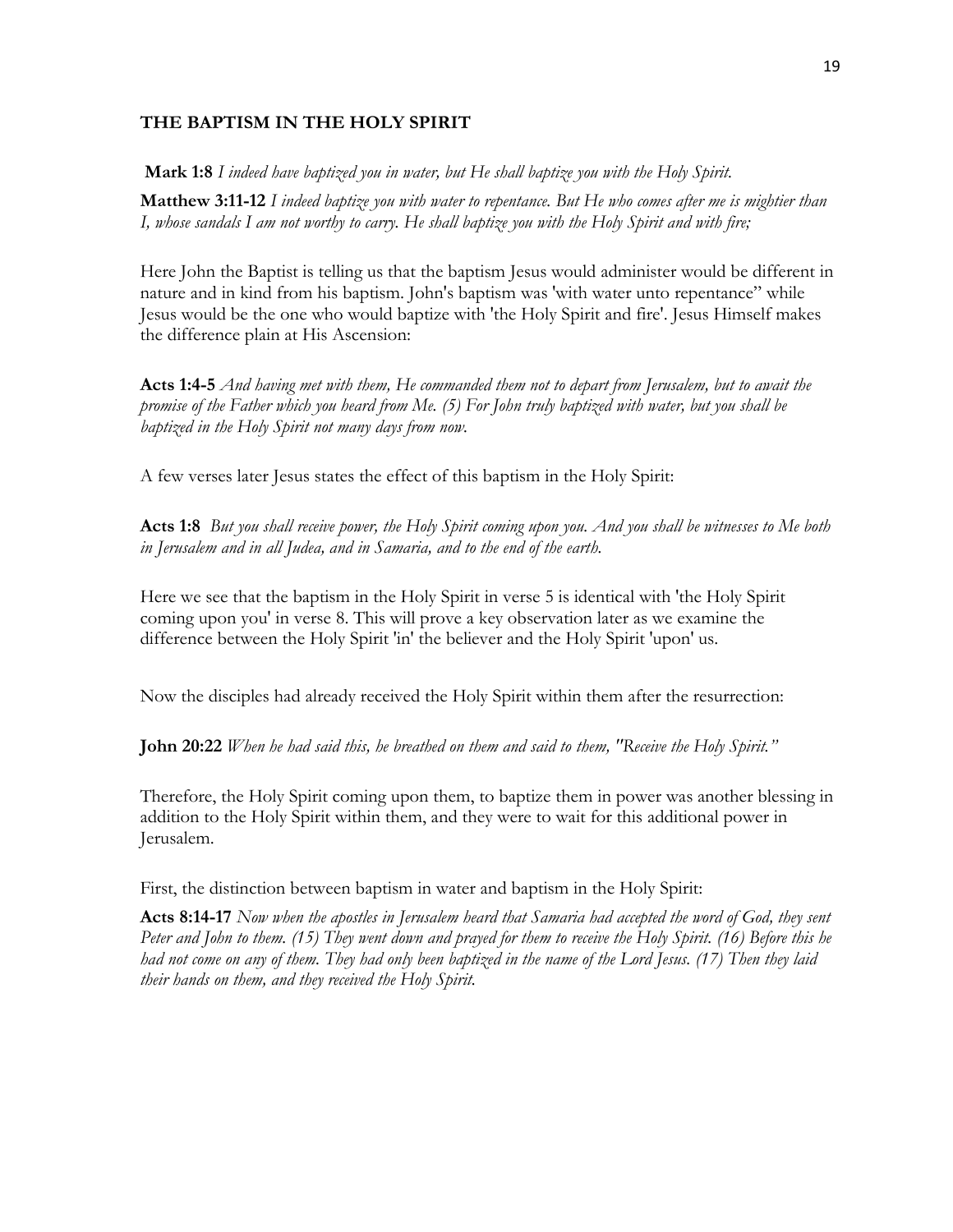Up to the arrival of the apostles the Holy Spirit had not 'come upon' (baptized) any of them (v.16). The Samaritans who had accepted the gospel (v.14) had only been baptized in the name of Jesus (that is in water) (v.16). The Samaritans had believed and were baptized in water the name of Jesus but they were still missing something! So the apostles in Jerusalem sent Peter and John to them and they laid hands on the Samaritans and they received the Holy Spirit.

When Peter preaches the gospel at the house of the Gentile centurion Ananias things happen in the opposite order; with the baptism in the Holy Spirit coming first:

**Acts 10:44-48** *While Peter was still speaking these words, the Holy Spirit fell on all the people who were listening to his message. (45) Then the circumcised believers who had come with Peter were amazed that the gift of the Holy Spirit had been poured out on the Gentiles, too. (46) For they heard them speaking in tongues and praising God. Then Peter said, (47) "No one can stop us from using water to baptize these people who have received the Holy Spirit in the same way that we did, can he?" (48) So he ordered them to be baptized in the name of Jesus Christ. Then they asked him to stay for several days.* 

The Holy Spirit falls upon them (v.44), they speak in tongues and praise God (v.46), and all the Jewish believers present acknowledge that the Gentiles had received the 'gift of the Holy Spirit' (v.45, 47). The Gentiles have already been baptized in the Spirit and Peter recognizes this and uses water (v.47) to baptize them 'in the name of Jesus Christ' (v.48).

So we see three separate related things: believing in Jesus, being baptized in water in Jesus' name, and having the Holy Spirit come upon the believer in power.

A possible analogy is that it is similar to a marriage where:

 $Falling$  in love  $=$  Conversion

The marriage ceremony  $=$  Baptism in water

and Intimacy  $=$  the Holy Spirit coming upon us, power to witness and the ability to produce spiritual children).

The baptism in the Holy Spirit is a baptism in the love of God where we praise and glorify His Name and receive the power to witness to Him among the nations of the world. Thus, it is often accompanied by the verbal spiritual gifts such as tongues and prophecy.

Before I finish this section I would like to clear up any alarm and confusion and also outline the difference between the Holy Spirit 'in' the believer (which happens at conversion) and the Holy Spirit 'upon' us (which may be a subsequent event).

The Holy Spirit **within** us is the internal work of God in our lives and is received at conversion. It is tied to our new Christian nature. The Holy Spirit within us produces the fruit of the Spirit – love, joy, peace, patience as well as imparting wisdom, revelation and a spirit of excellence and holiness. This is NOT a second experience. If you truly are a believer then you must have the Holy Spirit within you.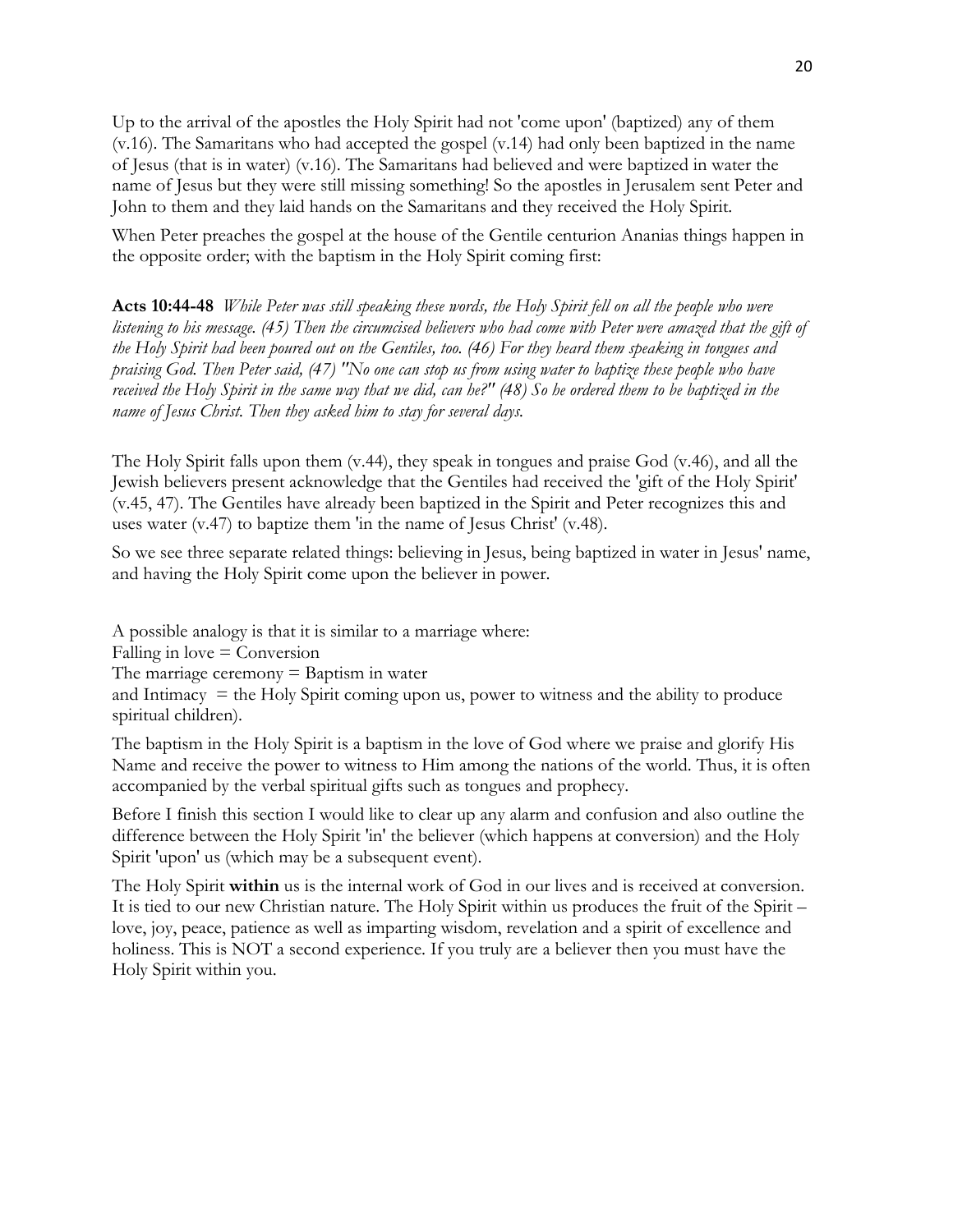The Holy Spirit **upon** us is the external anointing for works of power, witness and ministry (Acts 1:8). It is the enabling work of God that imparts boldness (Acts 4:31) and spiritual gifts as the Holy Spirit Himself decides (1 Corinthians 12:1-11).

Of course, these are not entirely separate! They meet in the person of the Holy Spirit. The 'hinge' that connects the Holy Spirit within us and the Holy Spirit upon us, is the filling of the Holy Spirit. This is where an external outpouring of the Holy Spirit also enters into us and fills us:

**Acts 4:31** *When they had prayed, the place where they were meeting was shaken, and all of them* **were filled** *with the Holy Spirit and continued to speak the word of God with boldness.* 

**Ephesians 5:18-20** *Stop getting drunk with wine, which leads to wild living, but* **keep on being filled** *with the Spirit. (19) Then you will recite to one another psalms, hymns, and spiritual songs. You will sing and make music to the Lord with your hearts. (20) You will always give thanks to God the Father for everything in the name of our Lord Jesus Christ.*

The Holy Spirit *within us* is primary and is essential for salvation. We need a new nature, holiness, love and the fruit of the Spirit. The baptism of the Holy Spirit, the Holy Spirit *upon us*, is essential for courage, joy and power in ministry. Together they join up as the daily *filling* with the Holy Spirit and the abundant Christian life.

So far we have seen that the baptism in the Holy Spirit is identical with the Holy Spirit coming upon a Christian (Acts 1:5,8) so that they are immersed in God and have power and boldness in ministry being equipped with spiritual gifts for the edification of the body of Christ.

We also saw there is a 3-part process that is found in the book of Acts:

a) Believing in the gospel and having the Holy Spirit placed within you at conversion to produce Christian character and good fruit.

b) Being baptized in water in the name of Jesus.

c) Being baptized in the Holy Spirit for the purpose of Christian witness.

How do we receive the baptism of the Holy Spirit? By faith in the Name of Jesus! The ascended Lord Jesus Christ, our heavenly High Priest is the one who baptizes with the Holy Ghost and He promises this blessing to all who believe!

**Acts 2:38,39** *And Peter said to them, "Repent and be baptized every one of you in the name of Jesus Christ for the forgiveness of your sins, and you will receive the gift of the Holy Spirit.* **<sup>39</sup>***For the promise is for you and for your children and for all who are far off, everyone whom the Lord our God calls to himself."*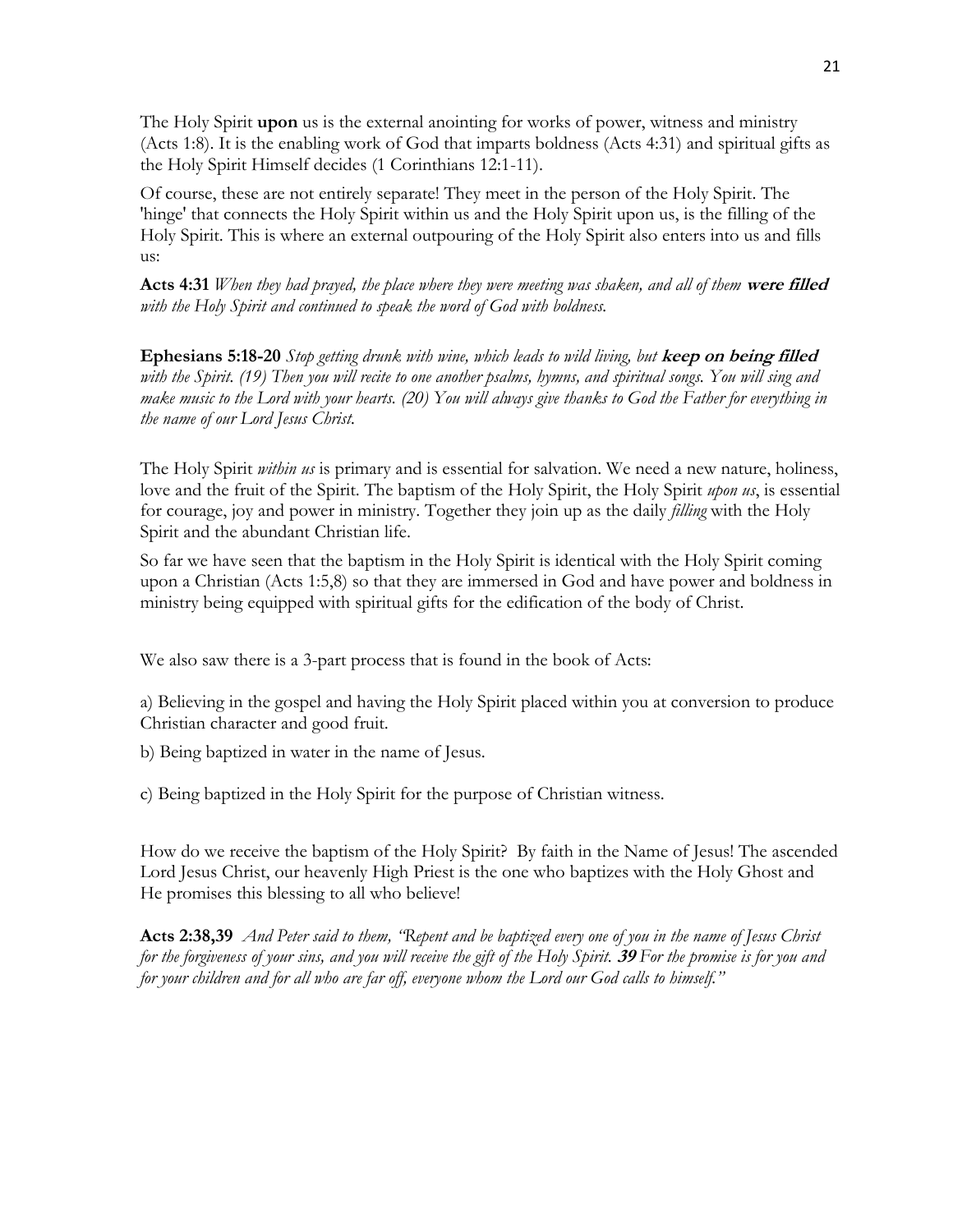Peter told the newly saved believers at Pentecost that they were to complete the 3-part process by a) getting baptized in water and b) being baptized in the Holy Spirit. He then adds that the promise of the Holy Spirit was for all believers, near and far, in all generations.

So seek God for the baptism in the Holy Spirit, ask for His power to come upon you, and believe that His promise will be true for you!



#### **THE INFILLING OF THE HOLY SPIRIT**

Now we will look a bit further at the difference between the Holy Spirit in us, and the Holy Spirit upon us. First the work of the Spirit within us:

**Galatians 5:22-23 MKJV** *But the fruit of the Spirit is: love, joy, peace, long-suffering, kindness, goodness, faith, (23) meekness, self-control; against such things there is no law.* 

These verses describe the work of the Holy Spirit in us – producing love, joy, peace and other internal qualities such as wisdom. The first bible character who is specifically called "Spirit-filled' is Bezalel the craftsman who built the tabernacle:

**Exodus 31:1-5 MKJV** *And Jehovah spoke to Moses, saying, (2) Behold, I, I have called by name Bezalel, the son of Uri, the son of Hur, of the tribe of Judah. (3) And I have filled him with the spirit of God, in wisdom, and in understanding, and in knowledge, and in all workmanship, (4) to devise designs; to work in gold, and in silver, and in bronze, (5) and in cutting of stones, to set them, and in carving of timber, to work in all workmanship.*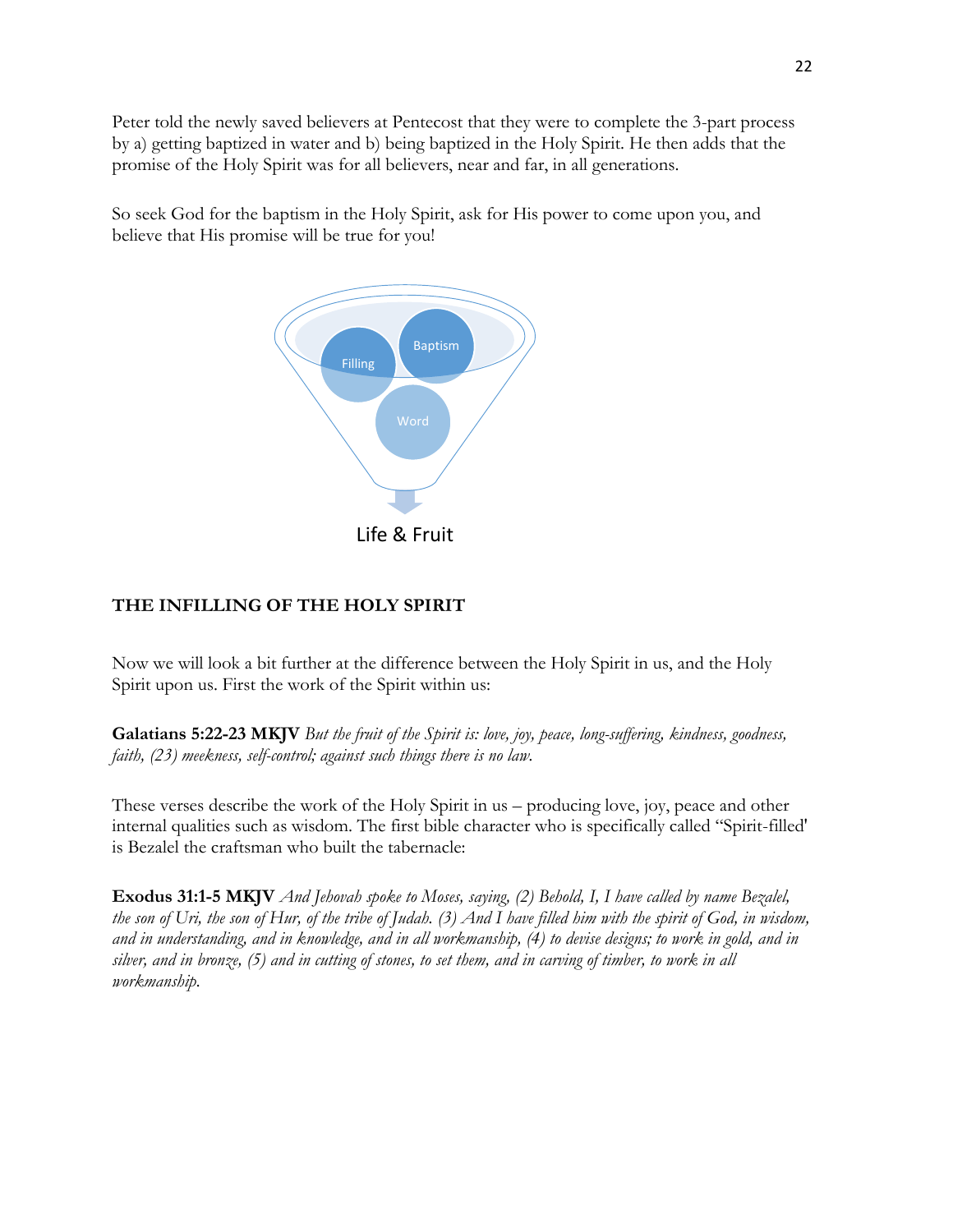This filling is an internal work of God, which made Bezalel wise in his commissioned work. Later we find out that God also made him able to teach others also (Exodus 35:30-35) and that God gave wise hearts to those Bezalel instructed (Exodus 36:1,2).

The infilling of the Spirit combats the flesh and produces wisdom, character and spiritual fruit. While the Spirit upon us is for combat against the world and the devil and produces evangelism, prophecy, healing and church growth.

Lets' look at a lengthy passage from the book of Galatians:

**Galatians 5:16-26** *But I say, walk by the Spirit, and you will not gratify the desires of the flesh.* **<sup>17</sup>***For the desires of the flesh are against the Spirit, and the desires of the Spirit are against the flesh, for these are opposed to each other, to keep you from doing the things you want to do.* **<sup>18</sup>***But if you are led by the Spirit, you are not under the law.* **<sup>19</sup>***Now the works of the flesh are evident: sexual immorality, impurity, sensuality,* **<sup>20</sup>** *idolatry, sorcery, enmity, strife, jealousy, fits of anger, rivalries, dissensions, divisions,* **<sup>21</sup>***envy,[4](tw://_mem_obj_97581906/?tid=4|_IGNORE_|_BIBLEVIEWPOPUP_|verse:48.5.21|modid:esv2011) drunkenness, orgies, and things like these. I warn you, as I warned you before, that those who do such things will not inherit the kingdom of God.* **<sup>22</sup>***But the fruit of the Spirit is love, joy, peace, patience, kindness, goodness, faithfulness,* **<sup>23</sup>** *gentleness, self-control; against such things there is no law.* **<sup>24</sup>***And those who belong to Christ Jesus have crucified the flesh with its passions and desires.* **<sup>25</sup>***If we live by the Spirit, let us also keep in step with the Spirit.* **<sup>26</sup>***Let us not become conceited, provoking one another, envying one another.*

The Galatians had a huge problem with legalism and with wanting to add Jewish laws and rituals such as circumcision to the Christian gospel of salvation by grace through faith alone. In this passage, Paul hits a home run with a few key truths:

- $\triangleright$  If you walk by the Spirit you will not gratify the lusts of the flesh because we have crucified them with their passions and desires (v.16,24)
- $\triangleright$  If you walk by the Spirit you are not under the Jewish Law (v. 18,22)
- $\triangleright$  If we don't walk by the Spirit we will end up with all the nasty works of the flesh in our lives (v. 19-21, 26)
- $\triangleright$  If we do walk by the Spirit and keep in step with the Spirit we will end up with the wonderful fruit of the Spirit in our lives (V. 22,23,25)

To summarize again: The Spirit wars against the flesh and against legalism (trying to serve God via the flesh), He puts to death our evil desires and then produces the fruit of the Spirit!

As the fruit of the Spirit are produced we enjoy a joyful, singing, celebratory and thankful Spiritfilled life (see Ephesians 5:18-21 above).

So how do we do this? How do we get filled with the Spirit? Jesus gives us some sound advice in Luke chapter 11: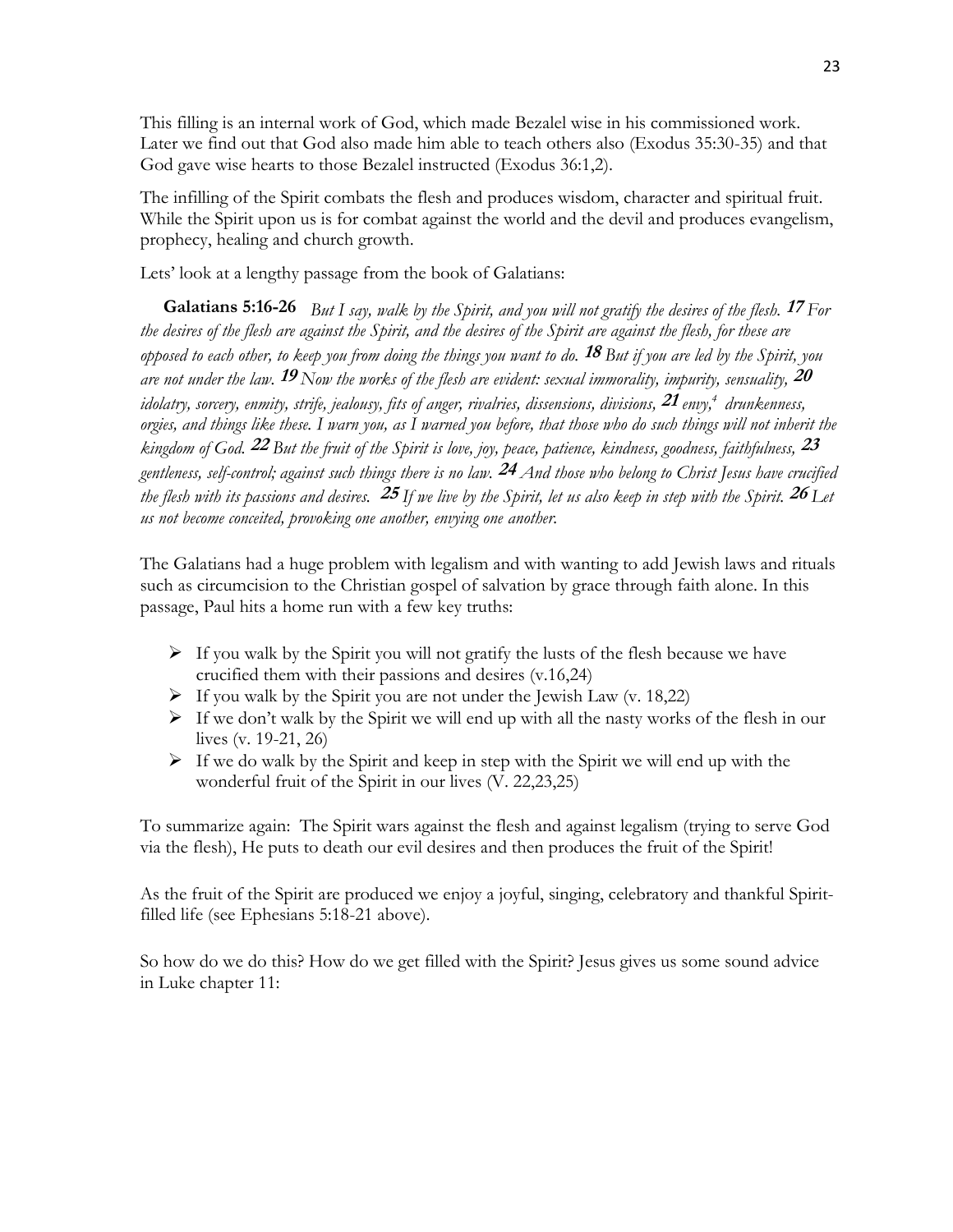**Luke 11: 9-13** *And I tell you, ask, and it will be given to you; seek, and you will find; knock, and it will be opened to you.* **<sup>10</sup>***For everyone who asks receives, and the one who seeks finds, and to the one who knocks it will be opened.* **<sup>11</sup>***What father among you, if his son asks for a fish, will instead of a fish give him a serpent;* **<sup>12</sup>***or if he asks for an egg, will give him a scorpion?* **<sup>13</sup>***If you then, who are evil, know how to give good gifts to your children, how much more will the heavenly Father give the Holy Spirit to those who ask him!"*

We need to ask persistently, like the annoying neighbor in Luke 18, and we need to ask confidently with the assurance that our Heavenly father who gives good gifts to His children will give the Holy Spirit to those who ask Him!

So when you get up in the morning ask Jesus to fill you with the Holy Spirit! Make it a request like this: "Lord, you have commanded me to be filled with the Spirit, I cannot do that in my own strength, please fill me now, in Jesus Name Amen!"

There is a natural correlation between being filled with the Spirit and having our minds set on the Spirit (see chapter two). It is as we set our minds on spiritual things then the switch is opened, and we are naturally filled with the Holy Spirit!

#### **LET THE WORD OF CHRIST DWELL RICHLY IN YOU**

In the first part of this chapter we looked at the baptism of the Holy Spirit, in the second part we saw the infilling of the Holy Spirit and now in this section we will look at the relationship between the Spirit and the Word.

**Colossians 3:16,17** *Let the word of Christ dwell in you richly, teaching and admonishing one another in all wisdom, singing psalms and hymns and spiritual songs, with thankfulness in your hearts to God.* **<sup>17</sup>***And whatever you do, in word or deed, do everything in the name of the Lord Jesus, giving thanks to God the Father through him.*

The word of Christ here is the "logos of Christ", the deep words, the truths and prophecies of Scripture and the commands of Christ Himself. What do we do with them? We teach and admonish one another in all wisdom.

The rest of these verses are strikingly similar to the result of being filled with the Spirit in Ephesians 5:18-21. The Spirit of God is also the Wisdom of God; they are equivalent. When we are filled with Wisdom, then we are also filled with the Spirit!

Serious bible study and in-depth application of the Word of God are very much part of living the Spirit-filled Christian life. The wisdom of God, flows from the Word of God and brings joy and gladness to our hearts!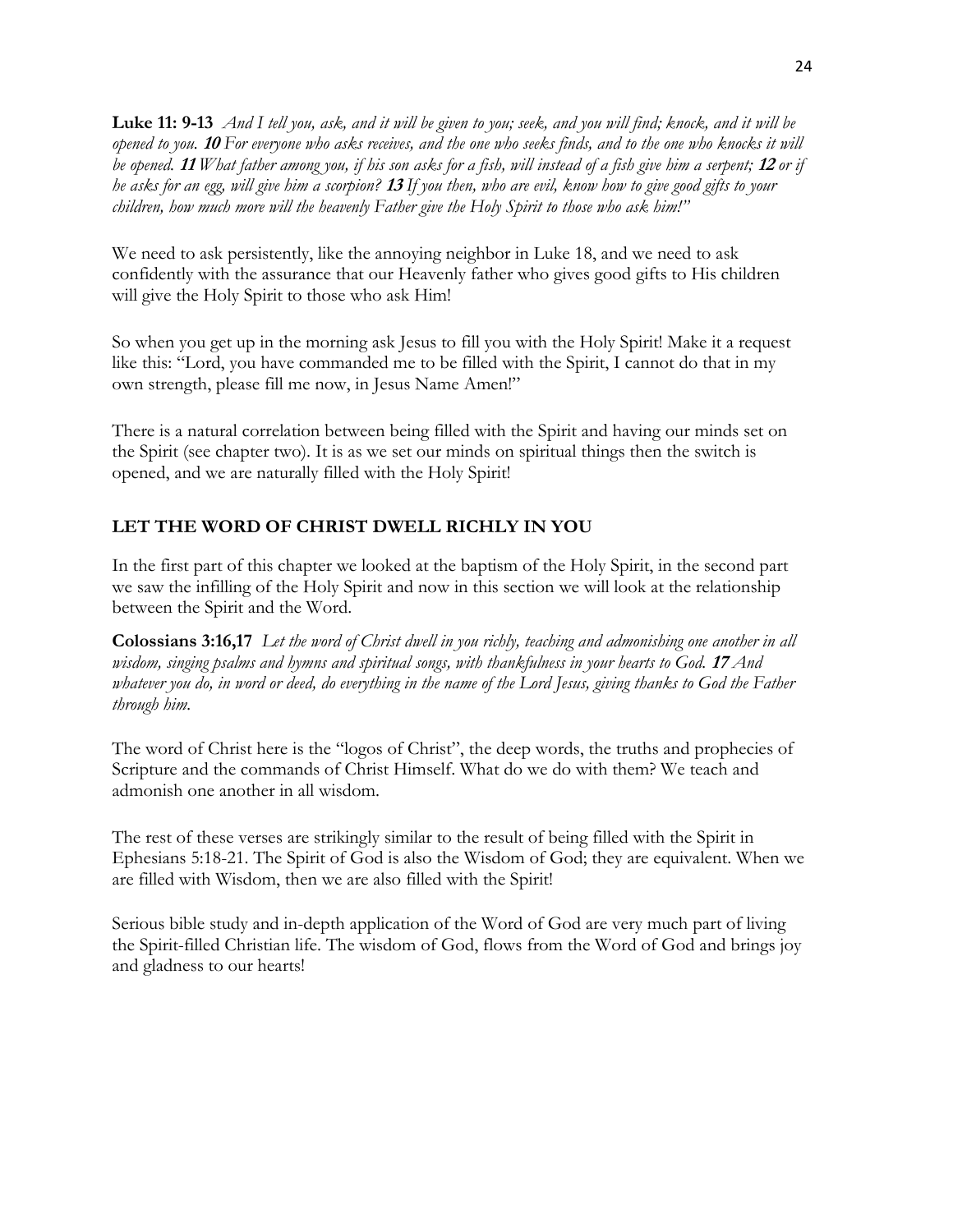The admonition to "let the Word of Christ dwell richly" reminds us of the good soil in the parable of the Sower in Matthew 13, where the good soil brings forth 30, 60 and 100-fold what was sown!

**Matthew 13:23** *As for what was sown on good soil, this is the one who hears the word and understands it. He indeed bears fruit and yields, in one case a hundredfold, in another sixty, and in another thirty."*

The joyful, fruitful Spirit-filled Christian is the one who "hears the Word and understands it". Sometimes this is automatic but at other times, it requires serious inquiry, bible study and research. Every serious Christian who can afford it should have the following:

- a) A good study bible e.g. the NKJV Study Bible
- b) A concordance or some bible software for easily finding relevant bible verses. Some good free bible study programs include YouVersion (app), E-Sword and The Word
- c) A bible dictionary such as the New Bible Dictionary for all the cultural aspects e.g to find out what a "breastplate" or a "sycamore tree" is you look up a bible dictionary.
- d) A set of commentaries on the books of the Bible. e.g. Tyndale commentaries, IVP or similar.

This will help you to study the Bible deeply and you will grow in Christ as a result. You might also want to try some of the [bible reading plans](http://www.intothyword.org/pages.asp?pageid=53493) from Into Thy Word ministries.

Studying the Bible is a very important part of growing as a Spirit-filled Christian and it is often easier to study in a group than alone. Consider joining in a good bible study group, bible class or going to a good local bible college which is accredited and biblical in its teaching.

As I conclude chapter three I want you to do three things:

- a) Get baptized in the Holy Spirit
- b) Be filled with the Holy Spirit
- c) Let the word of Christ dwell richly in you.

You will be able to do these things if you are born-again and are setting your mind on the things of the Spirit! Being filled with the Spirit and the Word will give you the joy, peace and inner energy to live the Spirit-filled Christian life!

#### **Discussion Questions**

- 1. What is the difference between the baptism of the Spirit and the infilling of the Spirit?
- 2. How can Christians let the Word of God dwell richly in them?
- 3. What point in this chapter made the most sense to you?
- 4. Is there anything in the chapter that you will apply to your life immediately?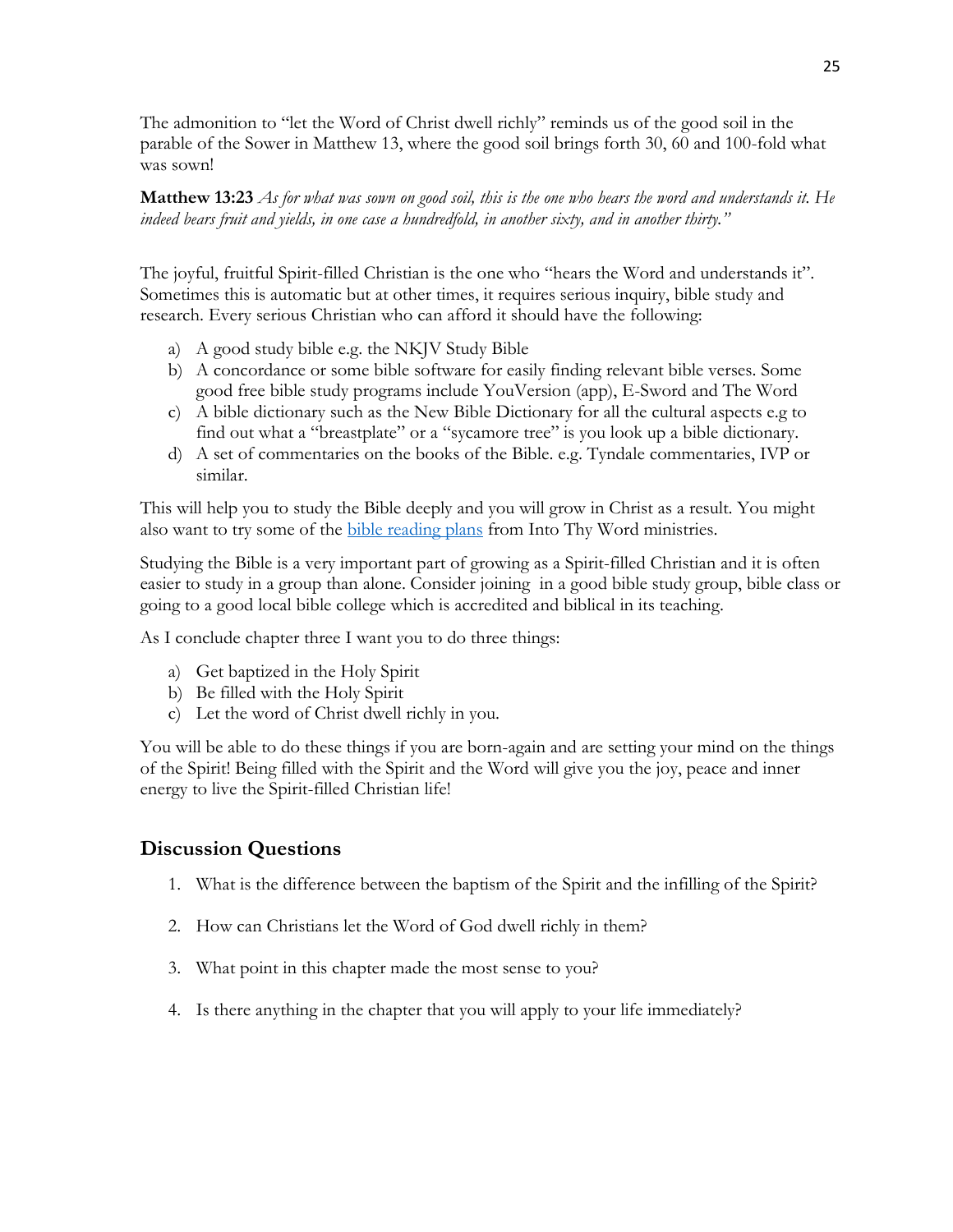## **Stage 4 – Worshipping In The Spirit**

Once we are filled with the Spirit and the Word we naturally start singing psalms, hymns and spiritual songs and begin worshipping in the Spirit. This is incredibly powerful and leads to great spiritual results. In this chapter, we will discuss worshipping in the Spirit.

**John 4:23, 24** *But the hour is coming, and is now here, when the true worshipers will worship the Father in spirit and truth, for the Father is seeking such people to worship him.**God is spirit, and those who worship him must worship in spirit and truth."*

Worship is not just a few songs before a sermon, instead it is a key to blessings by God and to power, life and accuracy in Christian ministry.

Jesus tells us that we must worship "in Spirit and in truth" (John4:24). God seeks out spiritual worshippers in order to bless them! So one of the keys to being blessed in life and ministry is to have a life of worship that is absolutely full of Spirit and Truth!

**Psalm 100:4,<sup>5</sup>** *Enter his gates with thanksgiving, and his courts with praise! Give thanks to him; bless his name! For the LORD is good; his steadfast love endures forever, and his faithfulness to all generations.*

True worship comes about as born-again believers set their minds on the things of the Spirit, are filled with the Spirit, and move into singing psalms, hymns and spiritual songs. This means that in order to get into the place of worship, which is the place of blessing, we need to first set our minds on the Spirit and be filled with the Spirit.

This eventually leads to deeper forms of worship such as:

- 1. Praying in the Spirit
- 2. Gathering together in the Spirit
- 3. Singing in the Spirit and
- 4. Prophesying in the Spirit

The Holy Spirit is the Spirit of worship, and being filled with the Spirit is being filled with the desire to worship. This is because the Holy Spirit causes us to give God His true worth and worthiness, which of course results in worship!

The Holy Spirit also glorifies Jesus (John 16:13,14) which then results in worship.

Paul contrasts worship in the Spirit with worship in the flesh (rituals, race, legalism):

Philippians 3:3 *For we are the circumcision, who worship by the Spirit of God and glory in Christ Jesus and put no confidence in the flesh….*

These verses in Philippians are part of Paul's argument against those who wanted Christians to adopt circumcision and other Jewish worship practices. Paul maintains that the externals are of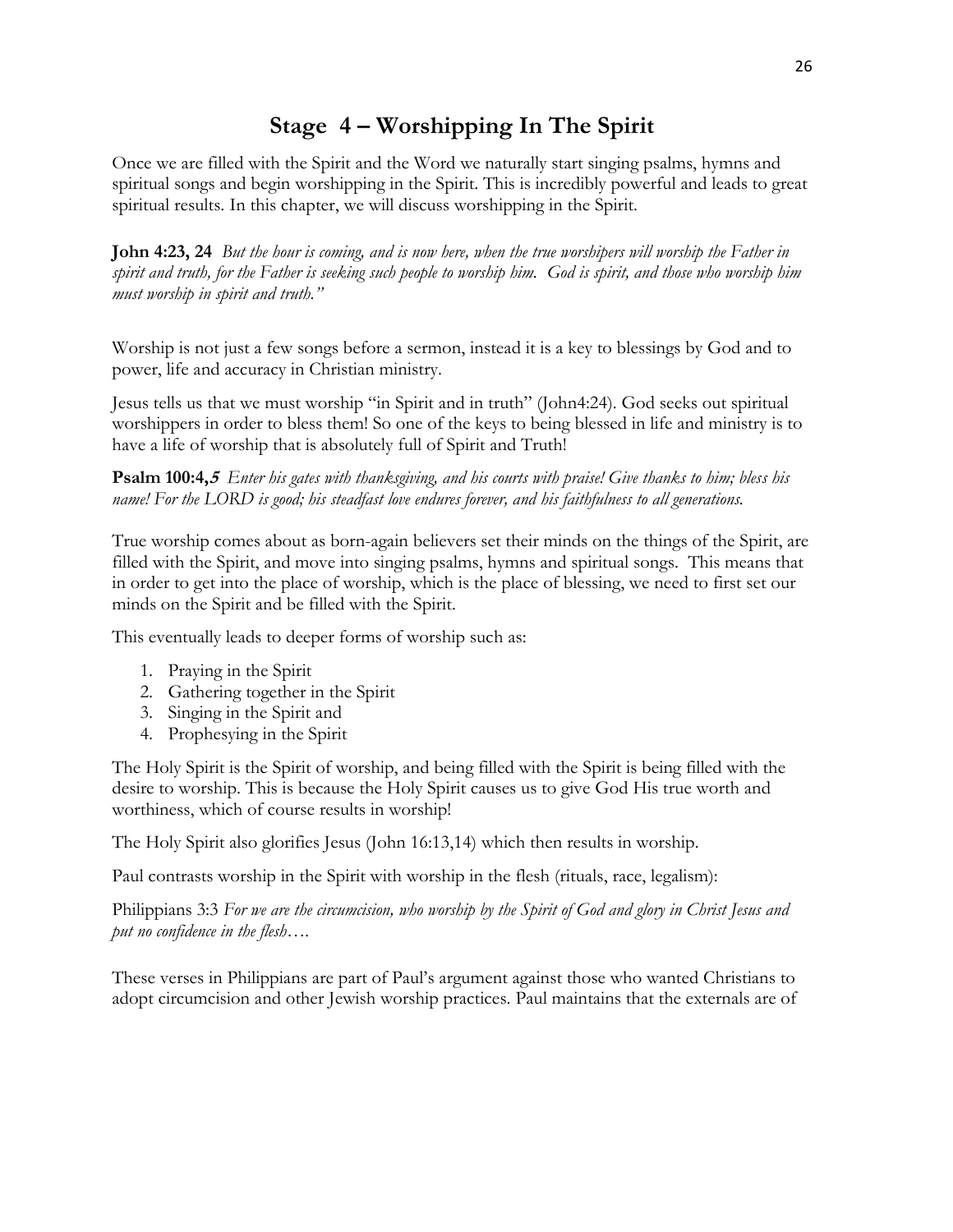no value. That it is only the Spirit that counts and not the building, the rituals, or the physical characteristics, or racial descent of the worshippers.

There is vain worship, there is worship that does not work, that does not please God, that is dry and dead and awful:

**Matthew 15:7,8** *You hypocrites! Well did Isaiah prophesy of you, when he said:* **<sup>8</sup>***"'This people honors me with their lips, but their heart is far from me;* **<sup>9</sup>***in vain do they worship me, teaching as doctrines the commandments of men."*

If we marginalize spiritual worship, and replace it with human tradition, we end up dry and dead. We end up spiritually powerless. Then we go back to the flesh, to pride and to the ideas and methods of the world. Worship must not be on the far edge of the Christian life, rather it must be right at the center!

When we worship by the Spirit of God and glory in Christ Jesus our life and ministry becomes alive, living, powerful and worthwhile. Our ego dies in worship. Our ego dies as we glory in Christ Jesus, and then the righteous and good things of God come forth.

True worship is not a mere posture of the body but a renewal of the mind:

**Romans 12:1-2** *I appeal to you therefore, brothers, by the mercies of God, to present your bodies as a living sacrifice, holy and acceptable to God, which is your spiritual worship. Do not be conformed to this world, but be transformed by the renewal of your mind, that by testing you may discern what is the will of God, what is good and acceptable and perfect.*

As we worship in the Spirit, we enter into heavenly places and the spiritual flow within us produces the fruit of the Spirit. For instance, when we worship in the Spirit we feel more peaceful, joyful, loving and kind. Consistent worship makes develops temporary feelings into deeply established facets of our character.

Therefore, instead of just feeling joyful when we are at church, we become a continually joyful person on a day-to-day basis. Such worship is a key part of the process of the renewal of the mind described in Romans 12:1,2 above, and throughout the Psalms.

Spirit-filled worship was a key to the sending out of Paul and Barnabas in Acts 13 as the elders of the church at Antioch were praying, fasting, and ministering unto the Lord.

**Acts 13: 1-3** *Now there were in the church at Antioch prophets and teachers, Barnabas, Simeon who was called Niger, Lucius of Cyrene, Manaen a lifelong friend of Herod the tetrarch, and Saul.* **<sup>2</sup>***While they were*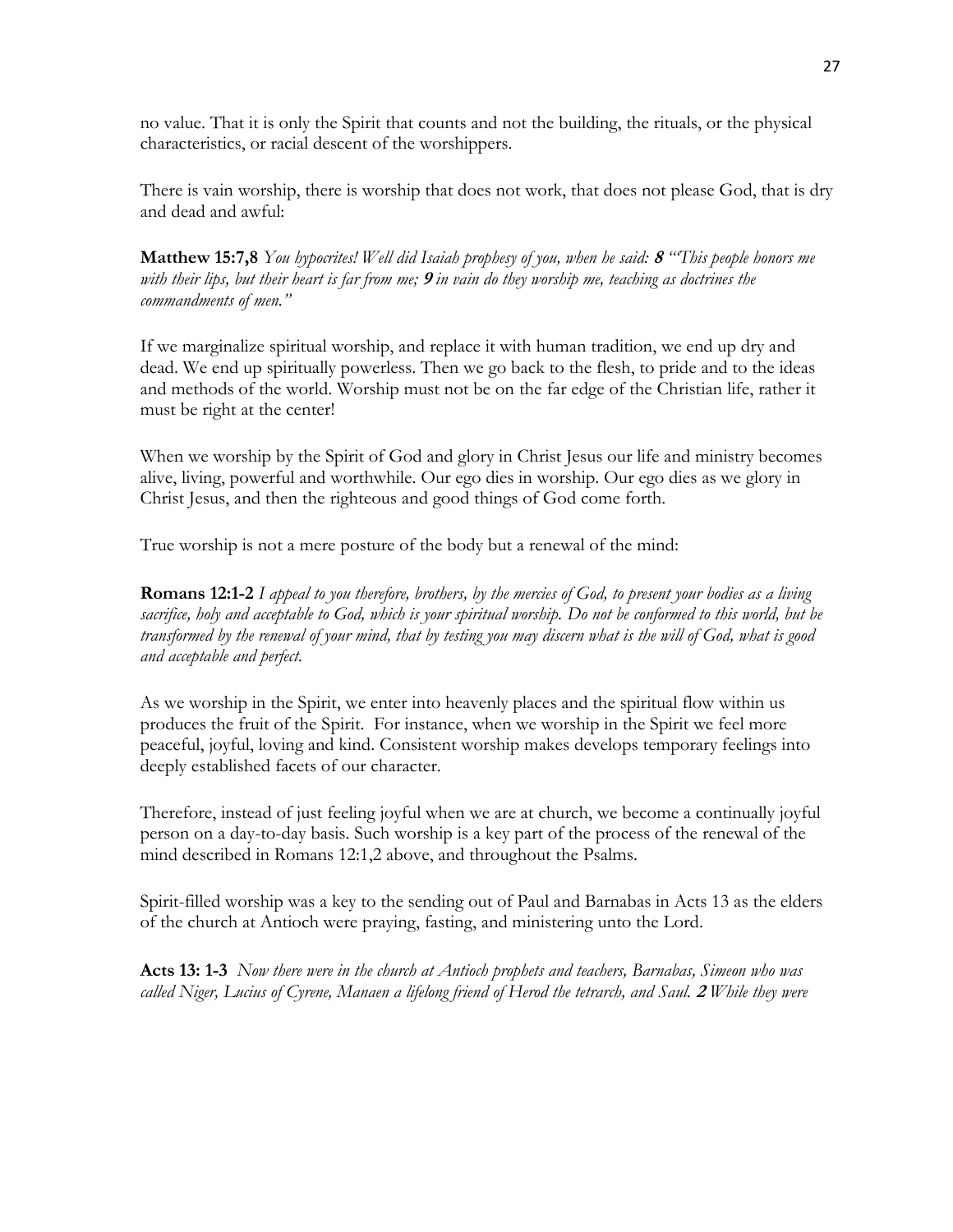*worshiping the Lord and fasting, the Holy Spirit said, "Set apart for me Barnabas and Saul for the work to which I have called them."* **<sup>3</sup>***Then after fasting and praying they laid their hands on them and sent them off.*

Therefore, before the Spirit-filled Christian can go out and minister to others, he or she must learn how to minister to the Lord in anointed prayer and fasting. We should never be so busy that we push worship to the margins of our ministry.

Time is under God's control and if we spend time in worship then God will help us to save time on other tasks so that our results are even magnified and multiplied. Glory in the Lord and His glory will come upon you, and your family, and your work, and your ministry!

The kind of worship that God desires is from the heart, in the Spirit, in Truth and in the Name of Jesus. It is not cold, dead, hypocritical, or merely a human ritual. True worship is a living product of a holy and loving community of grace.

Singing, prayer, and the Scriptures have always been part of effective Christian worship and as we saw in the last chapter, both being filled with the Spirit and being filled with the Word produce worship states where people sing in their hearts with psalms, hymns and spiritual songs.

Worship needs to be done with a focus on the glory of God.

When we read the book of Revelation we observe a struggle between two groups of people: a) The true worshippers of the Creator God who creates the heaven, the earth, the seas and the springs of water and redeems mankind and

b) The false and idolatrous worshippers of the image of the Beast who is socially, militarily and economically totally dominant on planet Earth at the time.

Those who worship the image of the Beast end up in eternal torment. Those who refuse to worship the image of the Beast, and worship the true Creator God, receive eternal glory, reigning and ruling with Christ in the New Jerusalem. So, who we worship and how we worship is vitally important!

How then do we go about worshipping God in Spirit and in Truth? Here is a list of ideas:

- $\triangleright$  Prayerfully reading the Bible
- $\triangleright$  Listening to anointed Christian music
- Developing an attitude of gratitude and thanksgiving to God
- $\triangleright$  Going to a Spirit-filled church
- $\triangleright$  Walking in nature while thinking about God.
- $\triangleright$  Praying in tongues, Singing in tongues
- $\triangleright$  Going to a prayer meeting
- $\triangleright$  Praying with two or three good friends
- $\triangleright$  Make a list of Bible promises then praising God for each of them
- $\triangleright$  Playing worship music with a group of Christian friends, join a good Christian choir
- $\triangleright$  Keep a prayer journal
- $\triangleright$  Stay alert for what God is doing in your life and thank Him for it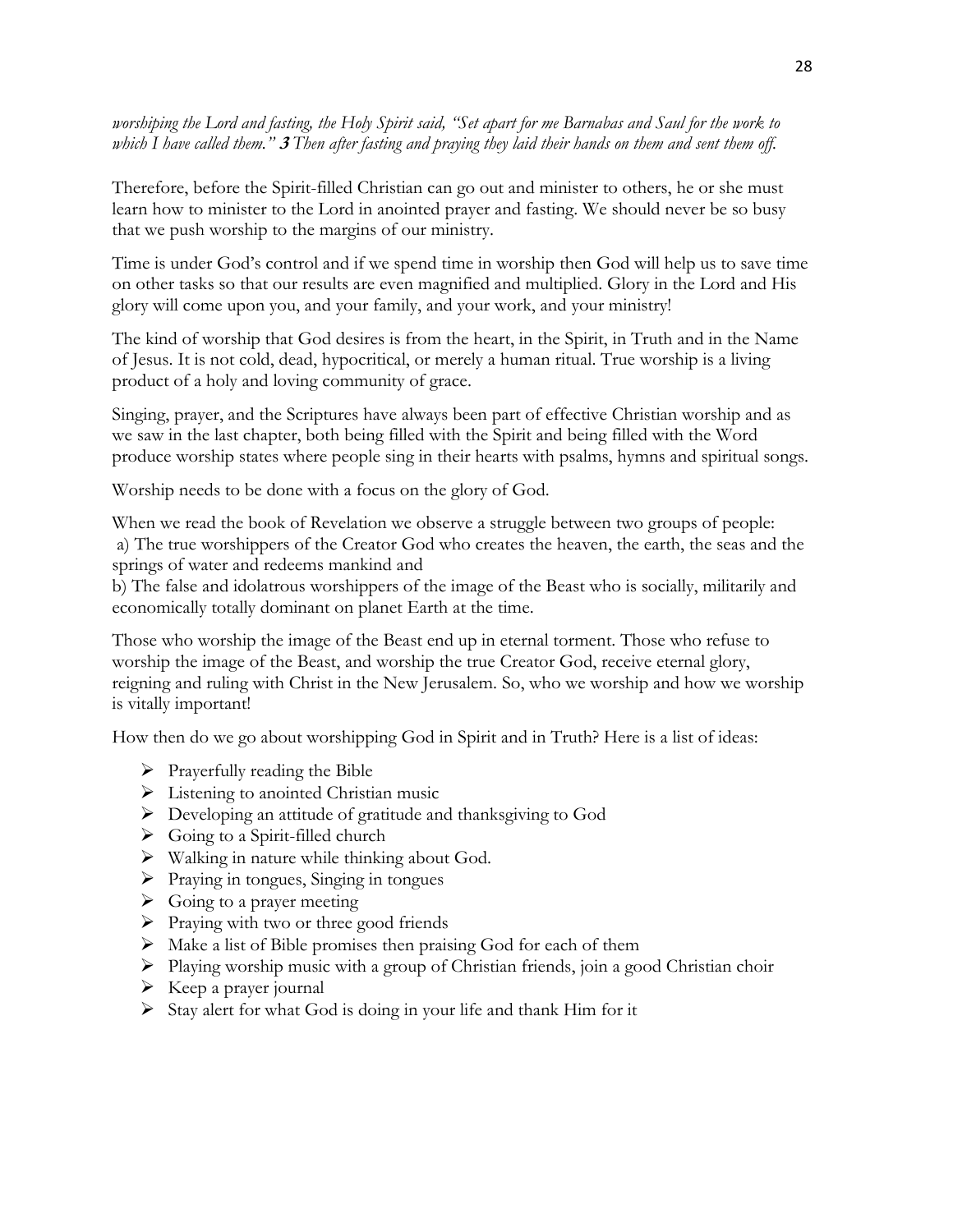People worship in different ways. I prefer classical music and hymns, however I know that others might prefer contemporary Christian music. Some get almost nothing from observing nature while others are enraptured by it and give praise to God. Some like music that pulses through them at 90 decibels while other prefer silence and quiet contemplation.

It is up to you to find the way that you worship best and to make time and space in your life for it. For worship to be "in the Spirit" you simply have to have your mind fully set on Christ, on the things of the Spirit, and be filled with the Spirit.

Do not just worship alone. Biblical worship, from Genesis to Revelation is mainly in large groups, with occasional small groups and house churches and some individual worship. There is a need to acknowledge one another and be with one another in worship. The biblical metaphors for new covenant worship structures involve individuals being part of a larger organic entity. For instance, we are individual organs in the body of Christ, or living stones in a holy temple that is Christ.

So these metaphors involve three things: a) an individual Christian b) a larger corporate entity c) a living organic structure of some sort: body, bride, living stones etc.

Therefore, you need to worship in a group setting such as a cell group, life group, prayer meeting, church worship service or Christian festival.

**Matthew 18:18-20** *Truly, I say to you, whatever you bind on earth shall be bound in heaven, and whatever you loose on earth shall be loosed in heaven.* **<sup>19</sup>***Again I say to you, if two of you agree on earth about anything they ask, it will be done for them by my Father in heaven.* **<sup>20</sup>***For where two or three are gathered in my name, there am I among them."*

**Hebrews 10:23,24** *And let us consider how to stir up one another to love and good works,* **<sup>25</sup>***not neglecting to meet together, as is the habit of some, but encouraging one another, and all the more as you see the Day drawing near.*

#### **Discussion Questions**

- 1. What is the fate of those who worship the image of the Beast instead of Creator God?
- 2. Why is it important to worship in Spirit and Truth and not by human rituals and ideas?
- 3. How can Christians develop a life of worship, gratitude and praise?
- 4. How are you going to improve your worship life?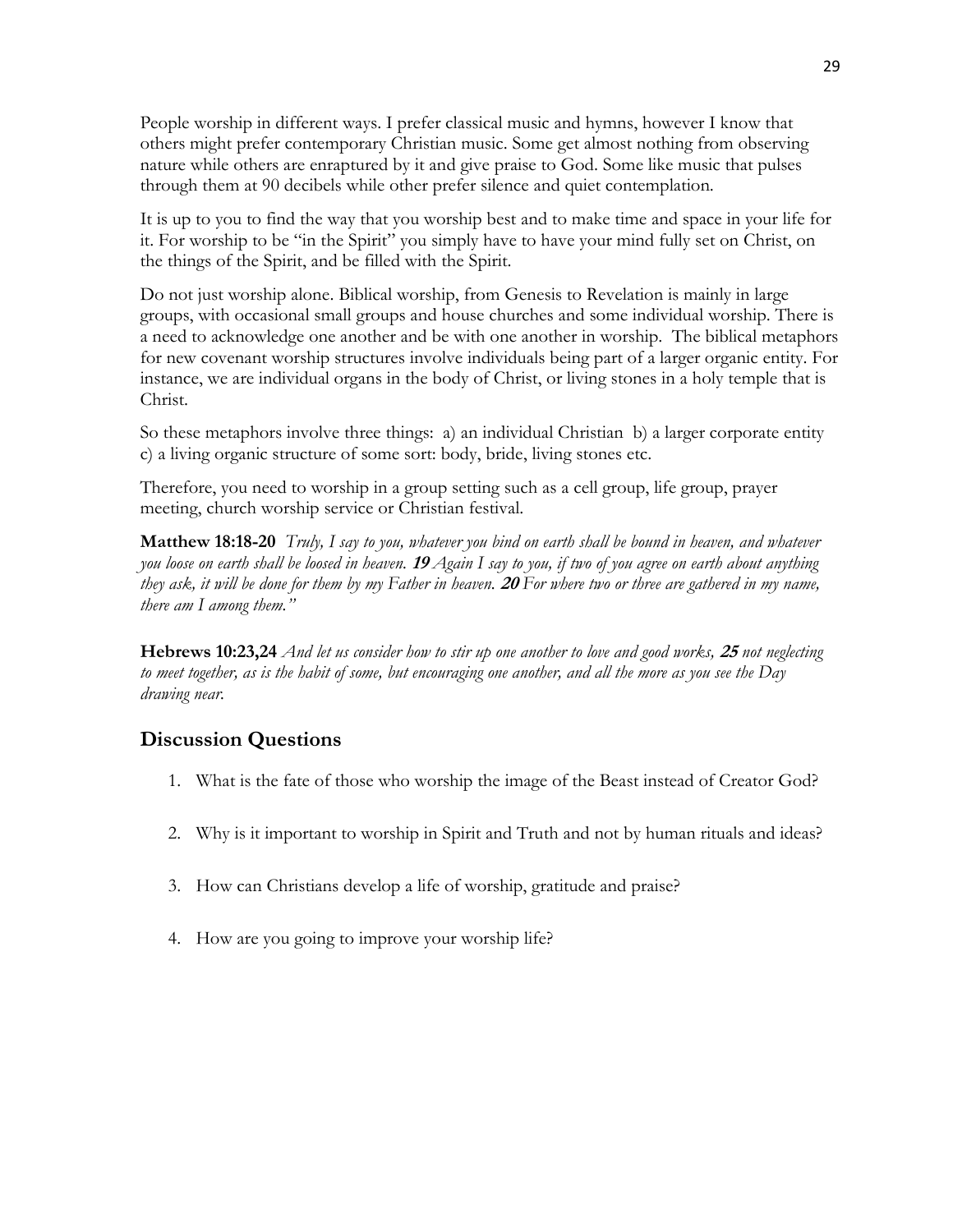## **Stage 5 – Walking In The Spirit**

Once we have begun worshipping in the Spirit our inner man, the New Creation is strengthened mightily and the fruit of the Spirit begin to ripen so it is time to get moving for God! In this chapter we will discuss how to walk in the Spirit.

**Romans 8:4** *..in order that the righteous requirement of the law might be fulfilled in us, who walk not according to the flesh but according to the Spirit.*

Romans tells us that there are two ways of "walking" – in the flesh, or in the Spirit; and that if we walk in the Spirit we fulfill the righteous requirements of the Law. In other words. We get absolutely everything (in the spiritual life) right! We do not just get half of God's Law correct, we fulfill all of it! The secret to having a spiritual life that works properly is this mysterious "walking in the Spirit" which fortunately for us is explained in detail in Galatians chapter 5.

**Galatians 5:16-26** *But I say, walk by the Spirit, and you will not gratify the desires of the flesh.* **<sup>17</sup>***For the desires of the flesh are against the Spirit, and the desires of the Spirit are against the flesh, for these are opposed to each other, to keep you from doing the things you want to do.* **<sup>18</sup>***But if you are led by the Spirit, you are not under the law.* **<sup>19</sup>***Now the works of the flesh are evident: sexual immorality, impurity, sensuality,* **<sup>20</sup>***idolatry, sorcery, enmity, strife, jealousy, fits of anger, rivalries, dissensions, divisions,* **<sup>21</sup>***envy, drunkenness, orgies, and things like these. I warn you, as I warned you before, that those who do such things will not inherit the kingdom of God.* **<sup>22</sup>***But the fruit of the Spirit is love, joy, peace, patience, kindness, goodness, faithfulness,* **<sup>23</sup>***gentleness, self-control; against such things there is no law.* **<sup>24</sup>***And those who belong to Christ Jesus have crucified the flesh with its passions and desires.* **<sup>25</sup>***If we live by the Spirit, let us also keep in step with the Spirit.* **<sup>26</sup>***Let us not become conceited, provoking one another, envying one another.*

The New Testament was originally written in Greek, and here "walk" is the Greek word "peripateo" which means to walk about, to have a certain lifestyle and philosophical viewpoint. It was commonly used to refer to travelling philosophers.

So walking in the Spirit is having a lifestyle and a philosophy that is consistent with the Holy Spirit. If you are in the Spirit then your lifestyle will be distinctly different from those who live according to the flesh. If you are following Christ, then your personal life philosophy will be distinctly different from those who are following after this world. Walking in the Spirit is the conscious deliberate choice of righteous and spiritual living and thinking every single day.

Galatians 5:16 is the statement that if we walk by the Spirit we will not gratify the lusts of the flesh. The Greek is very strong, it actually says "you will in no way be able to gratify". It is like saying "if you are in forward gear you will be totally unable to drive in reverse". Because walking in the Spirit is going forward spiritually, and gratifying the flesh is going backward spiritually, and you cannot do both at the same time.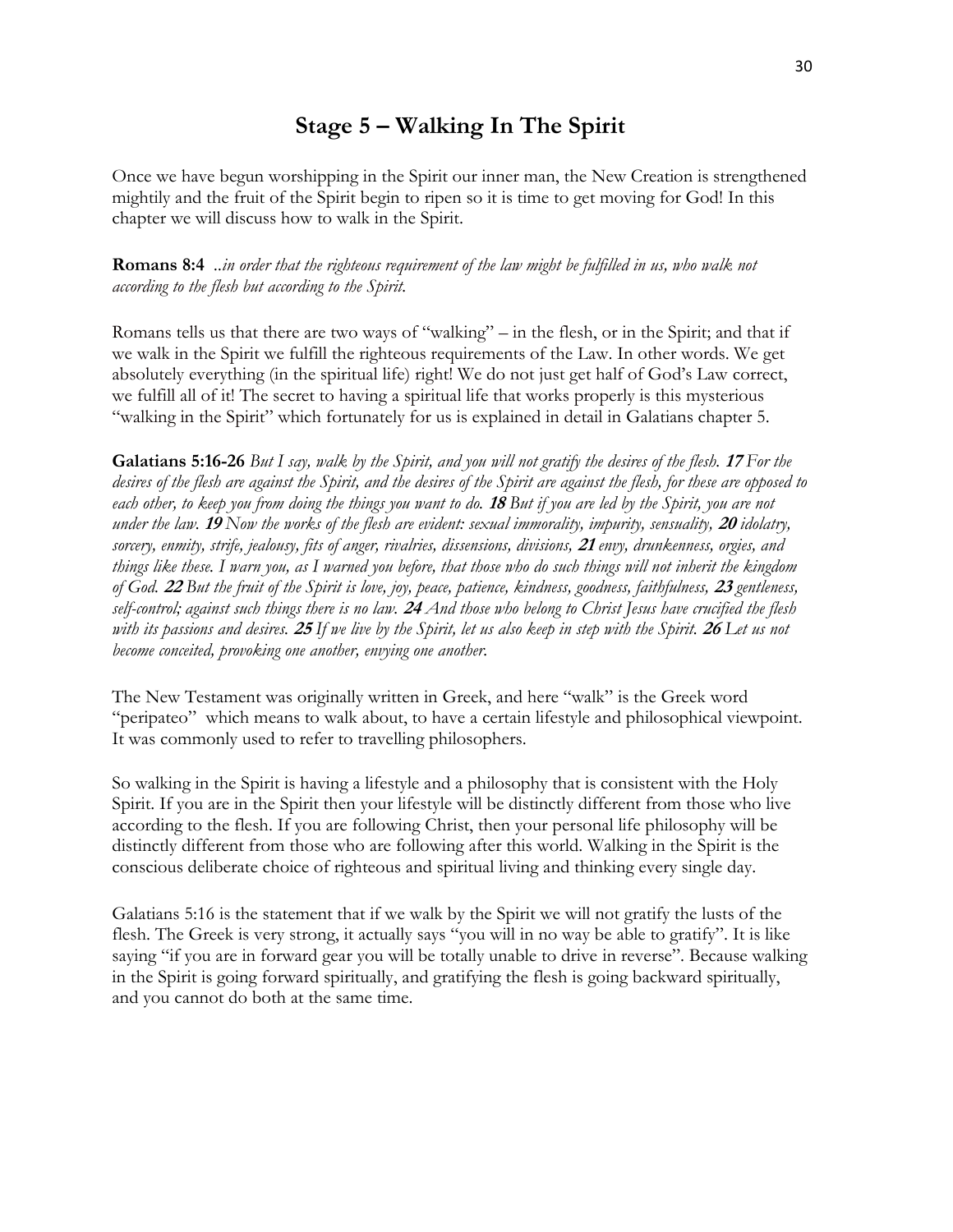

The next verse (Galatians 5:17) tells us that the flesh and the Spirit are total opposites and are in a long drawn-out conflict for control of the believers' mind and the believers' behavior. The flesh and the Spirit have opposing desires and directly opposite lifestyles. If you want to live by the flesh, the Spirit will jump in and stop you doing that. The Holy Spirit does not want you to live out of a "do whatever you want" anarchistic lifestyle.

In verse 18, we see the puzzling statement that if we are led by the Spirit we are not under the Law. The Christian is a person who follows the Spirit and not just the legalistic letter. We are like Jesus, and we are not like the Pharisees. We are people who live in love, not people who nitpick our neighbor. You will learn a LOT more about that in the next chapter.

Galatians 5:19-21 describe the works of the flesh. They are terrible, violent and abusive. If we are walking in the Spirit there is no way we will do such awful things. Paul gives numerous "sin lists" in his epistles because the Gentiles had lived such lawless lives prior to conversion that some of the newer Christians had little or no sense of Christian ethics. So, in order to help these new Christians Paul gives a list of things that are definitely NOT spiritual at all: *sexual immorality, impurity, sensuality, idolatry, sorcery, enmity, strife, jealousy, fits of anger, rivalries, dissensions, divisions, envy, drunkenness, orgies, and things like these.*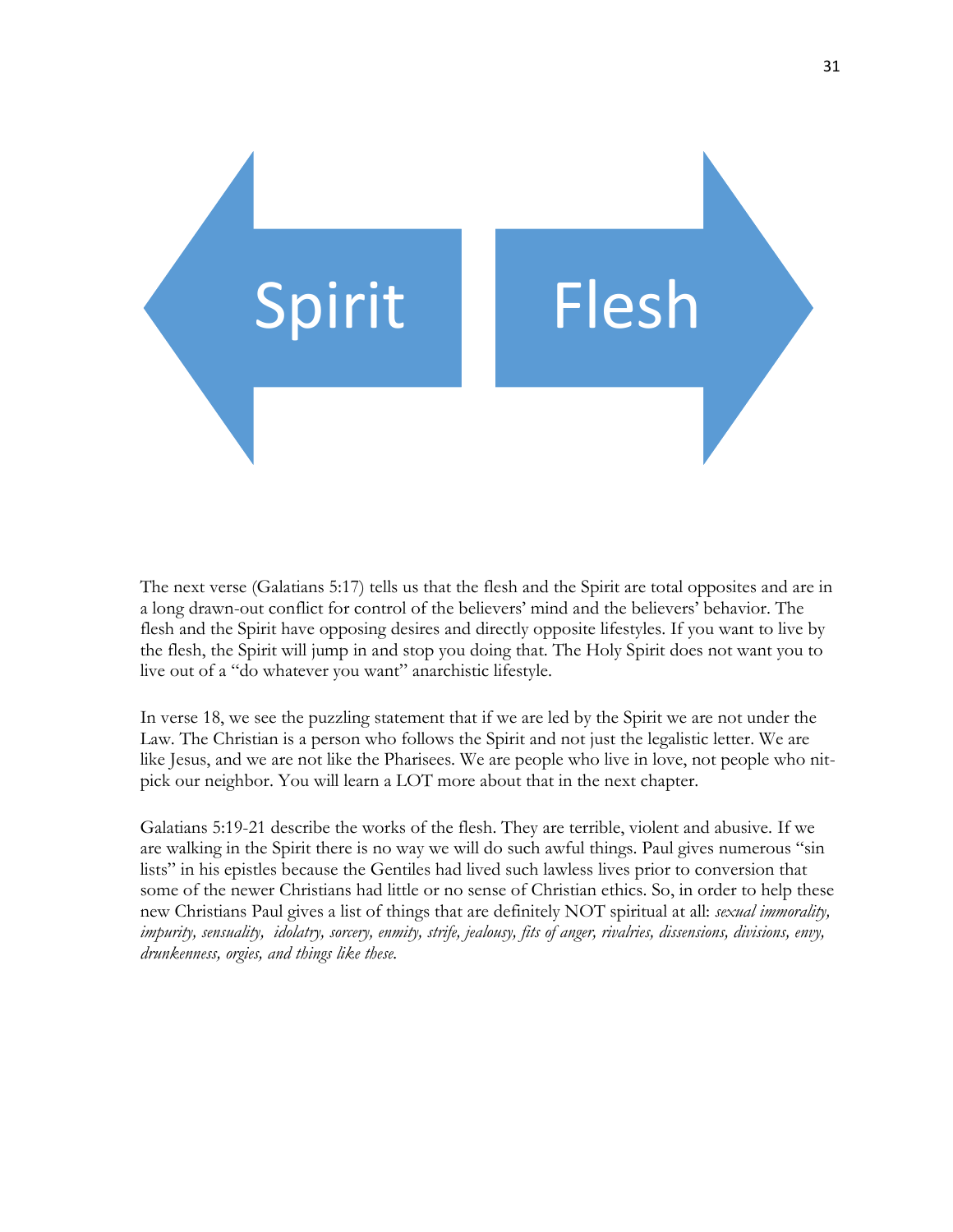This includes sins of the heart such as jealousy and envy; sins of the flesh such as immorality, impurity, and sensuality; sins of the spirit such as idolatry and sorcery; sins against others such as enmity, strife, rivalries, dissensions and divisions; and sins against moral order such as drunkenness and orgies. Just in case Paul has missed you favorite work of the flesh he finishes off with the phrase "and things like these".

Nearly all of the sins of the flesh are self-centered and self-gratifying and flow from an "its-allabout-me" mindset. The fleshly person wants immediate gratification and could not care less about who they hurt along the way!

![](_page_31_Figure_2.jpeg)

On the other hand, the Spirit-filled person produces positive things. He or she produces the varied fruit of the Spirit: **22** *But the fruit of the Spirit is love, joy, peace, patience, kindness, goodness, faithfulness,* **<sup>23</sup>***gentleness, self-control; against such things there is no law.*

The Holy Spirit glorifies Jesus Christ by making us like Him. The varied fruit of the Spirit are simply Christ in us, and are Christ living His life out through us. When we are filled with the Spirit and bear the fruit of the Spirit we are moving toward our spiritual destiny; which is being like Jesus.

As we walk in the Spirit we adopt a lifestyle and a person philosophy that produces the fruit of the Spirit and which reduces the work of the flesh! This leads straight to the next verse in Galatians chapter 5: **24** *And those who belong to Christ Jesus have crucified the flesh with its passions and desires.*

When we walk in the Spirit we always end up carrying our cross. Carrying our cross means that we crucify our selfish, fleshly evil desires and we focus on carrying out the will of God instead.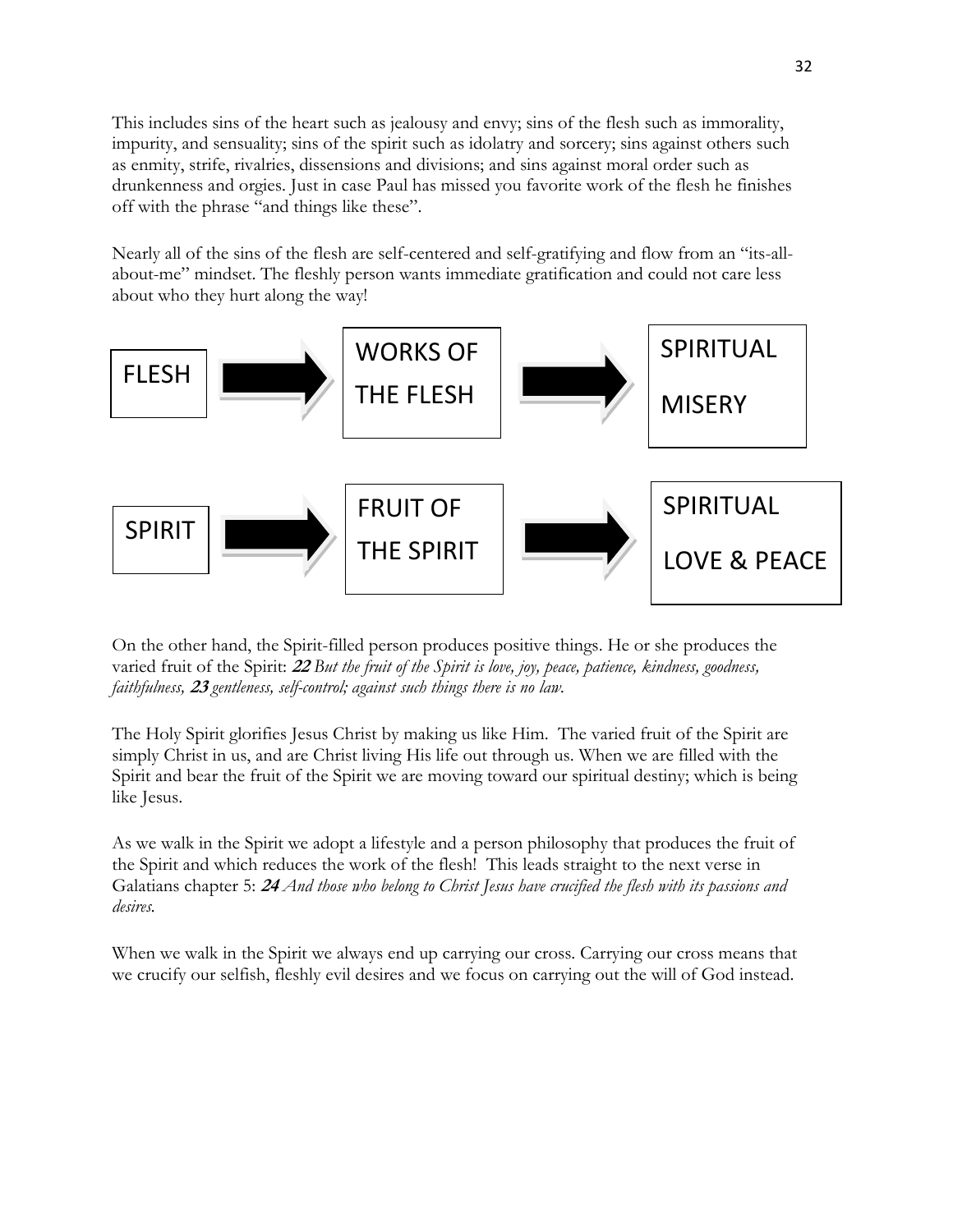Jesus tells His disciples what it means to take up one's Cross:

**Matthew 16: 24** *Then Jesus told his disciples, "If anyone would come after me, let him deny himself and take up his cross and follow me.* **<sup>25</sup>***For whoever would save his life will lose it, but whoever loses his life for my sake will find it.* **<sup>26</sup>***For what will it profit a man if he gains the whole world and forfeits his soul? Or what shall a man give in return for his soul?* **<sup>27</sup>***For the Son of Man is going to come with his angels in the glory of his Father, and then he will repay each person according to what he has done.*

Taking up the Cross means following Jesus Christ despite the fleshly temptation to grasp for the "whole world". Taking up the Cross preserves our soul and means we will be rewarded on the Day of Judgment. Those who settle for the worldly things instead end up losing their soul.

When we walk in the Spirit, we deny ourselves, the lusts of the flesh, and the temptations of this world, and follow Christ obediently by the power of the Holy Spirit! Someone doing that simply cannot fulfill the lusts of the flesh.

In the next chapter of Galatians Paul reinforces this message when he writes: **Galatians 6:14** *But far be it from me to boast except in the cross of our Lord Jesus Christ, by which the world has been crucified to me, and I to the world.*

When we walk in the Spirit we boast only in the cross. When we walk in the Spirit we are crucified to the world. When we turn our back on the world, and walk in the Spirit we are headed in the right direction. We have engaged forward gear in the spiritual life!

In Galatians 5:25,26 Paul tells us how to keep in step with the Spirit: **<sup>25</sup>***If we live by the Spirit, let us also keep in step with the Spirit.* **<sup>26</sup>***Let us not become conceited, provoking one another, envying one another.*

Our egos can destroy our walk with God. We can be walking in the Spirit and going forward when all of a sudden we get out of rhythm and out of line. Our ego gets hooked and we become conceited, provoking one another and envying one another. Church rivalry, church politics, theological disputes, complaining about leadership, pushing to be "up front"; these things get us out of step spiritually. They break up the rhythms of grace.

"Keeping in step" is a military phrase. It is used for those famous Marine drill teams who march and do drills in perfect harmony, following the exact detailed instructions of the Drill Sergeant. Should a member of the Drill Team decide to march to their own beat, or to disobey the Sergeant, then everything would quickly break down into disorder.

Imagine the Holy Spirit as your Drill Sergeant, the One who keeps the Church in perfect order. When we stay in step with the Spirit, everything works fine. However, if we engage in rivalry, envy, boasting and conceit then everything falls into disarray.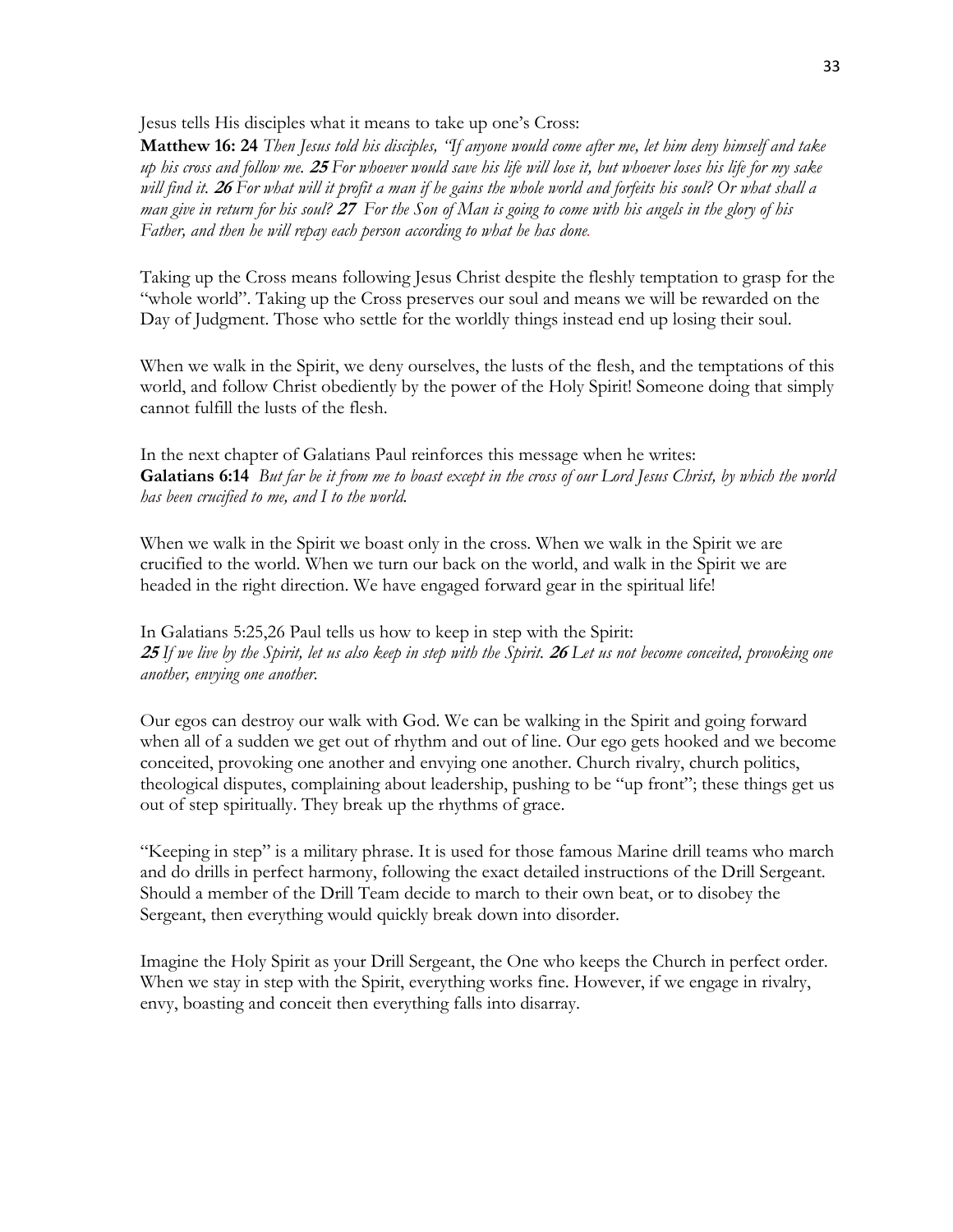So then, how do we walk in the Spirit? By choosing to do so over and over again. As soon as you sense that you are "in the flesh:" repent. Say sorry to God, and get back on track. Ask to be filled with the Spirit, and move on with your Christian life. Stop driving in reverse. Change gears, and move forward spiritually!

We walk in the Spirit by making a serious daily decision to obey the commandments of Jesus Christ, in love, and in the power of the Holy Ghost. We sternly commit ourselves to renouncing the flesh. We are crucified to the world.

We also put away strife and ego and arguing and complaining and all forms of immorality including pornography. We pick up our Cross and follow Jesus, but not in our own strength, but in the strength of Christ who dwells in us.

As we walk in the Spirit, we produce the fruit of the Spirit. Our character and our mindset change and day by day they are renewed. The fruit of the Spirit become permanent attributes of our character, and we become mature Christians.

#### **Discussion Questions**

- 1. What does Galatians 5:16 mean for the Christian's spiritual life?
- 2. How can we avoid doing the works of the flesh?
- 3. How is taking up our Cross part of walking in the Spirit?
- 4. What does it mean to keep in step with the Spirit?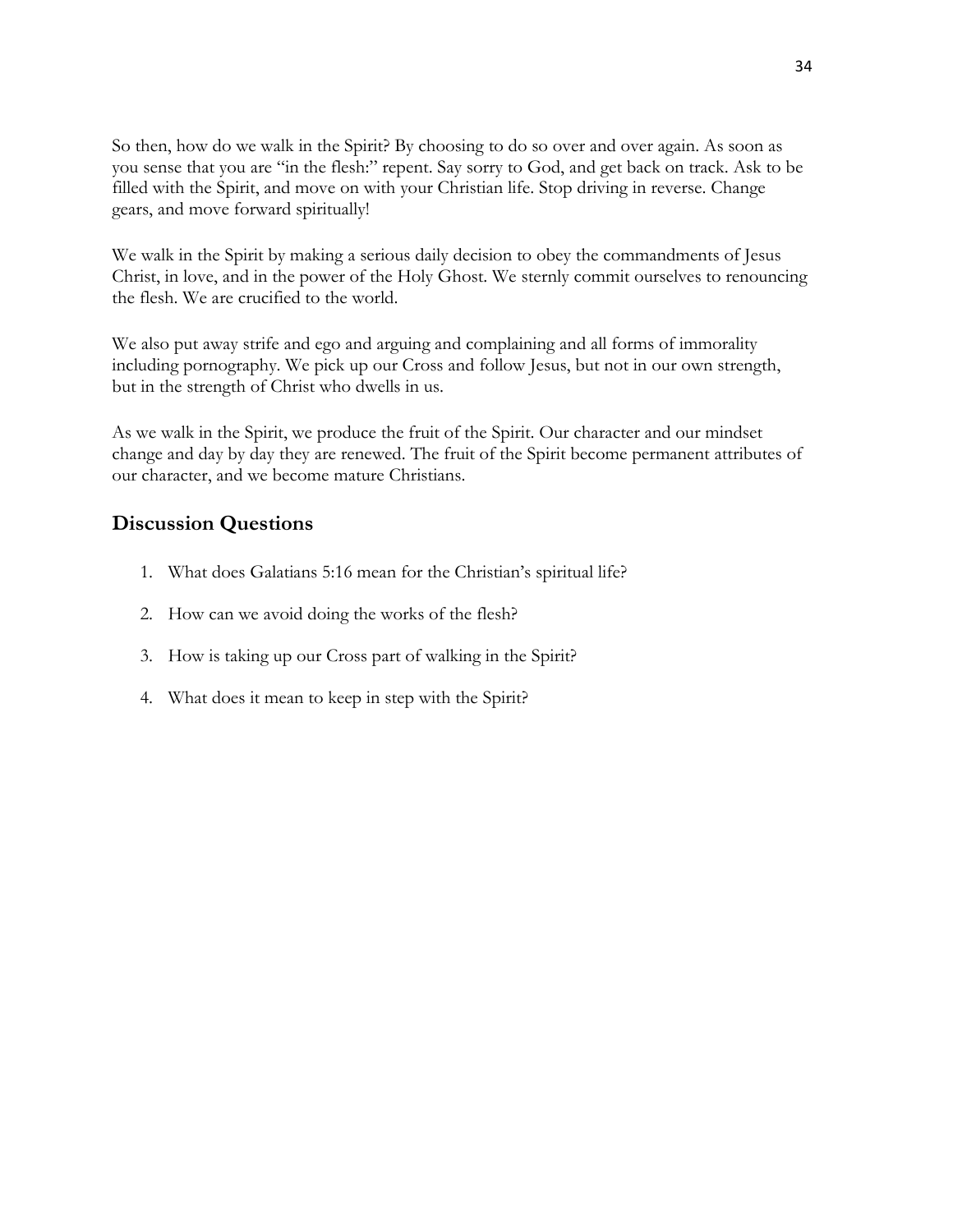## **Stage 6 – Being Led of the Holy Spirit**

**Romans 8:14** *For all who are led by the Spirit of God are sons of God.*

**Galatians 5:18** *But if you are led by the Spirit, you are not under the law.*

**Luke 4: 1** *Then Jesus returned from the Jordan, full of the Holy Spirit, and was led by the Spirit in the wilderness*

Once we walk in the Spirit and keep in step with the Spirit, then we are led by the Spirit. **Being led by the Spirit is having the correct spiritual intuition about what to do next.**

You cannot lead someone who is asleep in a LazyBoy armchair! You can only lead someone who is already up and moving. Once we start walking in the Spirit we need to go somewhere; and it is then that we need to be led by the Holy Spirit.

In all the above verses the word for "led" stems from the Greek word "ago" (long O at end) which means both to "lead" and "to drive" so the Spirit-led person can be both led by the Spirit as in "guided", or driven by the Spirit as under a powerful external impulse.

This intuitive leading of the Spirit shows us what to do in a few different ways:

a) He directly tells us what to do e.g. "go up to this chariot" for Phillip the evangelist

b) He forms a godly driving impulse within us e.g. compassion and we are driven by compassion to do the will of God that is right in front of us e.g. Jesus healing distressed people.

c) The Spirit provokes us from within to do something e.g. as Paul observed the idols in Athens.

d) The Holy Spirit creates a compelling intuitive idea within us e.g. that we must preach the gospel to a tribe in South America.

e) The Spirit may speak to us through Scripture giving us a godly value or biblical principle that solves the problem of what to do next e.g. to turn the other cheek when provoked.

f) We may have an experience that the Holy Spirit sheds light on, in such a way that we say "Aha, this means that" which shows us the next thing to do e.g. Moses at the burning bush.

g) We may have the Holy Spirit lead us through an angel, a prophecy, a word of wisdom or even through the sermon on Sunday morning; so that we sense that it is God directing our path.

h) The Spirit may speak to us through the wise counsel of a mature Christian, or even through a book like this, so that we sense that the right path has been shown to us.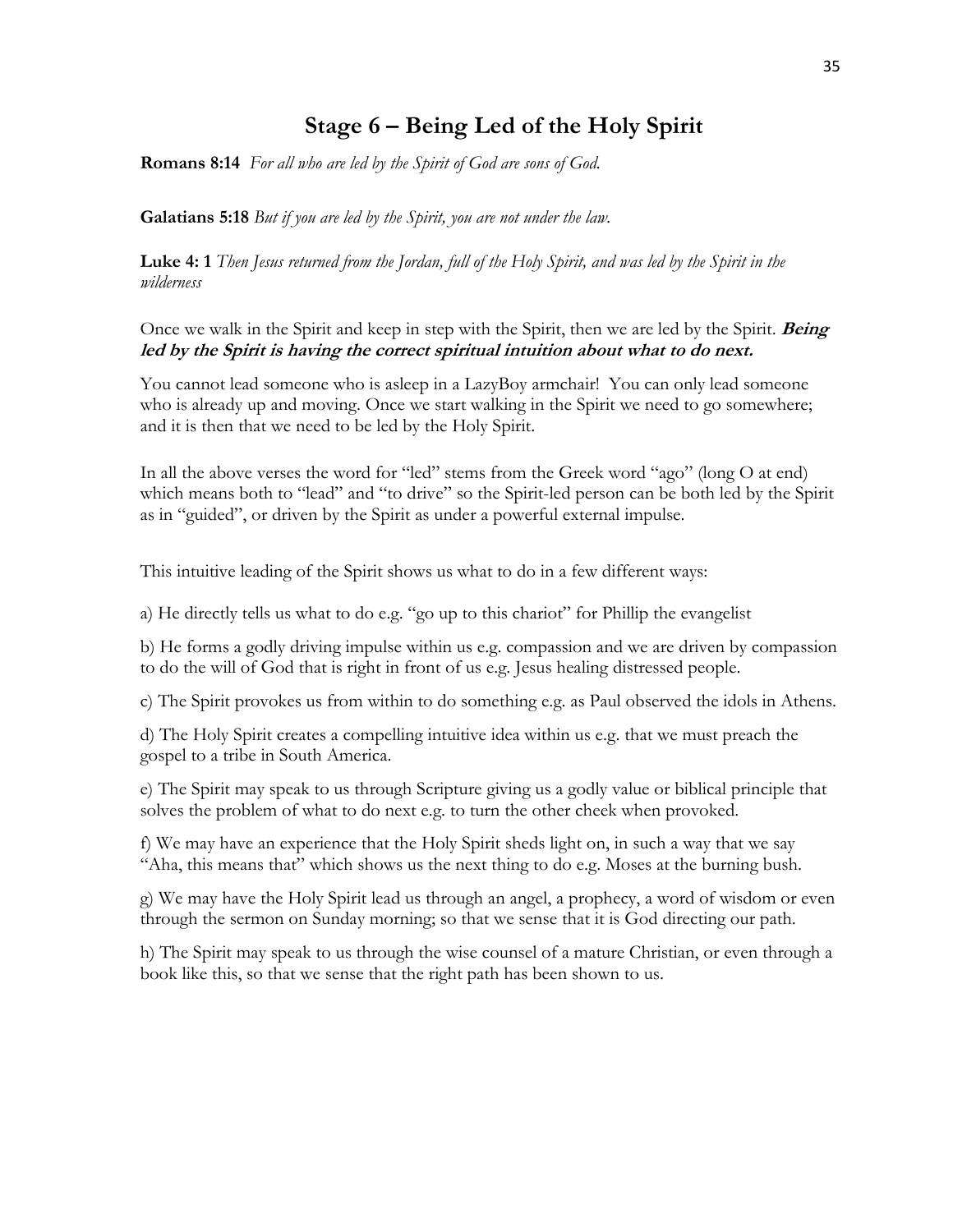This guiding intuition is formed within us as we are filled with the Spirit and with the Word, as we pray, as meditate on Scripture, and as we listen for the voice of God in the Christian conscience. We have our senses trained by use to discern good from evil (Hebrews 5:14).

**Hebrews 5:14** *But solid food is for the mature — for those whose senses have been trained to distinguish between good and evil.*

Even Jesus was led by the Spirit (Luke 4:1 above). So if Jesus could not "figure it out for Himself" and so direct His own life, then neither can we. The sons of God live by the rules of Heaven and are led into all righteousness by God Himself.

The following verses show how totally dependent Jesus was upon guidance from God:

**John 5:19** *Then Jesus replied, "I assure you: The Son is not able to do anything on His own, but only what He sees the Father doing. For whatever the Father does, the Son also does these things in the same way.*

**John 5:30** *"I can do nothing on My own. I judge only as I hear, and My judgment is righteous, because I do not seek My own will, but the will of Him who sent Me.*

**John 8:28** *So Jesus said to them, "When you lift up the Son of Man, then you will know that I am He, and that I do nothing on My own. But just as the Father taught Me, I say these things.*

**John 14:10** *Don't you believe that I am in the Father and the Father is in Me? The words I speak to you I do not speak on My own. The Father who lives in Me does His works.*

So being led of the Spirit is not just getting spooky ideas in your head. It is giving up your own stubborn will for God's will and then relentlessly following wherever God's will leads. Jesus did nothing on his own. He did not give in to the desire for autonomy that is part of the selfishness of the flesh.

The flesh wants do its own thing. The flesh does not want to please God. The flesh just wants to please itself.

When the Spirit leads us, we are led out of the zone of the flesh and into the place of testing our desires, just as Jesus was tested in the wilderness. Jesus survived the temptation in the wilderness not because He was tough, but because the Spirit was constantly leading him!

Those who are led by the Spirit are sons of God. In the wilderness the Devil kept saying "if you are the Son of God" and hitting at precisely the point of His sonship. Jesus proved that He was the son of God by always following the Spirit and never following the Devil.

So being led by the Spirit is an essential part of the Christian life that demonstrates that we are truly children of our Heavenly Father because we always listen to Him.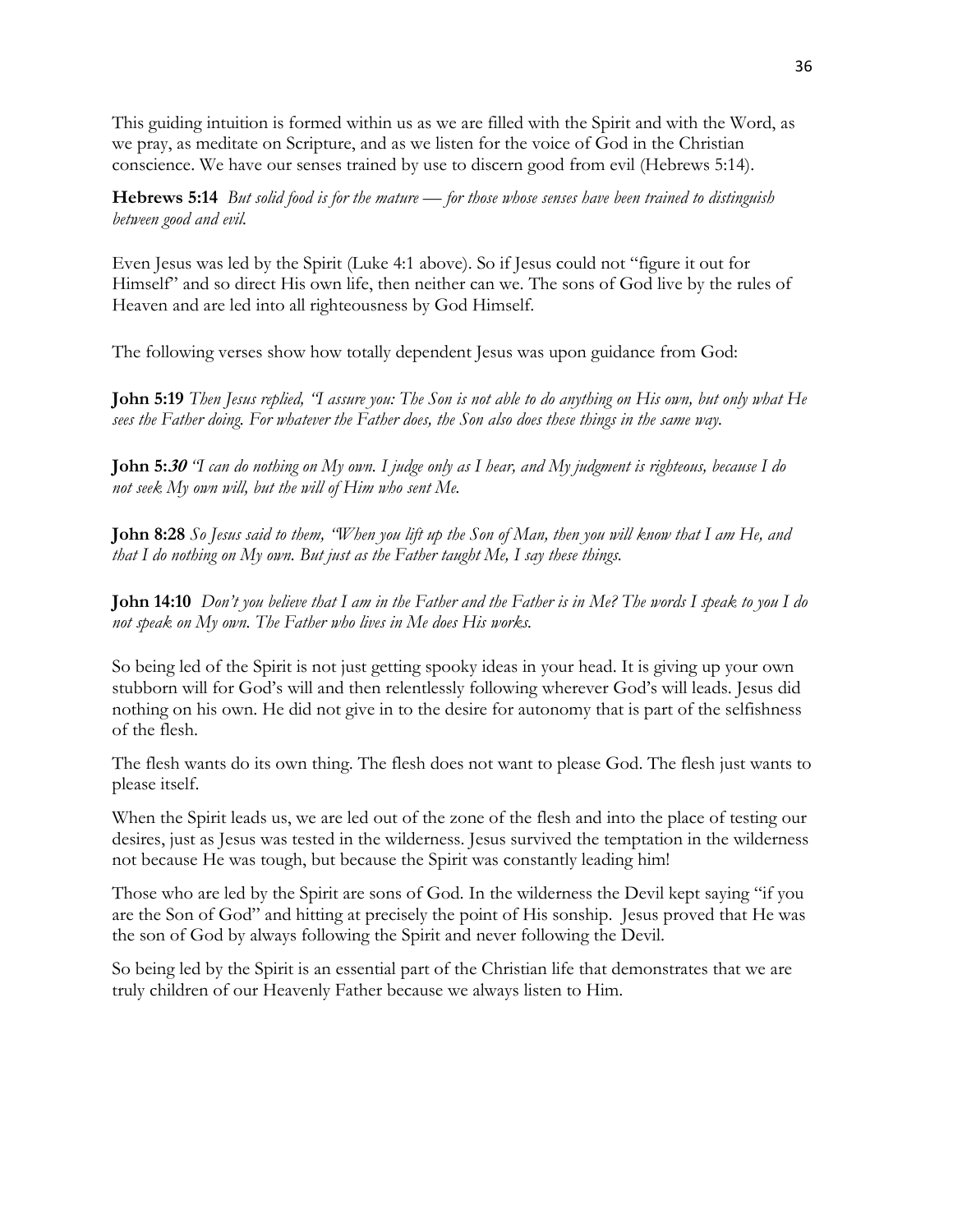Now, in recent years, being led by the Spirit has got a bad reputation. Charlatans and mystics and followers of dreams and visions and prophecies have put subjective experiences in first place and relegated Scripture and conscience to the last place.

Let me say it straight out, being led by the Spirit is not that mystical most of the time. Being led by the Spirit can be as simple as giving back extra change that you were mistakenly given at the supermarket. You do not need a dream or a vision or a voice in your head to do that, you just do it because the desire of the Spirit is for you to be honest and faithful and you just do it automatically.

![](_page_36_Figure_2.jpeg)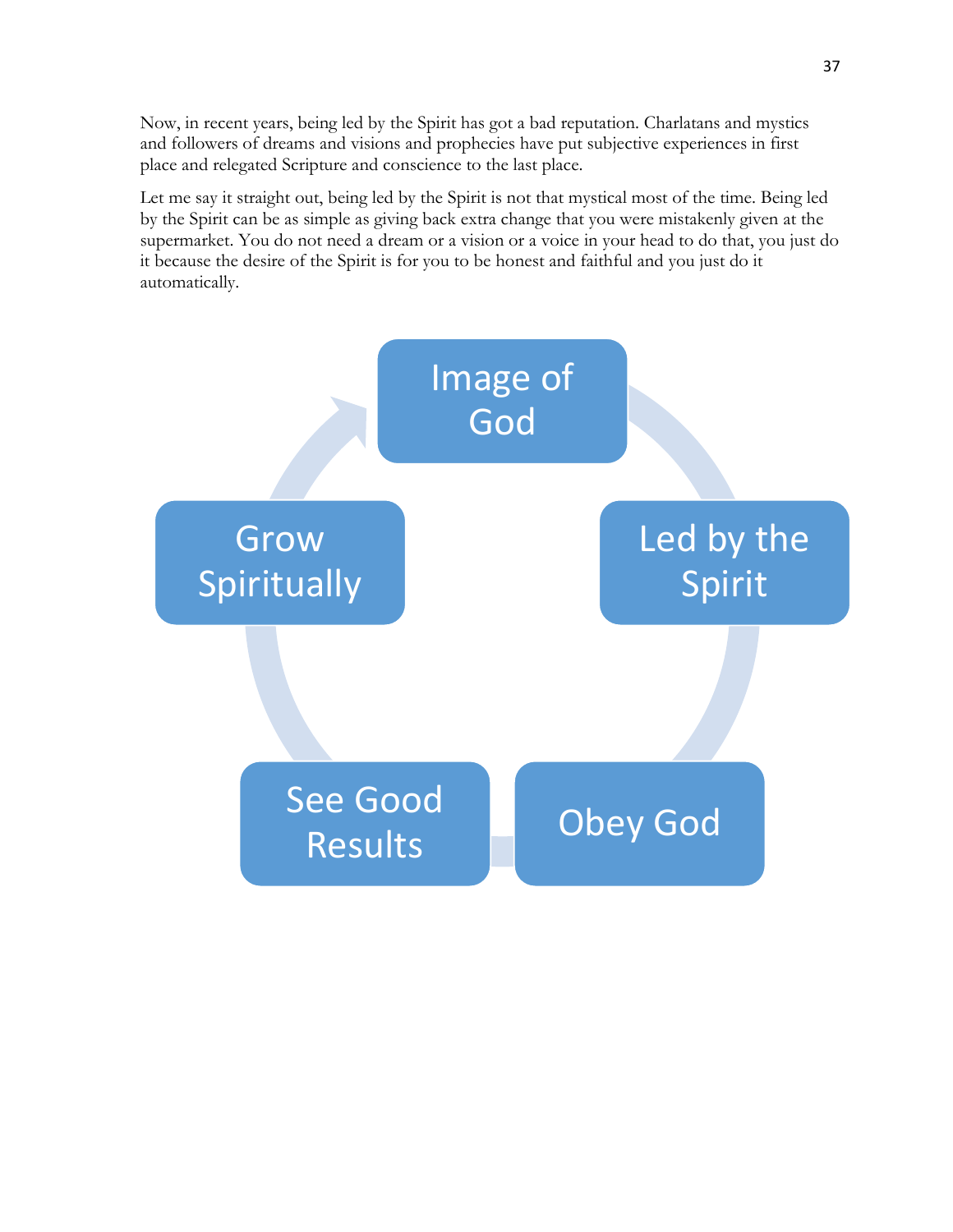The Holy Spirit is our omnipresent Teacher in the midst of the situations of life so that we do not need a priest or a Rabbi to know what to do, rather our conscience and our spiritual intuition immediately tells us what to do:

#### **1 John 2:20,27** *But ye have an unction from the Holy One, and ye know all things…. But the anointing which ye have received of him abideth in you, and ye need not that any man teach you: but as the same anointing teacheth you of all things, and is truth, and is no lie, and even as it hath taught you, ye shall abide in him.*

This means that as we journey through life, from circumstance to circumstance, God's anointing (the Holy Spirit) will teach us everything we need to know and to do. For instance:

- You are led by the Spirit when "something" tells you to slow down when you are driving too fast on the freeway and you do so.
- You are led by the Spirit when your conscience tells you to apologize to someone and to forgive someone even though you do not want to, and you obey.
- You are led by the Spirit when you read His textbook the Bible, and you read about turning the other cheek and you realize that you need to do that, and you do it.
- You are led by the Spirit when you feel deep compassion and go out of your way for someone and later you ask yourself "why did I do that?"
- You are led by the Spirit when you read what the Bible says about the fate of the lost and you decide to start sharing the gospel more often.
- You are led by the Spirit when you read the Sermon On The Mount about money and possessions and you realize that living more simply might be a great idea!

From time to time, this may involve dreams, visions, or words of knowledge but they are the exception and not the rule.

When the Spirit is leading you, life becomes much more transparent and clear and you have a deep inner sense of what you should be doing next and why you are doing it.

Life becomes filled with meaning and purpose. God is in charge. You have handed over the reins of your life to Him.

So we see that the sons of God are God-directed and are in a New Covenant with Him:

**Hebrews 8:10,11** *But this is the covenant that I will make with the house of Israel after those days, says the Lord: I will put My laws into their minds and write them on their hearts. I will be their God, and they will be My people. And each person will not teach his fellow citizen, and each his brother, saying, "Know the Lord," because they will all know Me, from the least to the greatest of them.* 

God instructs us internally by the Holy Spirit. His laws are written on our hearts. A new consciousness arises with us. We become aware of God's will. We learn what God wants us to do and we do it almost by instinct (though we may struggle now and then).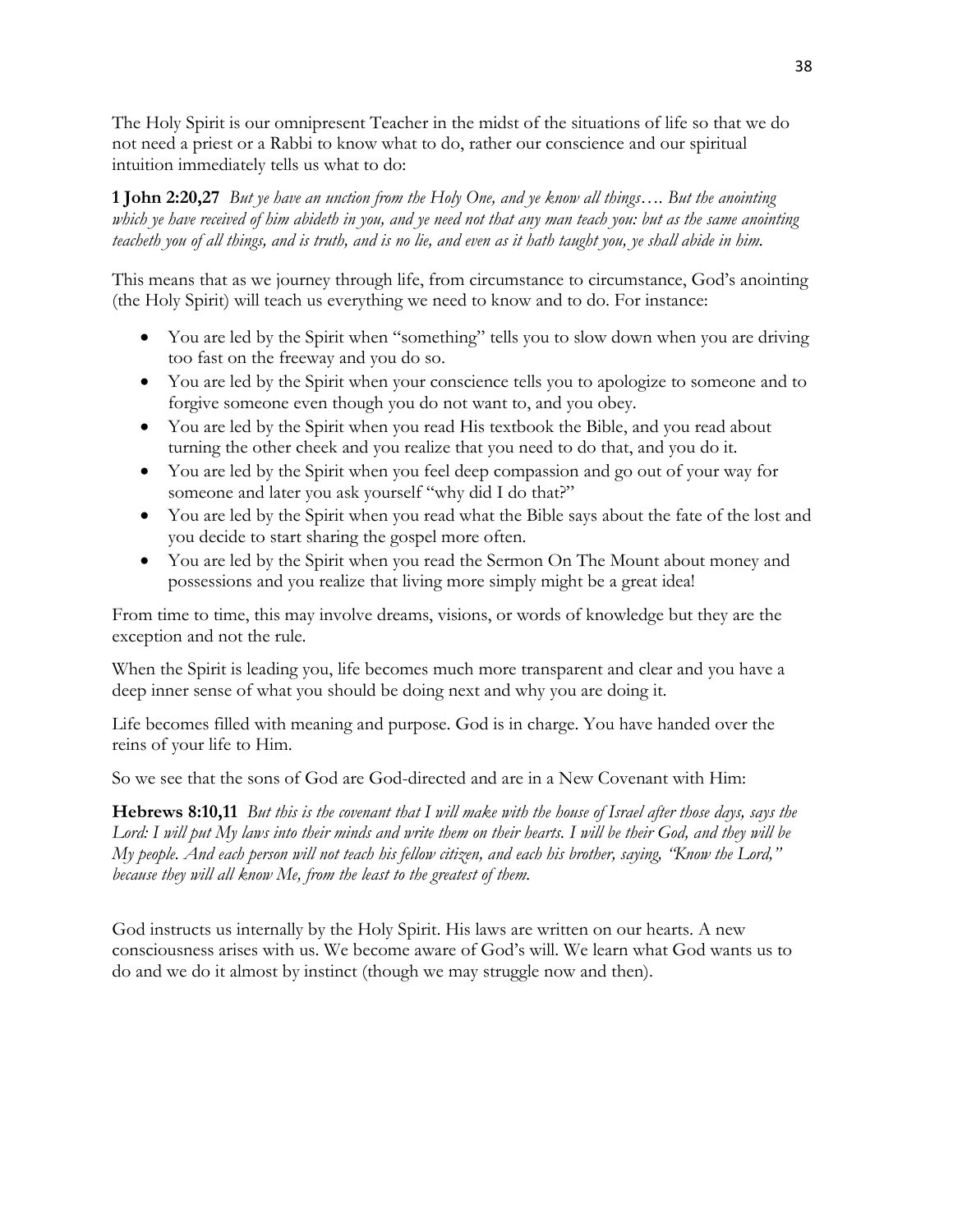So how do we know God's will from the Devil's temptation or from some random impulse going through our brains? Let's look at some verses from James chapter 3:

**James 3:13-18** *Who is wise and has understanding among you? He should show his works by good conduct with wisdom's gentleness. But if you have bitter envy and selfish ambition in your heart, don't brag and deny the truth. Such wisdom does not come from above but is earthly, unspiritual, demonic. For where envy and selfish ambition exist, there is disorder and every kind of evil. But the wisdom from above is first pure, then peace-loving, gentle, compliant, full of mercy and good fruits, without favoritism and hypocrisy. And the fruit of righteousness is sown in peace by those who cultivate peace.*

- 1. God's will is pure, is never of the flesh and never panders to the ego or selfish ambition.
- 2. God's will is righteous, and does not engage in lies, frauds, shortcuts or temptations.
- 3. God's will patient, and is not hurried, hasty or manipulative.
- 4. God's will is peaceful, and is never prideful, resentful, carnal, divisive or rebellious.
- 5. God's will is impartial and does not involve playing politics or engaging in favoritism.
- 6. God's will is merciful, gentle and reasonable and is never harsh, cruel or unyielding.

We can also add:

- 7. God's will lines up with the revealed will of God in the Bible.
- 8. God's will is full of wisdom and has the ring of truth about it.
- 9. God's will is sober, humble, and real and often looks like hard work and common sense.
- 10. God's will helps other people to become like Jesus.
- 11. God's will tends to fit in with His previous work in your life and with your gifts and abilities.
- 12. God's will is generally open to being checked out and verified and stands up to some basic tests of feasibility, reasonableness, purity and sound doctrine.

#### **Discussion Questions**

- 1. Have you ever had an experience where you were sure that God was leading you to do something? Did you do it?
- 2. How does God lead us to do things that will improve our Christian character?
- 3. Can you think of some examples of God leading people in the Bible?
- 4. How would your life be different if the Lord always led you?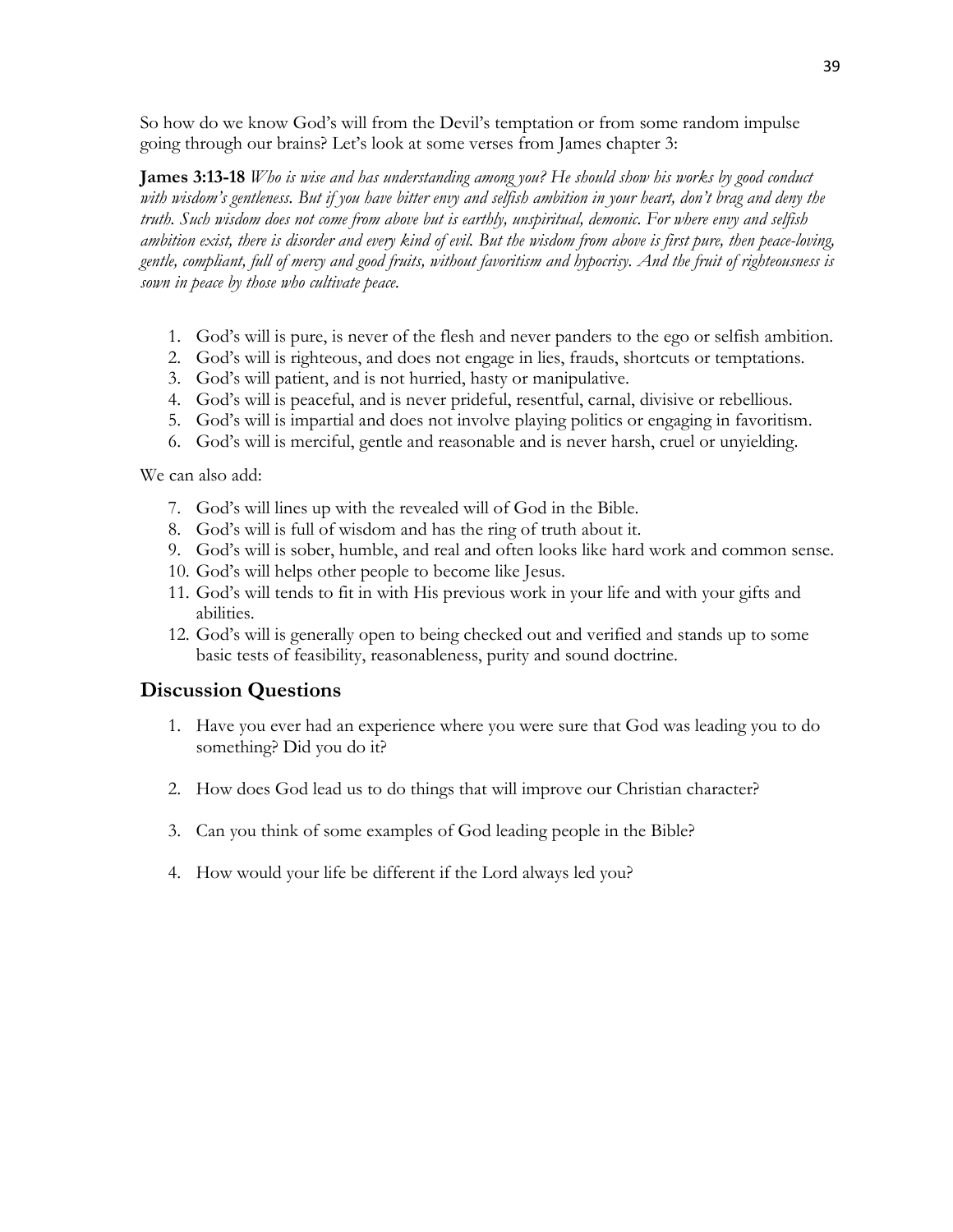## **Stage 7 – Being Taught by the Holy Spirit**

God leads us into some very unusual situations. Sometimes He sends into the wilderness to face the Devil, or calls us to walk on water, or asks us to preach the gospel to people we are unfamiliar with. Time and time again, God leads us into a spiritual crisis or an impossible task so that he can show us His glorious power and teach us amazing lessons.

In this chapter, we will learn about being taught by the Spirit. God speaks to the deepest part of us to teach us the things of God. His Spirit speaks to our spirit declaring Heavenly truth in spiritual forms:

**1 Corinthians 2:9-16** *9 But as it is written: What eye did not see and ear did not hear, and what never entered the human mind — God prepared this for those who love Him. 10 Now God has revealed these things to us by the Spirit, for the Spirit searches everything, even the depths of God. 11 For who among men knows the thoughts of a man except the spirit of the man that is in him? In the same way, no one knows the thoughts of God except the Spirit of God. 12 Now we have not received the spirit of the world, but the Spirit who comes from God, so that we may understand what has been freely given to us by God. 13 We also speak these things, not in words taught by human wisdom, but in those taught by the Spirit, explaining spiritual things to spiritual people. 14 But the unbeliever does not welcome what comes from God's Spirit, because it is foolishness to him; he is not able to understand it since it is evaluated spiritually. 15 The spiritual person, however, can evaluate everything, yet he himself cannot be evaluated by anyone. 16 For who has known the Lord's mind, that he may instruct Him? But we have the mind of Christ.*

- 1. God is downloading heavenly truth into us, things that eye has not seen, nor ear heard, or entered into the mind of man. The natural man cannot grasp this spiritual truth at all. It is knowledge that is received from a heavenly source.
- 2. We have been given the Spirit who is from God so that we might understand what has been freely given to us by God.
- 3. We are able to receive this incomprehensible truth because He has given us the spiritual mind of Christ.
- 4. Paul expressed these spiritual truths in spiritual words and not in the philosophical arguments of Greek rhetoric.
- 5. These spiritual truths enable us to correctly judge life's situations and to fully understand the gospel and the work of Christ.

The apostle Peter was directly taught by God. Peter's spiritual intuition was so razor sharp that Jesus made Peter the head of the church and used him to resolve church disputes such as the clash between the conservative Jewish Christians, and Paul and Barnabas, in Acts chapter 15. It all starts in Caesarea Philippi:

**Matthew 16:13-19** *When Jesus had come to the region of Caesarea Philippi, he asked his disciples, "Who do people say the Son of Man is?" They said, "Some say John the Baptist, others Elijah, and still others Jeremiah or one of the prophets." He asked them, "But who do you say I am?" Simon Peter answered, "You are*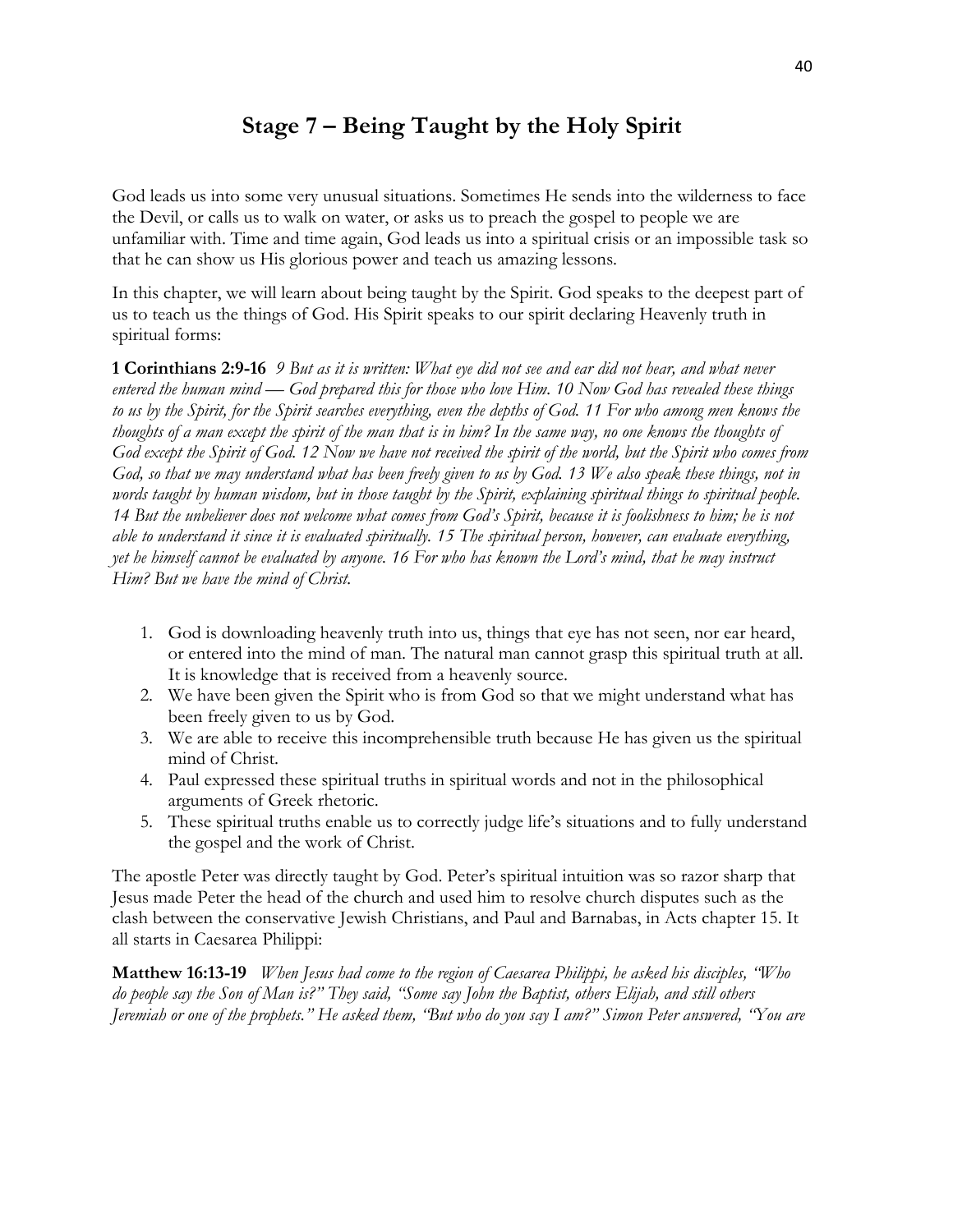*the Christ, the Son of the living God!" Then Jesus told him,* **"How blessed you are, Simon son of Jonah, since flesh and blood has not revealed this to you, though my Father in heaven has.** *I tell you that you are Peter, and it is on this rock that I will build my church, and the powers of Hell will not conquer it. I will give you the keys to the kingdom from heaven. Whatever you prohibit on earth will have been prohibited in heaven, and whatever you permit on earth will have been permitted in heaven."*

Jesus calls Peter "blessed" because Peter was able to receive accurate spiritual knowledge from God. In this case the revelation that Jesus was "the Christ, the Son of the Living God". God Himself had taught the apostle Peter the deep theological truth that Jesus was not just the Christ (which some had already guessed) but was also the Son of the Living God.

Jesus praises Peter for being able to know things without human instruction. Peter had received something that "eye had not seen, ear heard, nor had entered into the mind of man".

Peter's spiritual sensitivity, his accurate reception of divine truth direct from heaven, made him the leader of the young band of disciples. Jesus called Peter the "Rock" (Petros) and said that he would be the leader of the early Church. And that is exactly what happened.

Another instance of Peter's exceptional spiritual intuition was when he walked on water:

**Matthew 14;24-33** *By this time the boat was in the middle of the sea and was being battered by the waves, because the wind was against them. Shortly before dawn Jesus came to them, walking on the sea. When the disciples saw him walking on the sea, they were terrified and cried out, "It's a ghost!" And they screamed in terror. "Have courage!" Jesus immediately told them. "It's me. Stop being afraid!" Peter answered him, "Lord, if it's you, order me to come to you on the water." Jesus said, "Come on!" So Peter got down out of the boat, started walking on the water, and came to Jesus. But when he noticed the strong wind, he was frightened. As he began to sink, he shouted, "Lord, save me!" At once Jesus reached out his hand, caught him, and asked him, "You who have so little faith, why did you doubt?" As they got into the boat, the wind stopped blowing. Then the men in the boat began to worship Jesus, saying, "You certainly are the Son of God!"*

Peter sensed that Jesus could cause him to walk on water. Peter suddenly understood that by faith in Jesus, he could do all that Jesus could do. When Jesus said: "Come", Peter stepped out and walked on the water. Peter did what Jesus was doing, not because Peter was the same as Jesus, but because Peter had faith in Jesus. Peter learned two big lessons:

1. By faith in Jesus, he Peter could participate in all that Jesus was doing and even work the extraordinary works that Jesus worked.

2, That without faith he was just an ordinary man subject to the ordinary laws of nature and would sink like a stone.

The first lesson has to be learned from God alone. The power of faith in Jesus is something that has to be personally realized. I cannot teach it to you. In fact, the best Bible teacher in the world cannot teach the power of faith in Jesus to you. You have to go "Aha" and get it. It is the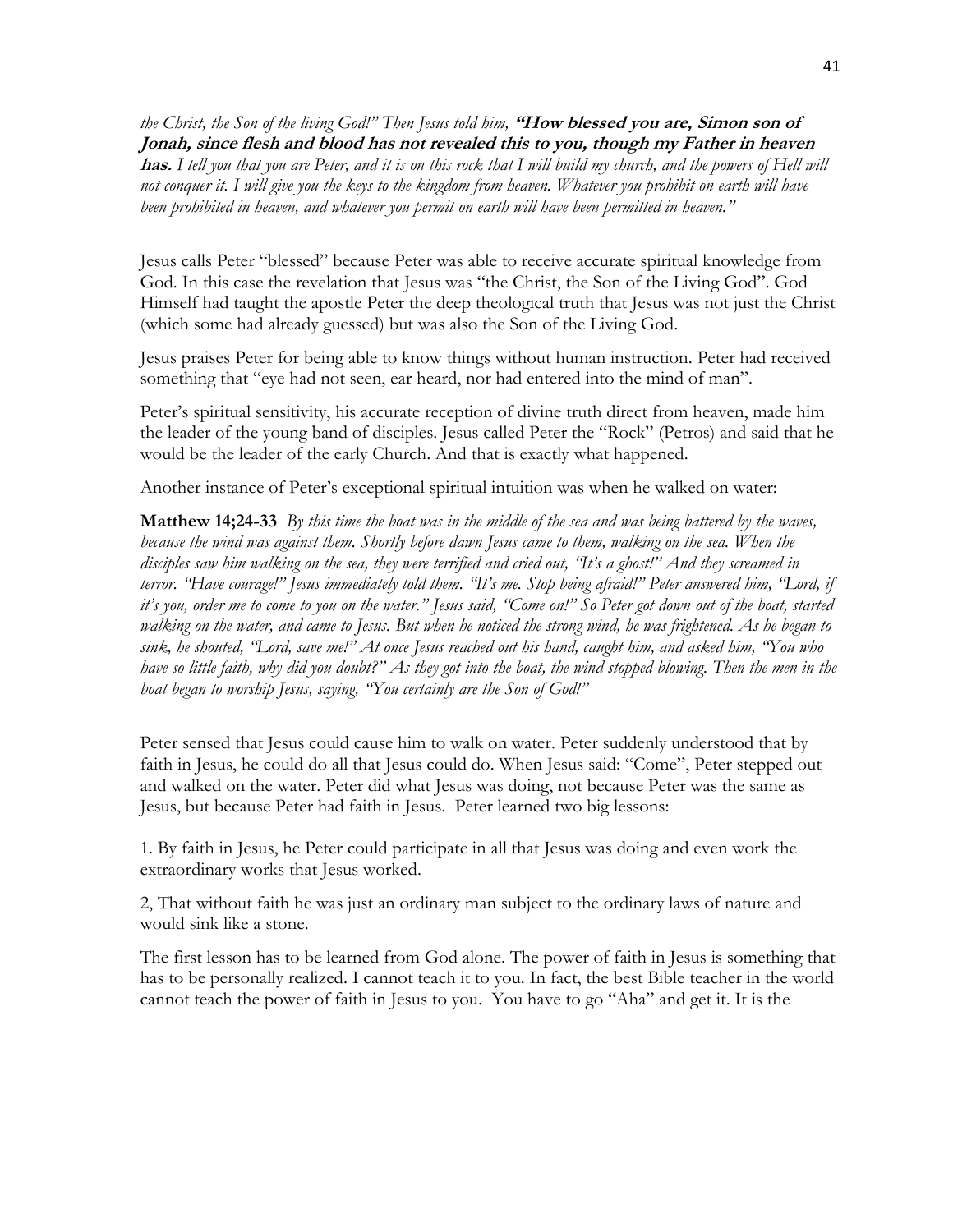opposite of all common sense and traditional religion. It bends our minds to think that we can work the works of Christ by faith (John 14:12). We think that we have to be super-holy. Peter "got it and did it" (though only for a short while). That is being taught by God!

Let us look at a few other times when the Apostle Peter seems to have received a download from Heaven and a direct teaching from the Lord:

- 1. The Day of Pentecost Peter speaks in tongues, prophesies, and interprets the mysterious work of the Holy Spirit citing a prophecy from Joel 2. Peter then goes on to preach a sermon that saw three thousand people saved.
- 2. The Healing of the Lame Man In Acts 3 Peter commanded the lame man to walk in the name of Jesus. Jesus was not around physically. However, Peter still believed that he had the power to work miracles by faith. This miracle astounded Jerusalem. It was the first major healing performed by the new Christian community.
- 3. The Salvation of Cornelius In Acts 10 and 11 a series of visions and angelic visitations gets Peter to preach the gospel to the Gentiles, possibly against his will, and then to understand that God had opened the door of salvation to the Gentiles also.
- 4. The Jerusalem Council In Acts 15 God gives Peter the wisdom to resolve a huge dispute in the early church over whether new converts had to obey the Jewish Law.

Sometimes God leads us into a crisis so that we can cry out for wisdom and receive it from God via the Holy Spirit. God took Peter into numerous crises so that Peter would seek out, and then receive, God's wisdom for that time and place.

The apostle Peter was a highly receptive natural learner, who easily tuned into God, sought out Jesus, followed Him, and learned from Him. So how can we do the same?

Firstly, we should be eagerly curious about spiritual things, hungering and thirsting after righteousness:

**Matthew 5:6** *Blessed are they which do hunger and thirst after righteousness: for they shall be filled.*

**Matthew 6:33** *But seek ye first the kingdom of God, and his righteousness; and all these things shall be added unto you.*

**Matthew 7:7,8** *"Keep asking, and it will be given to you. Keep searching, and you will find. Keep knocking, and the door will be opened to you.* **<sup>8</sup>***For everyone who asks receives, and the one who searches finds, and to the one who knocks, the door will be opened.*

Next, we should expect to receive wisdom directly from God whenever we need it in life:

**James 1:5-8** *Now if any of you lacks wisdom, he should ask God, who gives to all generously and without criticizing, and it will be given to him. But let him ask in faith without doubting. For the doubter is like the surging sea, driven and tossed by the wind. That person should not expect to receive anything from the Lord. An indecisive man is unstable in all his ways.*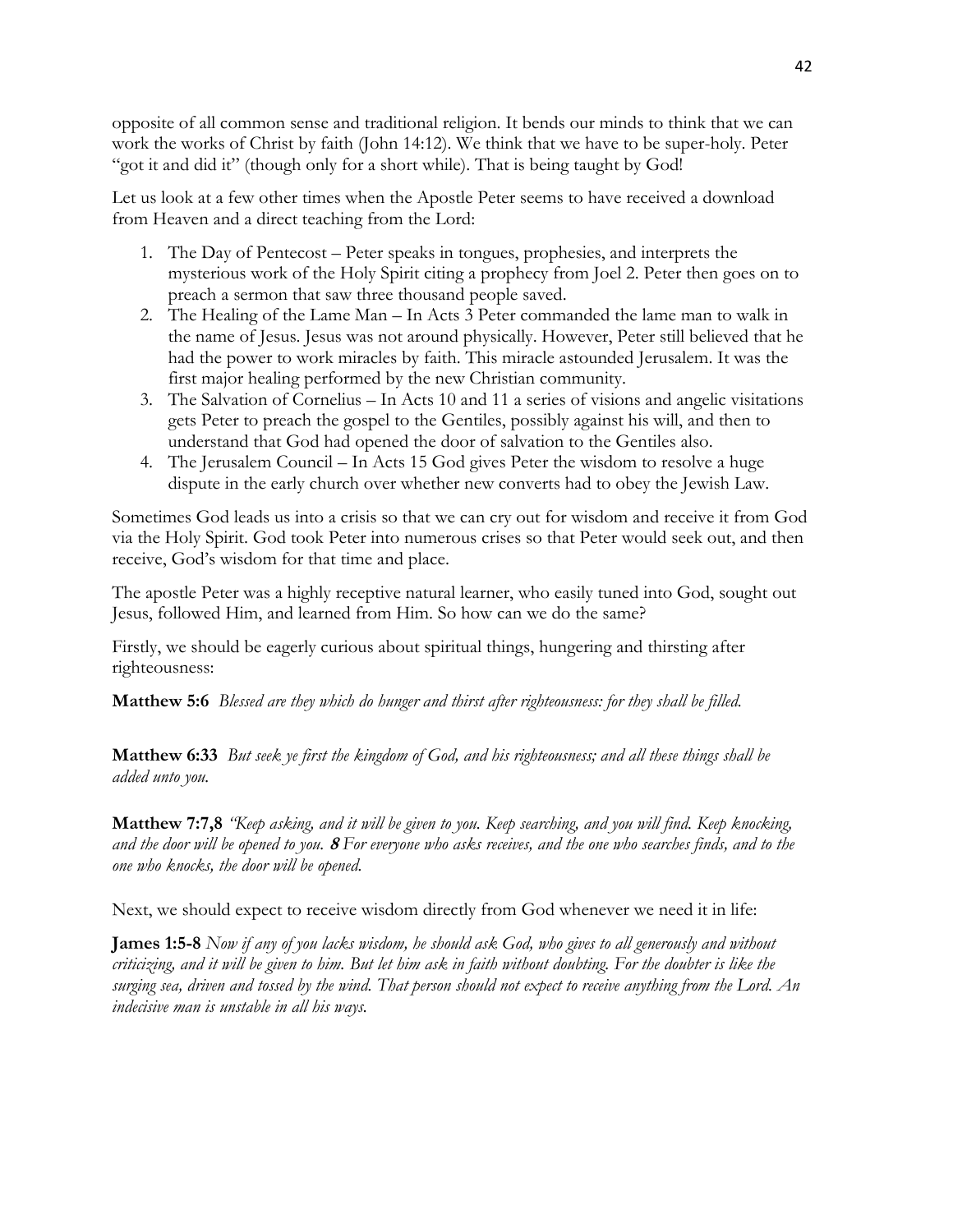![](_page_42_Figure_0.jpeg)

God will give us wisdom "generously and without criticizing". God will never say to you: "That is such a dumb question, why on earth do you need wisdom in that area, don't you ever learn?" God will graciously give His wisdom to you in abundance!

You need to expect heavenly downloads. God wants to teach you. Divine knowledge is not just for saints and apostles, it is also for every normal Christian so that we might be able to live holy lives. God's instruction is part of the New Covenant and part of Pentecost:

**Acts 2:17,18** *And it will be in the last days, says God, that I will pour out My Spirit on all humanity; then your sons and your daughters will prophesy, your young men will see visions, and your old men will dream dreams. I will even pour out My Spirit on My male and female slaves in those days, and they will prophesy.*

God promises wisdom for all who ask, even supernatural wisdom in dreams, visions and prophecy! God wants to teach you in the way that you should go.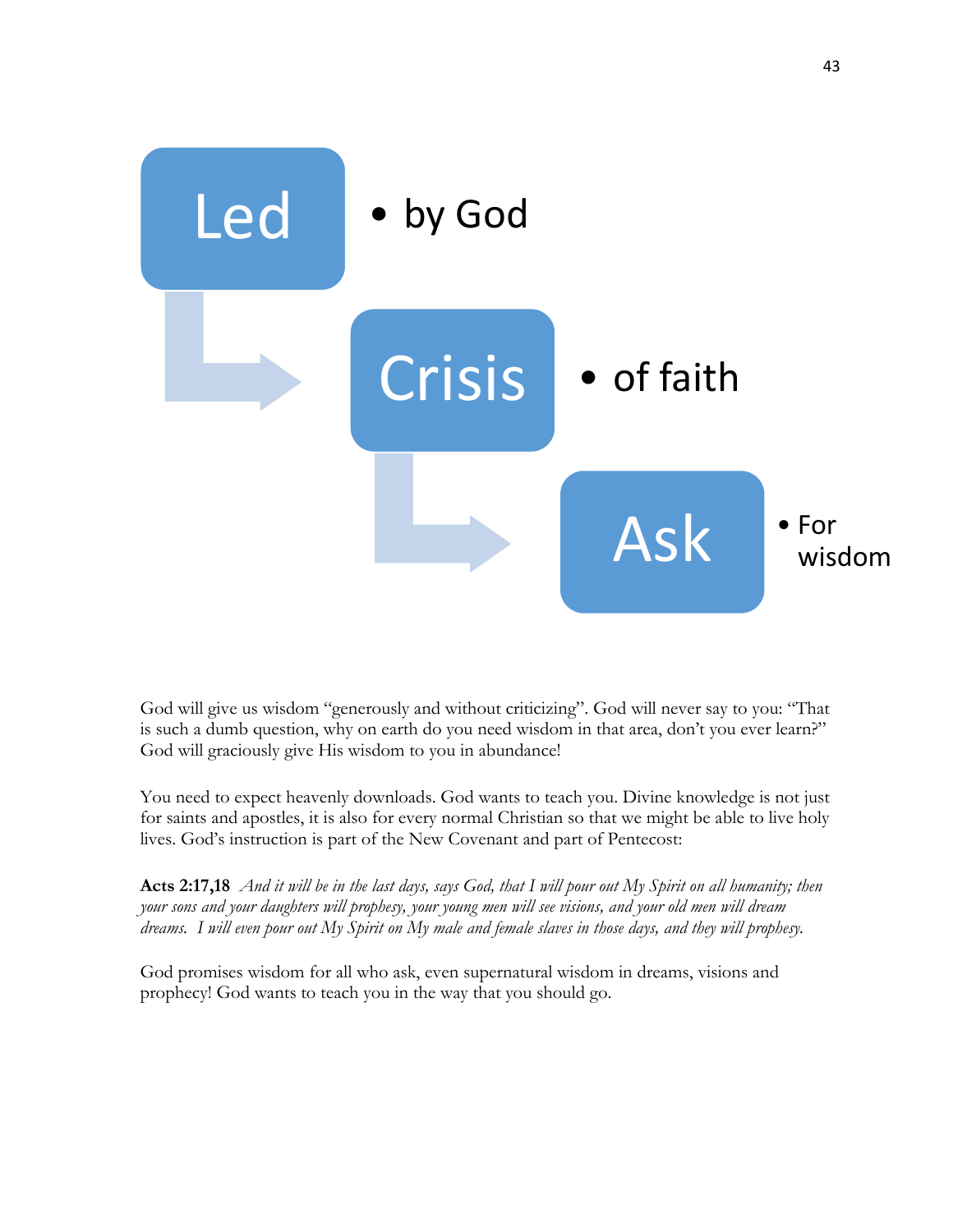Now the main thing that God wishes to teach us is how to love one another:

**1 Thessalonians 4:9** *About brotherly love: You don't need me to write you because you yourselves are taught by God to love one another.*

God directly taught the Thessalonians how to love one another! Which is no surprise because "love thy neighbor" is the Great Commandment (Romans 13:8-10) and the goal of all Christian instruction.

**1 Timothy 1:5** *Now the goal of our instruction is love that comes from a pure heart, a good conscience, and a sincere faith.*

Therefore, if you pray and as God to teach you wisdom on how to love people better, you will certainly receive His divine instruction.

God is constantly trying to teach you about Jesus Christ His Son, and about how to have faith, how to love, how to have joy, and how to do the work of God. You just have to believe that this wisdom is available to you and receive it!

#### **Discussion Questions**

- 1. Has God ever used a crisis to teach you an important life lesson?
- 2. How did God instruct the apostle Peter? How did Peter's worldview change?
- 3. Do you have a problem believing that God will download wisdom into you?
- 4. What are the prerequisites for receiving wisdom from God?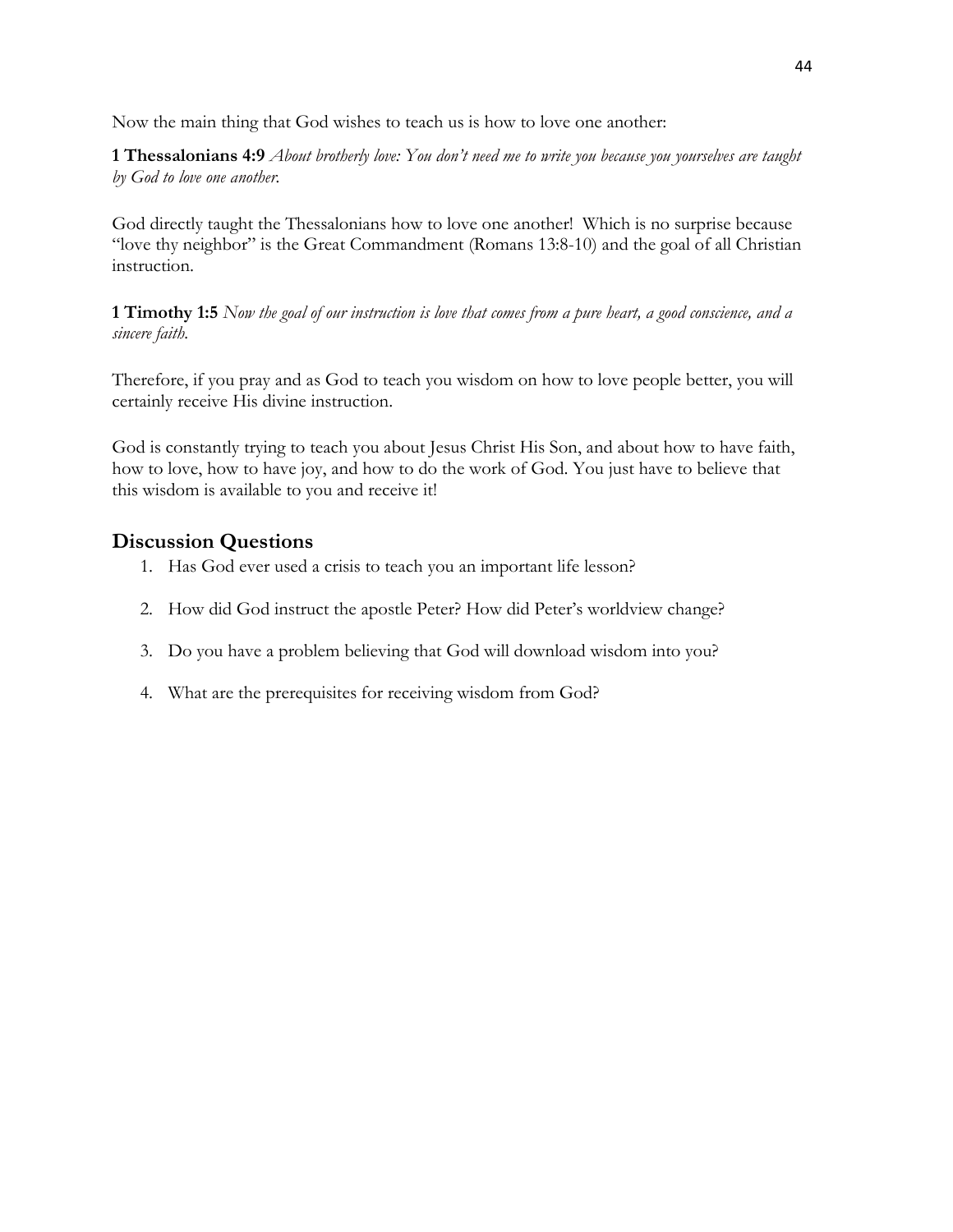#### **Stage Eight – Love In The Spirit**

We have just learned that one of the main things that God teaches us is how to love one another. Love is the image of God because God is love. Love is at the heart of the two great commandments to love God and love our neighbor. Moreover, love is the proper goal of all Christian instruction (along with faith and hope and a good conscience).

Now, the love mentioned in the New Testament is mainly a kind of love called agape love. "Agape" is a Greek word for spiritual sacrificial love that is without any trace of selfishness. Jesus dying for our sins on the Cross demonstrates it in action:

**1 John 4:9,10** *God's love was revealed among us in this way: God sent His One and Only Son into the world so that we might live through Him. Love consists in this: not that we loved God, but that He loved us and sent His Son to be the propitiation for our sins.*

Agape love is not sexual love or sentimental attachment or family loyalty or even good friendship love. God's love is the kind of love that we see in Jesus on the Cross. And that kind of love is impossible for the natural man. It is impossible for the carnal Christian, it is completely impossible unless we are filled with the Spirit. Agape love is God's divine love in action!

**John 13:34,35** *"I give you a new command: Love one another. Just as I have loved you, you must also love one another. By this all people will know that you are My disciples, if you have love for one another."*

Jesus' new commandment was new because He was commanding a different kind of love than anyone had seen before. Jesus was commanding the disciples to His kind of love: agape love, spiritual love, love driven by the very divine love of God. This love was the same kind of love that Jesus had, and Christ's love was spiritual, that is, it came directly from the Holy Spirit.

So the love of God became visible in Jesus, and the love of Christ was to be made visible by the disciples, and is also to be made visible by us.

Love is the end of the spiritual journey. Love fulfills the Law. If you are truly living in agape love, then you are perfected. God requires nothing more of you than agape love:

**Romans 10:8-10** *Do not owe anyone anything, except to love one another, for the one who loves another has fulfilled the law. 9 The commandments: Do not commit adultery; do not murder; do not steal; do not covet; and whatever other commandment — all are summed up by this: Love your neighbor as yourself. 10 Love does no wrong to a neighbor. Love, therefore, is the fulfillment of the law.*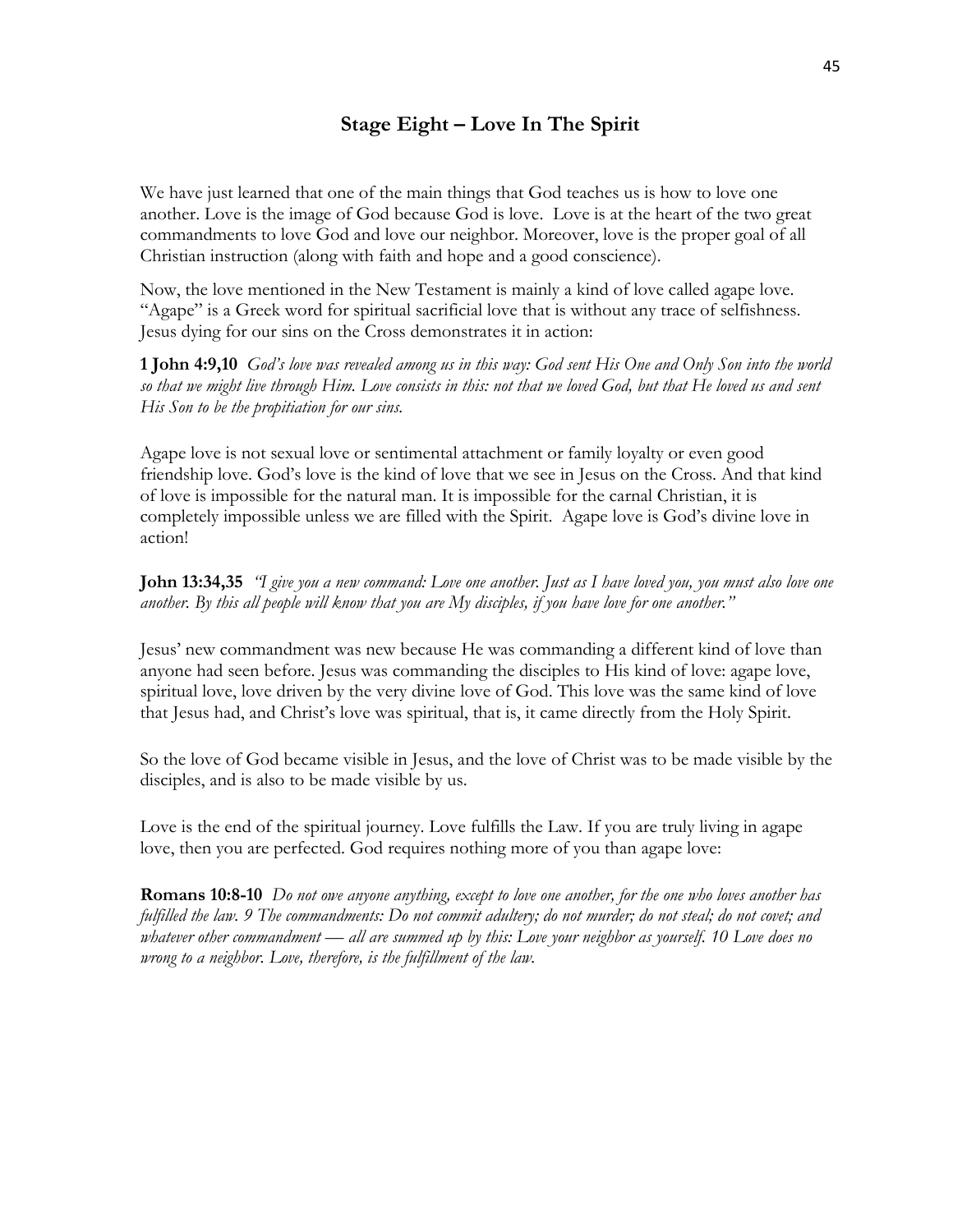If you are full of agape love then you are a completely mature Christian who is in the image of God. You have made it. Especially if you can love your enemies:

**Matthew 5:43-48** *"You have heard that it was said, Love your neighbor and hate your enemy.* **<sup>44</sup>***But I tell you, love your enemies and pray for those who persecute you,* **<sup>45</sup>***so that you may be sons of your Father in heaven. For He causes His sun to rise on the evil and the good, and sends rain on the righteous and the unrighteous.* **<sup>46</sup>** *For if you love those who love you, what reward will you have? Don't even the tax collectors do the same?* **<sup>47</sup>** *And if you greet only your brothers, what are you doing out of the ordinary? Don't even the Gentiles do the same?* **<sup>48</sup>***Be perfect, therefore, as your heavenly Father is perfect.*

Agape love is not a feeling and agape love is not an action you take or a decision that you make (though feelings, actions and decisions are involved). Agape love is the spiritual love of God entering into your soul and flowing out of you like rivers of living water to a needy world. It is high, hard and difficult. Agape love crucifies the flesh and is the characteristic sign of a true Christian.

You can obey the kind of love preached in most sermons by just being a good, nice person. You do not need to be born-again, and you certainly do not need to be worshipping in the Spirit. You just go and mow the lawn of the little old lady next door and tick it off on your list of good deeds for the day. This is a totally inadequate understanding of agape love.

A full life of agape love, the Jesus kind of love, is only possible when you are submitted to God as a new creation, are filled with the Spirit, are being led by the Spirit and are being taught by the Spirit how to love others. It comes from the living water within you!

**Colossians 1:7-12** *You learned this from Epaphras, our dearly loved fellow slave. He is a faithful servant of Christ on your behalf, and he has told us about* **your love in the Spirit***.**For this reason also, since the day we heard this, we haven't stopped praying for you. We are asking that you may be filled with the knowledge of His will in all wisdom and spiritual understanding, so that you may walk worthy of the Lord, fully pleasing to Him, bearing fruit in every good work and growing in the knowledge of God. May you be strengthened with all power, according to His glorious might, for all endurance and patience, with joy giving thanks to the Father, who*  **has enabled you to share in the saints' inheritance in the light***.*

It is a bit difficult to see at first, but as soon as Paul hears that the Colossians were full of "love in the Spirit" he starts rejoicing and praying for them because they had been enabled (by God) to share in the saint's inheritance in the light.

Love in the Spirit takes us into the realm of spiritual inheritance and into the light. Until we engage in agape love there is still some darkness left in us, some selfishness, some nasty ego, some covetousness. However, once the living waters flow this gets washed away.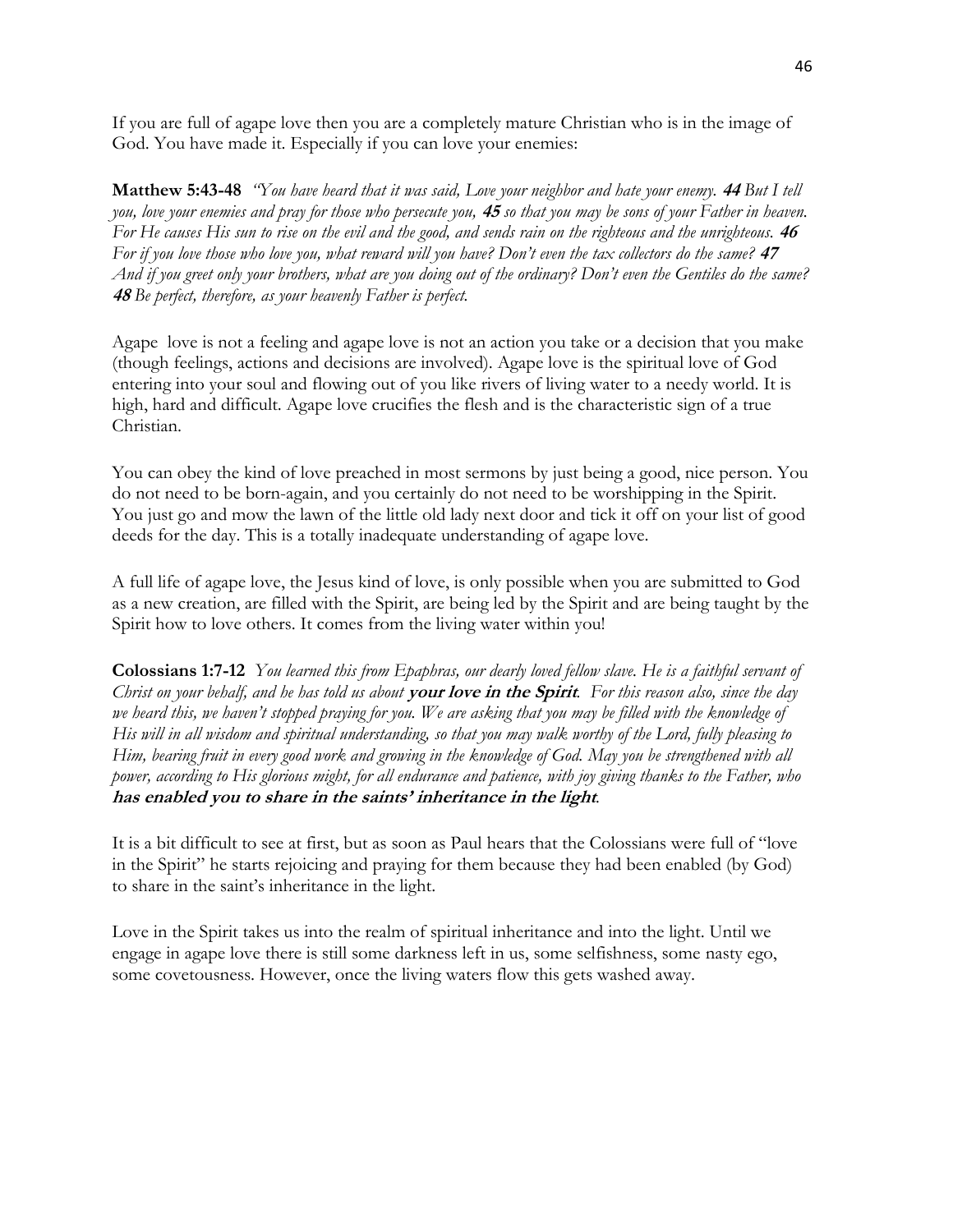**Romans 5:5** *This hope will not disappoint us, because God's love has been poured out in our hearts through the Holy Spirit who was given to us.*

God is love (1 John 4:8) and so the Holy Spirit is love, and pours out the agape love of God into our hearts. Love is not from the flesh. Love is not from the ego. Love is from God and He imparts it to us through the Holy Spirit, which is a Spirit of power, love and sound judgment:

#### **2 Timothy 1:7** *For God has not given us a spirit of fearfulness, but one of power, love, and sound judgment.*

The apostle John explains in detail about how love is from God:

**1 John 4:7-21** *Dear friends, let us love one another, because love is from God, and everyone who loves has been born of God and knows God.* **<sup>8</sup>***The one who does not love does not know God, because God is love.* **<sup>9</sup>** *God's love was revealed among us in this way: God sent His One and Only Son into the world so that we might live through Him.* **<sup>10</sup>***Love consists in this: not that we loved God, but that He loved us and sent His Son to be the propitiation for our sins.* **<sup>11</sup>***Dear friends, if God loved us in this way, we also must love one another.* **<sup>12</sup>***No one has ever seen God. If we love one another, God remains in us and His love is perfected in us.* **<sup>13</sup>***This is how we know that we remain in Him and He in us: He has given assurance to us from His Spirit.* **<sup>14</sup>***And we have seen and we testify that the Father has sent His Son as the world's Savior.* **<sup>15</sup>***Whoever confesses that Jesus is the Son of God — God remains in him and he in God.* **<sup>16</sup>***And we have come to know and to believe the love that God has for us. God is love, and the one who remains in love remains in God, and God remains in him.* **<sup>17</sup>***In this, love is perfected with us so that we may have confidence in the day of judgment, for we are as He is in this world.* **<sup>18</sup>***There is no fear in love; instead, perfect love drives out fear, because fear involves punishment. So the one who fears has not reached perfection in love.* **<sup>19</sup>***We love because He first loved us.* **<sup>20</sup>***If anyone says, "I love God," yet hates his brother, he is a liar. For the person who does not love his brother he has seen cannot love the God he has not seen.* **<sup>21</sup>***And we have this command from Him: The one who loves God must also love his brother.*

There is so much in this passage! It is so radical, so deep and so profound. The apostle explains to us that true agape spiritual love is God's initiative. We love because God loves us. We can only love with God's perfect love if we are in relationship with God. God is love, God sends love, God demonstrates love, and God's love casts out all fear! God's love is a soul-changing force for good that makes it impossible for us to hate our brother. If God's love is in us, we cannot hate. If we do hate our brother then God's agape love is absent from us.

**1 John 2:9-11** *The one who says he is in the light but hates his brother is in the darkness until now. The one who loves his brother remains in the light, and there is no cause for stumbling in him. But the one who hates his brother is in the darkness, walks in the darkness, and doesn't know where he's going, because the darkness has blinded his eyes.*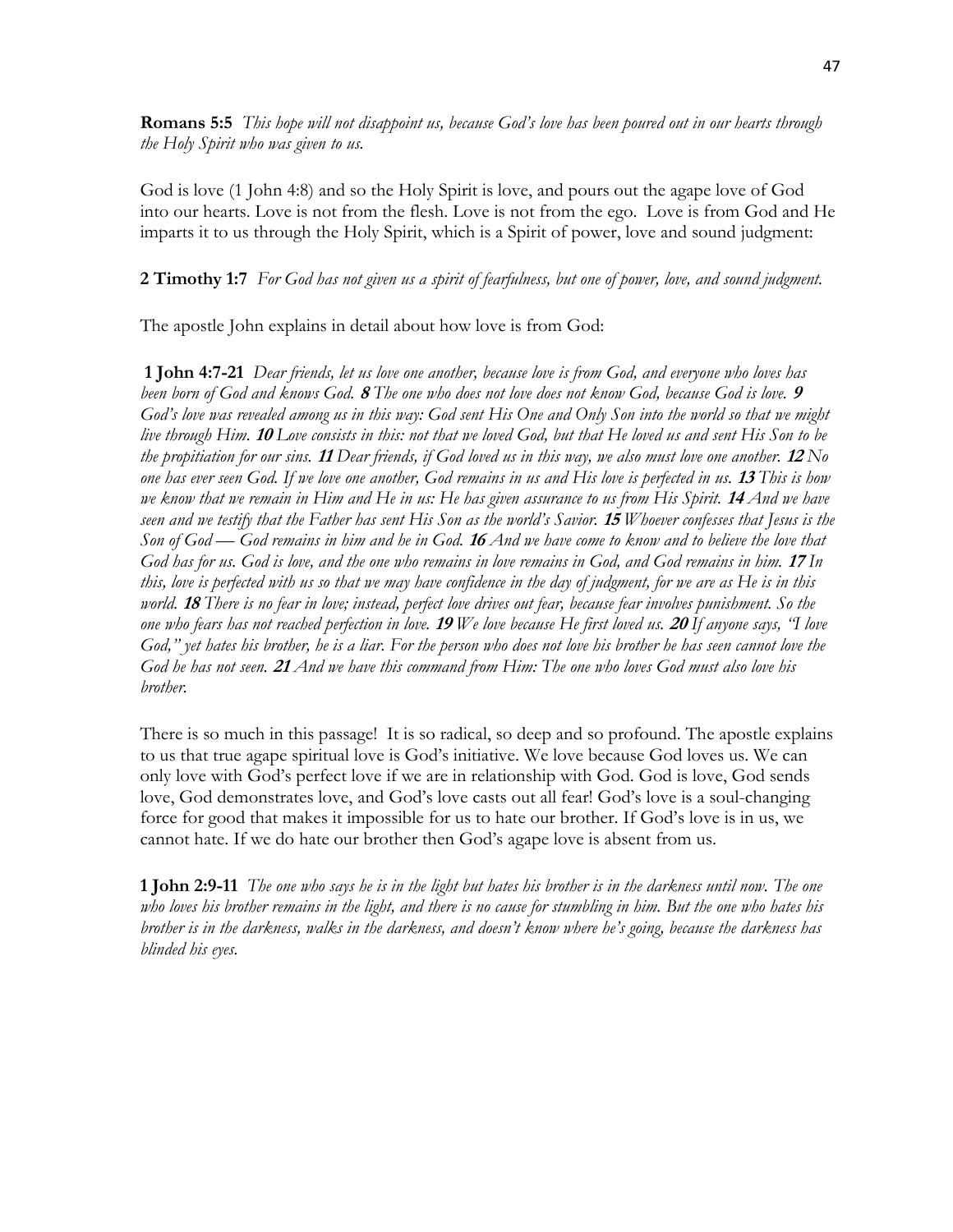If you have agape love for your brother, then you are in the light and have a spiritual inheritance. However, if you hate your brother you are in darkness and probably unaware of it and you have stumbled in the race and have no inheritance in God at all.

To walk in the Spirit is to walk in love, and the fruit of the Spirit is spiritual love and without agape love we are nothing! (Galatians 5:16-23 and 1 Corinthians 13:1-4)

Agape love is way more than social politeness or the occasional good deed. Agape love is the quality of your inner being when you are flooded and overwhelmed by the divine love of God and it just flows on out of you!

This is why you have to be worshipping in the Spirit! This is why your mind has to be set on the things of the Spirit! This is why you need to be filled with the Spirit and the Word! Only when you do these things will the world and the flesh and all the fear fade away for long enough to let the agape love of God be unleashed in you!

You have to set the spiritual target of living in agape love and letting God love others through you. Otherwise you can get stuck. You settle for less. You make bible knowledge, or conversions, or the size of your church or your position in ministry as your spiritual targets, and these ambitions just lead to arguments and egotism.

Even if you are successful in ministry, but are paranoid and jealous, then you are still in the darkness and are not in the light!

Every single Christian is aware that they should be living in love. However, very few make it their life ambition and central purpose in life to live in love! The flesh, its lusts and its ambitions trip us up every time.

We need all the other disciplines of the Spirit such as being filled with the Spirit and being led by the Spirit if we are to consistently live in the love of the Spirit; which is why it is at the top of the tree, and the final end of the spiritual continuum. We see this in Paul's spectacular prayer for the Ephesians:

**Ephesians 3:14-19** *For this reason I bow my knees before the Father,* **<sup>15</sup>***from whom every family in heaven and on earth is named,* **<sup>16</sup>***that according to the riches of his glory he may grant you to be strengthened with power through his Spirit in your inner being,* **<sup>17</sup>***so that Christ may dwell in your hearts through faith—that you, being rooted and grounded in love,* **<sup>18</sup>***may have strength to comprehend with all the saints what is the breadth and length and height and depth,* **<sup>19</sup>***and to know the love of Christ that surpasses knowledge, that you may be filled with all the fullness of God.*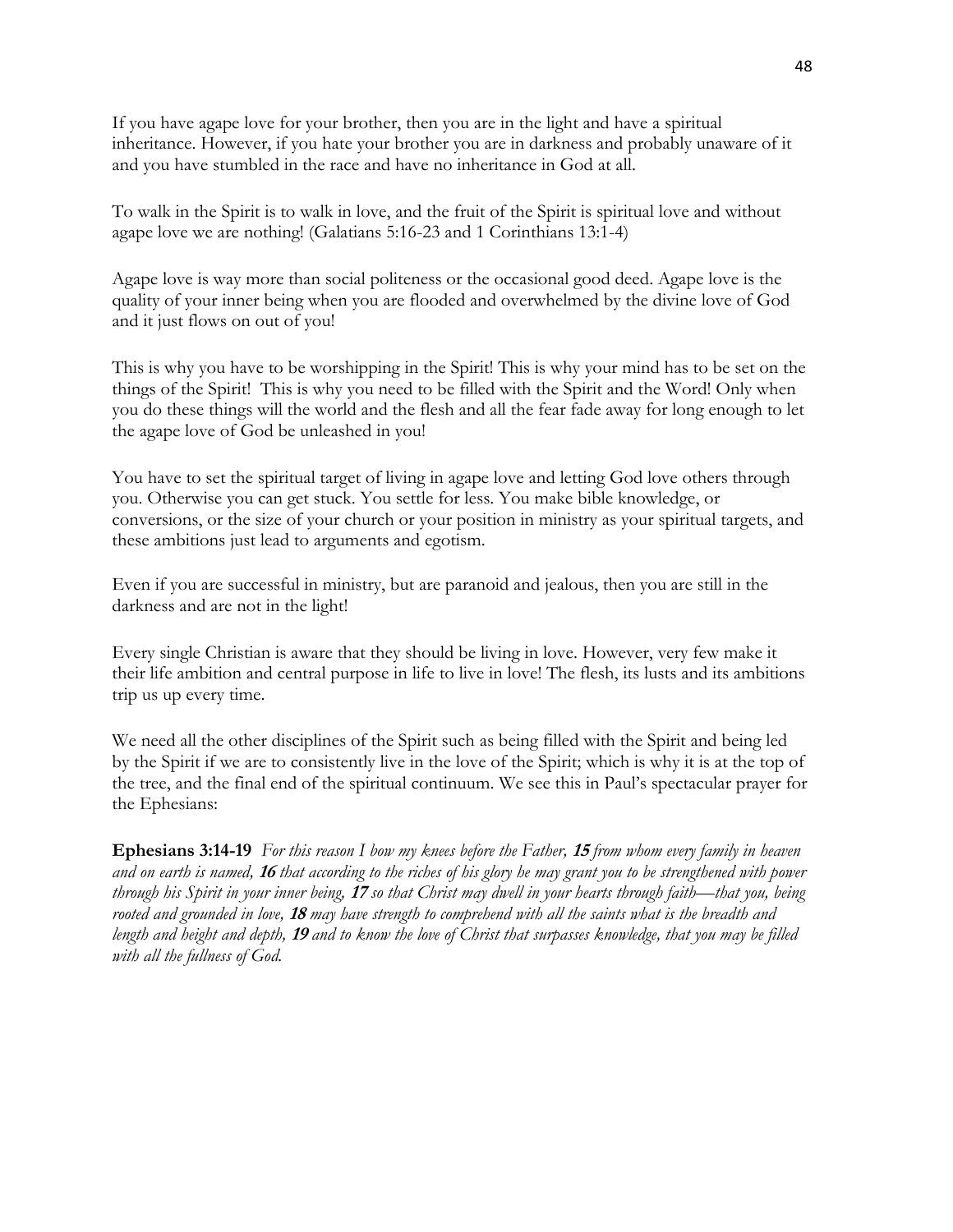As we come to know the love of Christ that passes knowledge we are filled up with all the fullness of God! Being filled with the fullness of God is obviously the end of the Continuum! So then how do we achieve this?

Firstly, we need to pray as Paul prayed! We need to desire the love of Christ with our whole being. We need to truly believe that without agape love we are never going to be a full and fulfilled human being. We need to put loving other people as a higher priority than our career and up there with having food and shelter. We can only do this if we are Spirit-filled.

Next, we need to start actually loving people. We need to try to be kind and loving at every turn. We need to create opportunities for Jesus in us to show up. A good way to do this is to study the "one another" commands in the New Testament such as: love one another, pray for one another, encourage one another, and be kindly affectionate to one another. See appendix for the 36 one another commands in the New Testament.

Colossians has a wonderful paragraph on how to be a loving Christian:

**Colossians 3:12-15** *Put on then, as God's chosen ones, holy and beloved, compassionate hearts, kindness, humility, meekness, and patience, bearing with one another and, if one has a complaint against another, forgiving each other; as the Lord has forgiven you, so you also must forgive. And above all these put on love, which binds everything together in perfect harmony. And let the peace of Christ rule in your hearts, to which indeed you were called in one body. And be thankful.*

This may occasion a certain amount of material sacrifice:

**1 John 3:16-18** *By this we know love, that he laid down his life for us, and we ought to lay down our lives for the brothers. But if anyone has the world's goods and sees his brother in need, yet closes his heart against him, how does God's love abide in him? Little children, let us not love in word or talk but in deed and in truth.*

Thirdly, we need to trust God to show up. The word for that is faith. You need to have the faith that as you put agape love into action God will show up and meet your needs and even bless you.

## **Discussion Questions**

- 1. How is agape love very different from other kinds of love?
- 2. Who is our example of agape love and what did He do for us?
- 3. How is love the fulfillment of the law?
- 4. How can Christian live a life of agape love?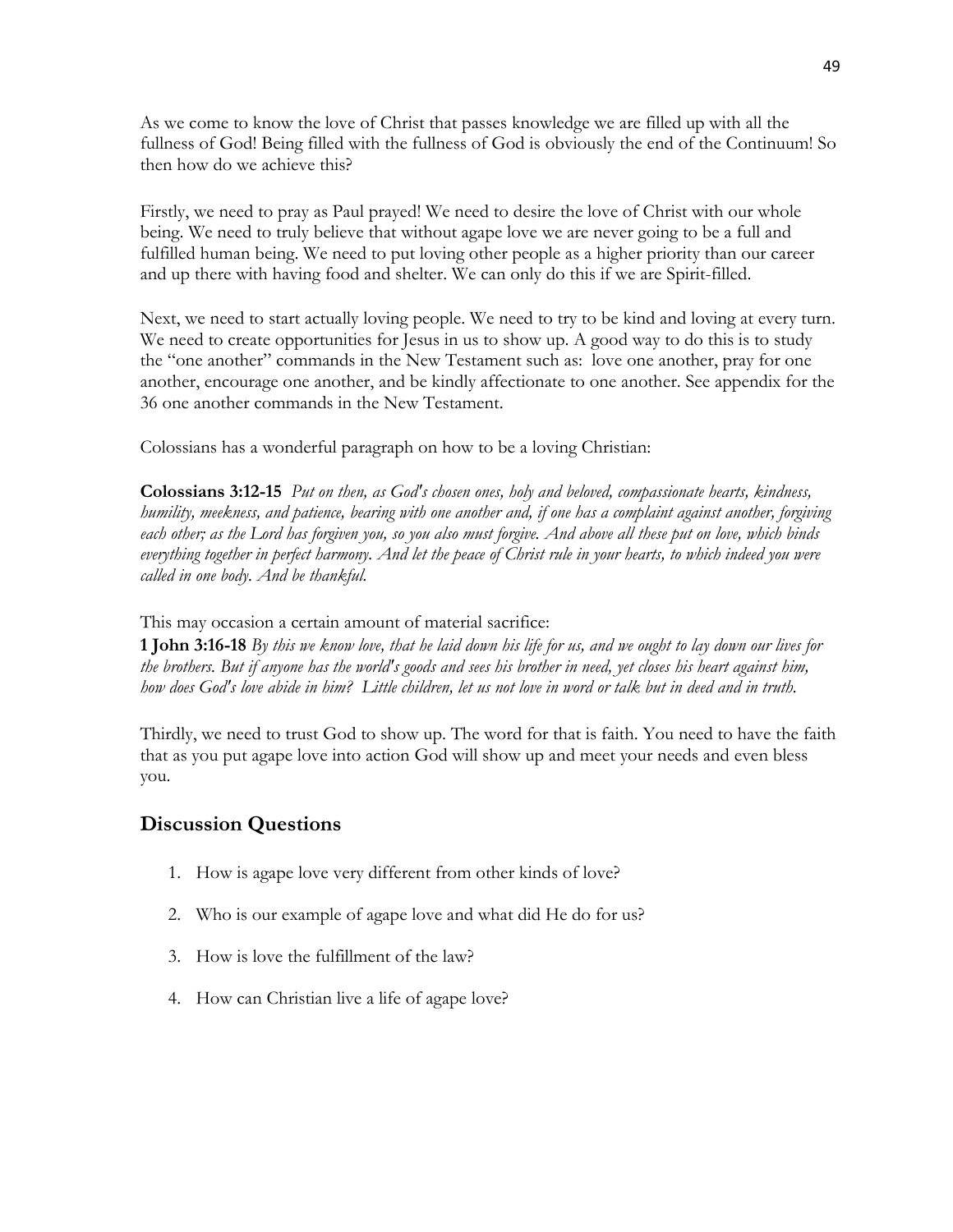## **Free Resources From Cybermissions**

**Christian Starterkit** (for brand-new believers) [www.globalchristians.org/starterkit/](http://www.globalchristians.org/starterkit/)

**Walking In The Spirit** (100 short studies) [www.globalchristians.org/walkspirit/](http://www.globalchristians.org/walkspirit/)

**Biblical EQ** – A Christian Handbook For Emotional Transformation [www.biblicaleq.com](http://www.biblicaleq.com/) 

**Prayer Courses and Resources:** [www.newtestamentprayer.com](http://www.newtestamentprayer.com/)

Commentary On The Gospel of John: <http://www.globalchristians.org/john/>

**Commentary On The Sermon On The Mount:** <http://www.globalchristians.org/sermon/index.htm>

**Commentary on Acts 1-8** <http://www.globalchristians.org/acts/index.html>

**Free Bible Courses By Email:** [www.globalchristians.org/email/](http://www.globalchristians.org/email/)

**The Importance of Love:** <http://www.globalchristians.org/eternity/love/>

**Harvestime Evangelism and Church-Planting Course:** [www.globalchristians.org/harvest/](http://www.globalchristians.org/harvest/)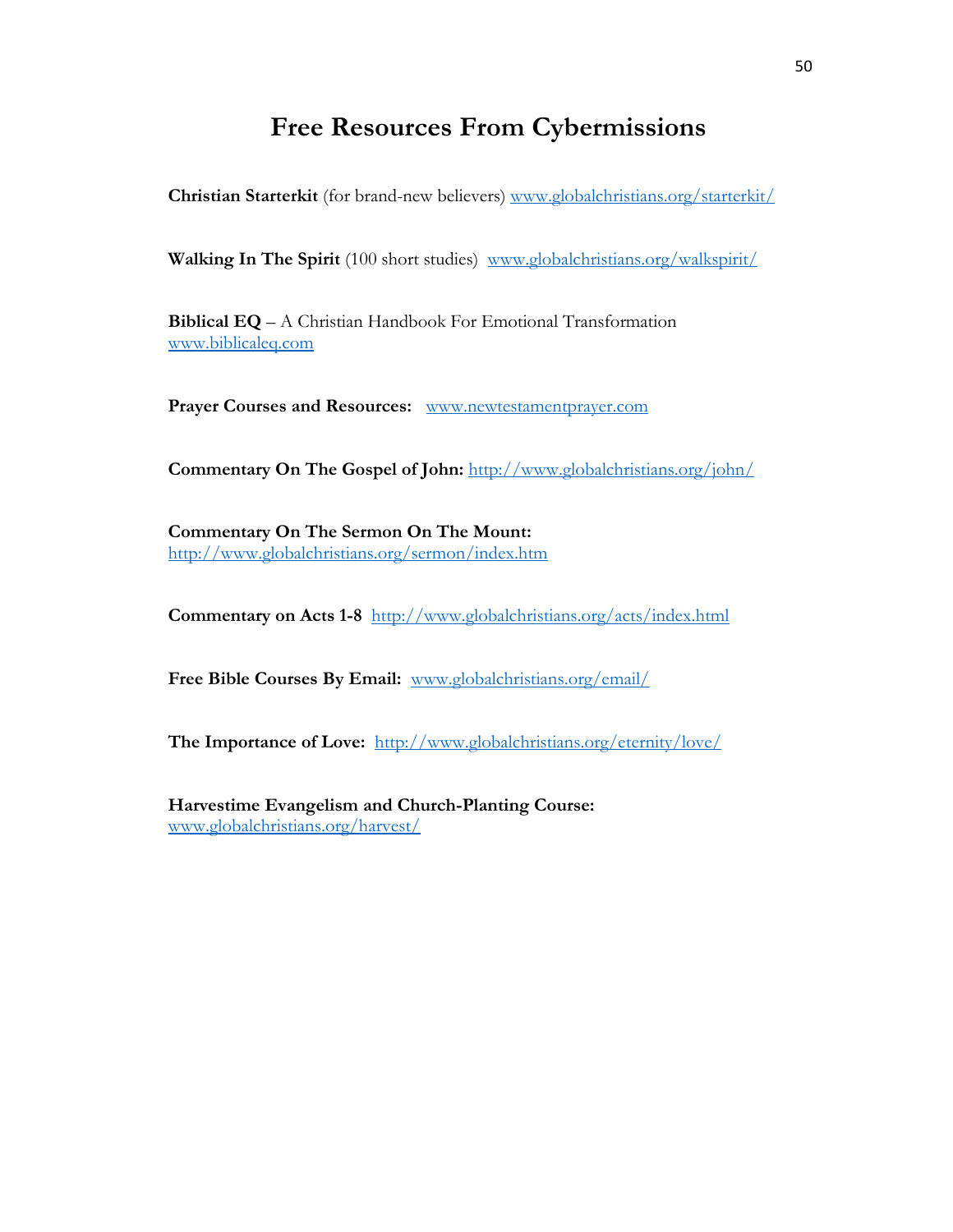#### **Teacher and Facilitators Guide**

*The Spiritual Continuum* is an ebook that is meant to be used as a discipleship tool in 1:1 or small group discussion with 18-35 year old Christians. It is designed for Bible-believing, born-again, Spirit-filled Christians from a wide range of denominations and does not push any particular church or organizational perspective.

The *Spiritual Continuum* is a practical guide for discipleship. It is not a theology textbook (though it contains bible teaching) and the emphasis should be on how the students put the teaching into practice. Try not to get distracted by too much theological discussion.

It is designed to be printed out and put in a 3-ring binder or similar folder. There is a wide bottom margin so students may take personal notes. Though the diagrams are in color they will work fine in black and white printing.

The Spiritual Continuum contains many bible verses. Students should be encouraged to bring their own bibles and look them up, not just read them from the text.

The concepts build from one chapter to the next, which means that the chapters should be studied in the order they are in the book. It also means that the discipleship sessions should be regular (weekly) rather than spaced too far apart so that concepts are not forgotten.

Students will be at different places and some may be uncomfortable with terms such as "baptism in the Spirit" and instructors should take time to personally listen to students and clarify areas they may have serious questions about. It is OK to go over a chapter a couple of times if it is necessary.

Feel free to add your own discussion questions to the discussion questions given at the end of each chapter.

You should continually emphasize the idea of PROCESS. After being born-again, the other seven spiritual disciplines contribute to the process of becoming like Christ. They are growing daily practices, rather than spiritual accomplishments to be ticked off on a spiritual checklist for Pharisees! The only two "one-off" events are being born-again and the baptism in the Holy Spirit. The rest (such as setting your mind on the Spirit) are life disciplines that must be continually revisited.

Also, emphasize the sequential interlocking nature of the various stages. That you must set your mind on the Spirit before anything much else can happen; that being filled with the Spirit must come before worshipping in the Spirit and so on.

Lastly, paint a strong picture of what it means to be mature in Christ and completely in the image of God as a loving person. Give students a vision and motivation for personal growth.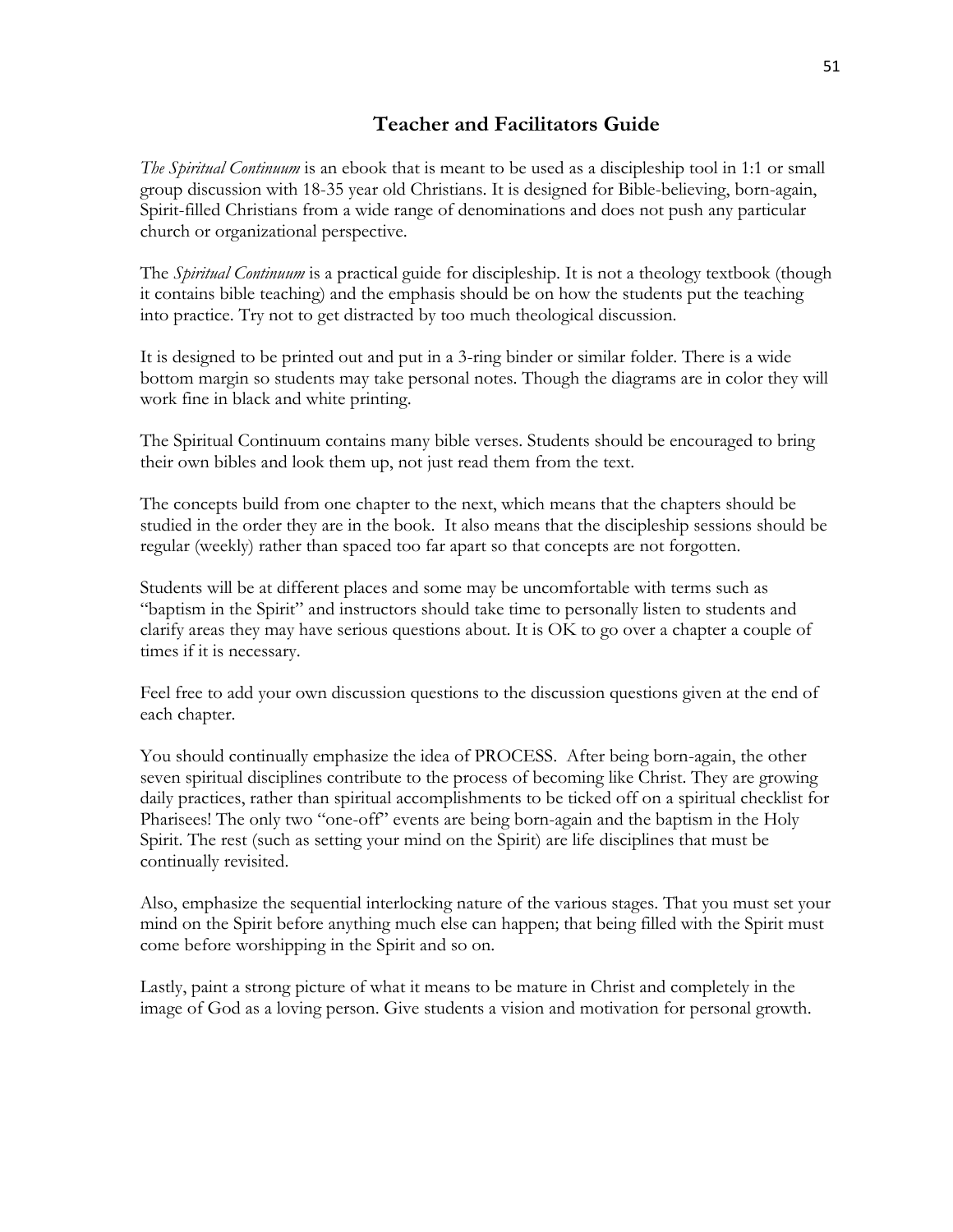## **Teaching Points**

In Chapter One the teacher should emphasize the following:

- The concept of spiritual growth being a continual process
- The necessity of being born-again
- What happens when someone is born-again and becomes a new creation
- That being born-again is not a religious work but a gracious gift of God.

#### Chapter Two:

- The difference between the flesh and the spirit
- The consequences of the mind set on the flesh vs. the mind set on the Spirit
- How to avoid getting stuck in fleshly thoughts
- How to focus on the things of God.

Chapter Three (This is a long chapter and may best be done in two different sessions):

- The difference between the Spirit IN and the Spirit UPON the believer.
- The necessity of both the Spirit and the Word
- The advantages of being baptized in the Holy Spirit
- The fact that the Christian life is a lot easier when you are filled with the Holy Spirit

#### Chapter Four:

- Worship as part of our personal transformation in Christ
- Worship as essential
- Worship as developing the fruit of the Spirit in us.
- Various ways to get involved in both personal and corporate worship.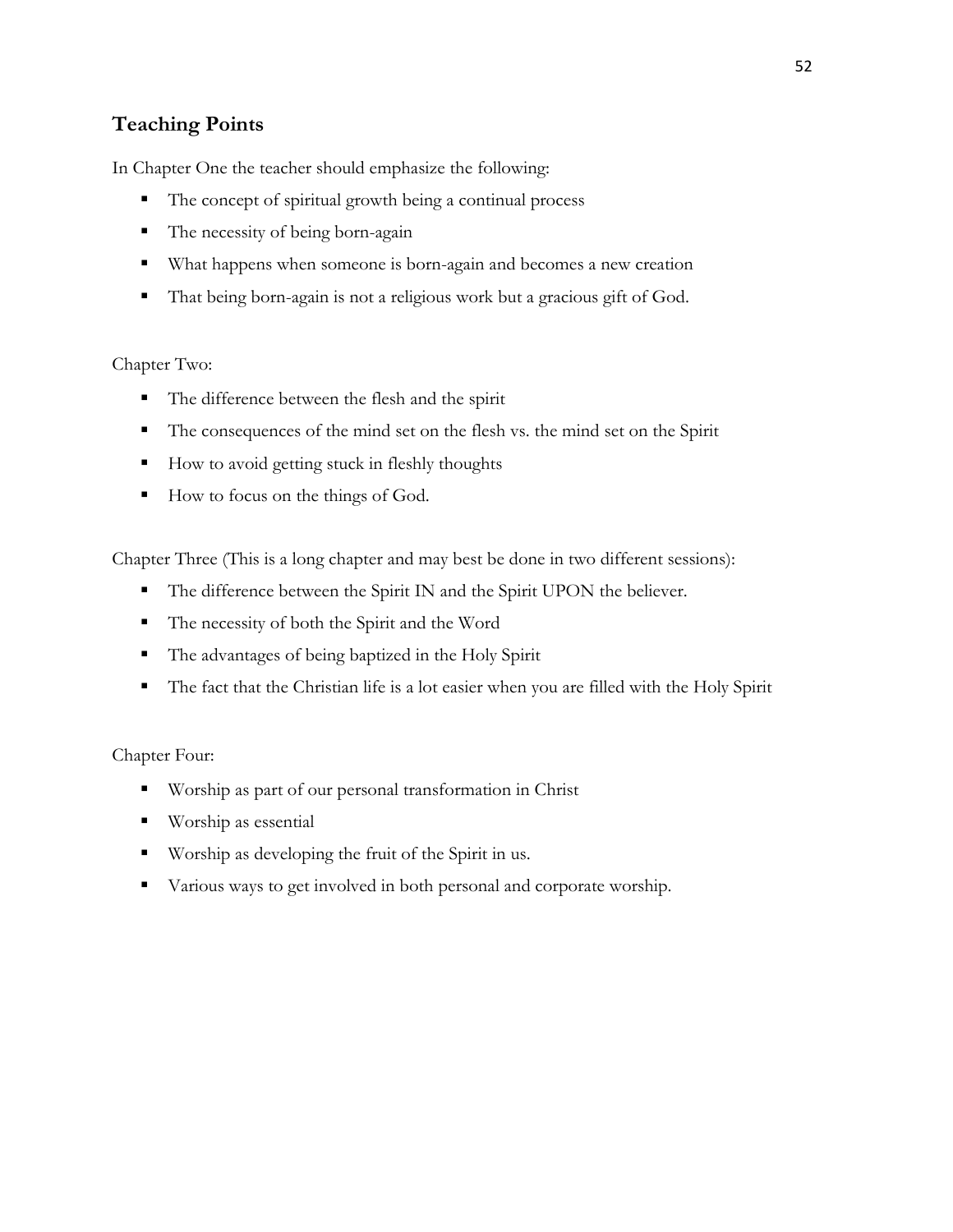Chapter Five ( a very significant chapter that should be thoroughly understood)

- What walking in the Spirit means and how it involves lifestyle and worldview
- How walking in the Spirit neutralizes the flesh.
- How walking in the Spirit and carrying our Cross are connected.
- How to practically go about walking in the Spirit.

#### Chapter Six

- How the Greek word 'ago" can mean both "led" and "driven"
- The ways that Christians are led by the Spirit
- How being led by the Spirit can be perfectly ordinary and not mystical
- The tests of being authentically led by the Spirit (Scripture etc)

#### Chapter Seven

- How God leads us into a crisis where we need to learn from Him.
- How the Apostle Peter was taught directly by God
- Go over 1 Corinthians 2:9-16 in quite some detail
- How God teaches us to love one another

#### Chapter Eight

- How love fulfills the Law and God's expectations of us
- What agape love is ( and is not) and how it fits in with the Cross
- Go over the passage in 1 John 4:7-21 in detail with the student/s
- How love crucifies the flesh and is the opposite of fleshly hatred and strife.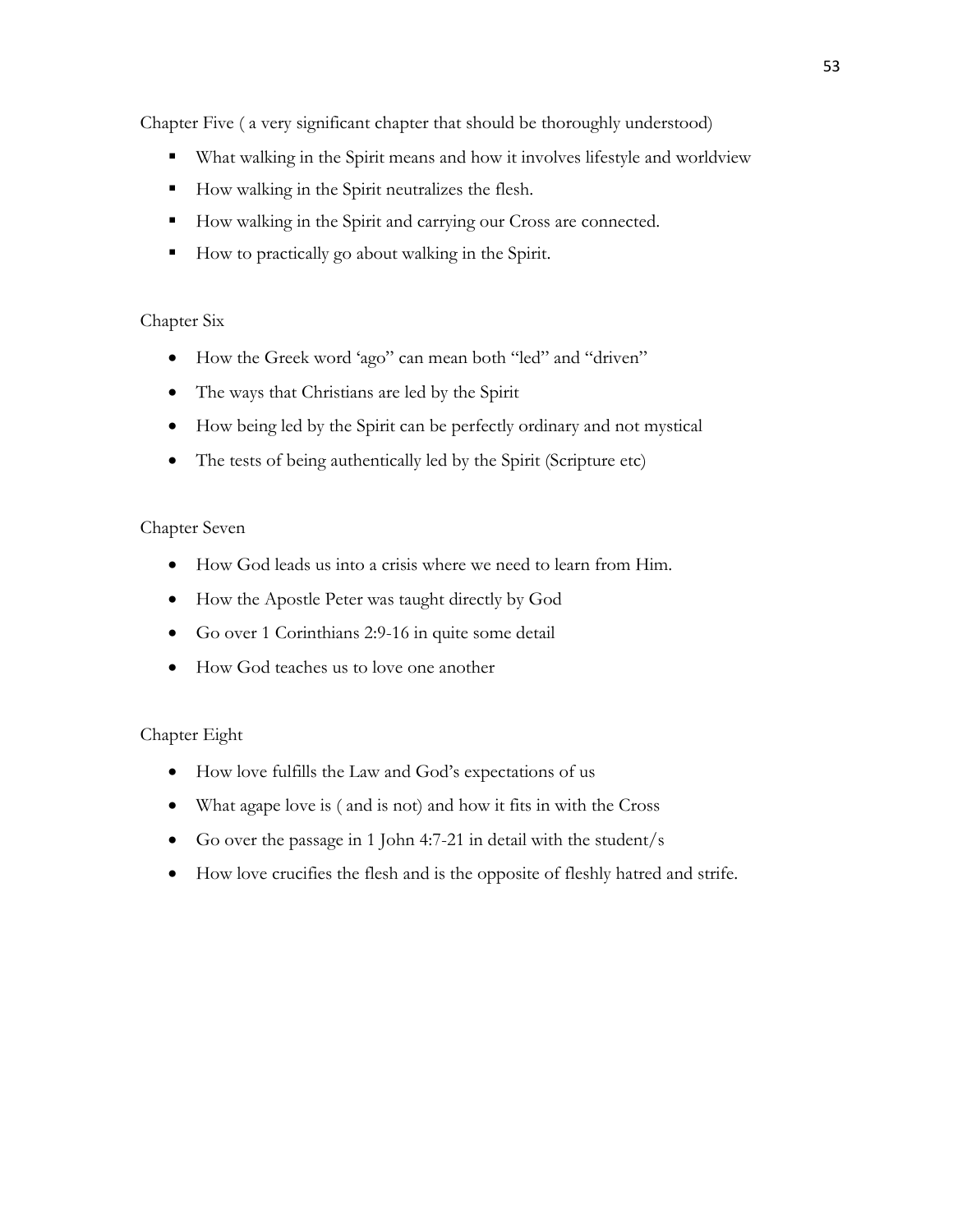## **The 36 "One Anothers" of the New Testament**

- 1. "…Be at peace with each other." (Mark 9:50)
- 2. "…Wash one another's feet." (John 13:14)

3. "…Love one another…" (John 13:34,35; 15:12,17; Romans 13:8, 1 Thessalonians 4:9, 1Peter 3:8, 4:8; 1 John 3:11,23; 4:7,11,12; 2John v5)

4. "Be devoted to one another in brotherly love…" (Romans 12:10)

5. "…Honor one another above yourselves. (Romans 12:10)

6. "Live in harmony with one another…" (Romans 12:16, 1 Peter 3:8)

7. "…Stop passing judgment on one another." (Romans 14:13)

8. "Accept one another, then, just as Christ accepted you…" (Romans 15:7)

9. "…Instruct one another." (Romans 15:14)

10. "Greet one another with a holy kiss…" (Romans 16:16, 1 Corinthians 16:20, 2 Corinthians 13:12, 1 Peter 5:14)

11. "…When you come together to eat, wait for each other." (I Cor. 11:33)

12. "…Have equal concern for each other." (I Corinthians 12:25)

13. "…Serve one another in love." (Galatians 5:13)

14. "If you keep on biting and devouring each other…you will be destroyed by each other." (Galatians 5:15)

15. "Let us not become conceited, provoking and envying each other." (Galatians 5:26)

16. "Carry each other's burdens…" (Galatians 6:2)

17. "…Be patient, bearing with one another in love." (Ephesians 4:2, Colossians 3:13)

18. "Be kind and compassionate to one another…" (Ephesians 4:32)

19. "…Forgiving each other…" (Ephesians 4:32, Colossians 3:13)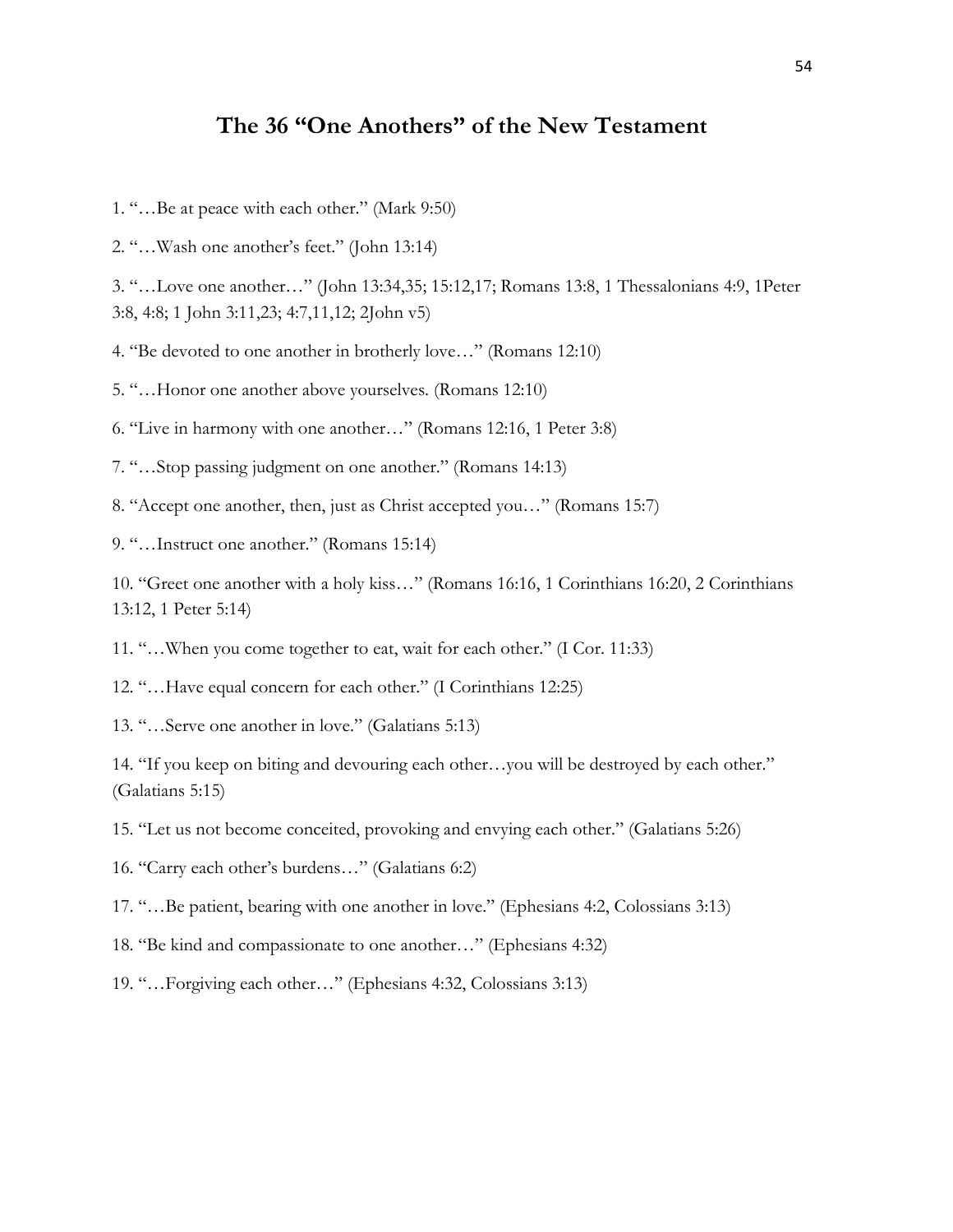- 20. "Speak to one another with psalms, hymns and spiritual songs." (Ephesians 5:19)
- 21. "Submit to one another out of reverence for Christ." (Ephesians 5:21)
- 22. "…In humility consider others better than yourselves." (Philippians 2:3)
- 23. "Do not lie to each other…" (Colossians 3:9)
- 24. "Teach…[one another]" (Colossians 3:16)
- 25. "…Admonish one another (Colossians 3:16)
- 26. "…Make your love increase and overflow for each other." (I Thessalonians 3:12)
- 27. "…Encourage each other…"(I Thessalonians 4:18,5:11, Hebrews 3:13, 10:25)
- 28. "…Build each other up…" (I Thessalonians 5:11)
- 29. "…Spur one another on toward love and good deeds." (Hebrews 10:24)
- 30. "…Do not slander one another." (James 4:11)
- 31. "Don't grumble against each other…" (James 5:9)
- 32. "Confess your sins to each other…" (James 5:16)
- 33. "…Pray for each other." (James 5:16)
- 34. "Offer hospitality to one another without grumbling." (I Peter 4:9)
- 35. "Each one should use whatever gift he has received to serve others…" (I Peter 4:10)
- 36. "…Clothe yourselves with humility toward one another…"(I Peter 5:5)